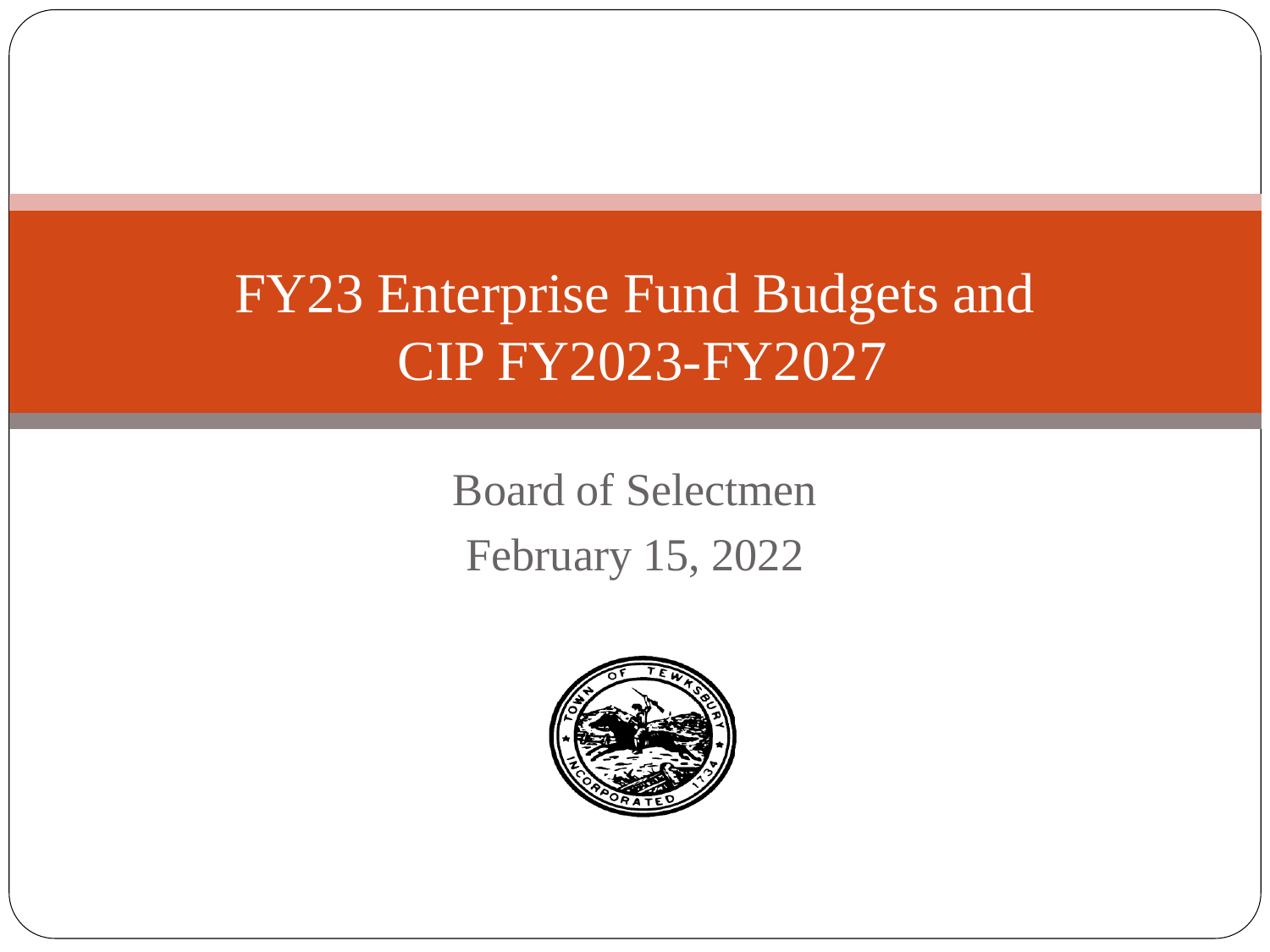

- Definitions of Important Terms
- FY23 Enterprise Funds
	- Telemedia Enterprise Budget
	- Water Enterprise Budgets
	- Water Enterprise Capital
	- Recommendation Water Rates
	- Sewer Enterprise Budget
	- Sewer Enterprise Capital
	- Recommendation Sewer Rates
	- Stormwater Enterprise Budget
	- Stormwater Enterprise Capital
	- Recommendation Stormwater Fee
- Capital Improvement Plan FY2023-FY2027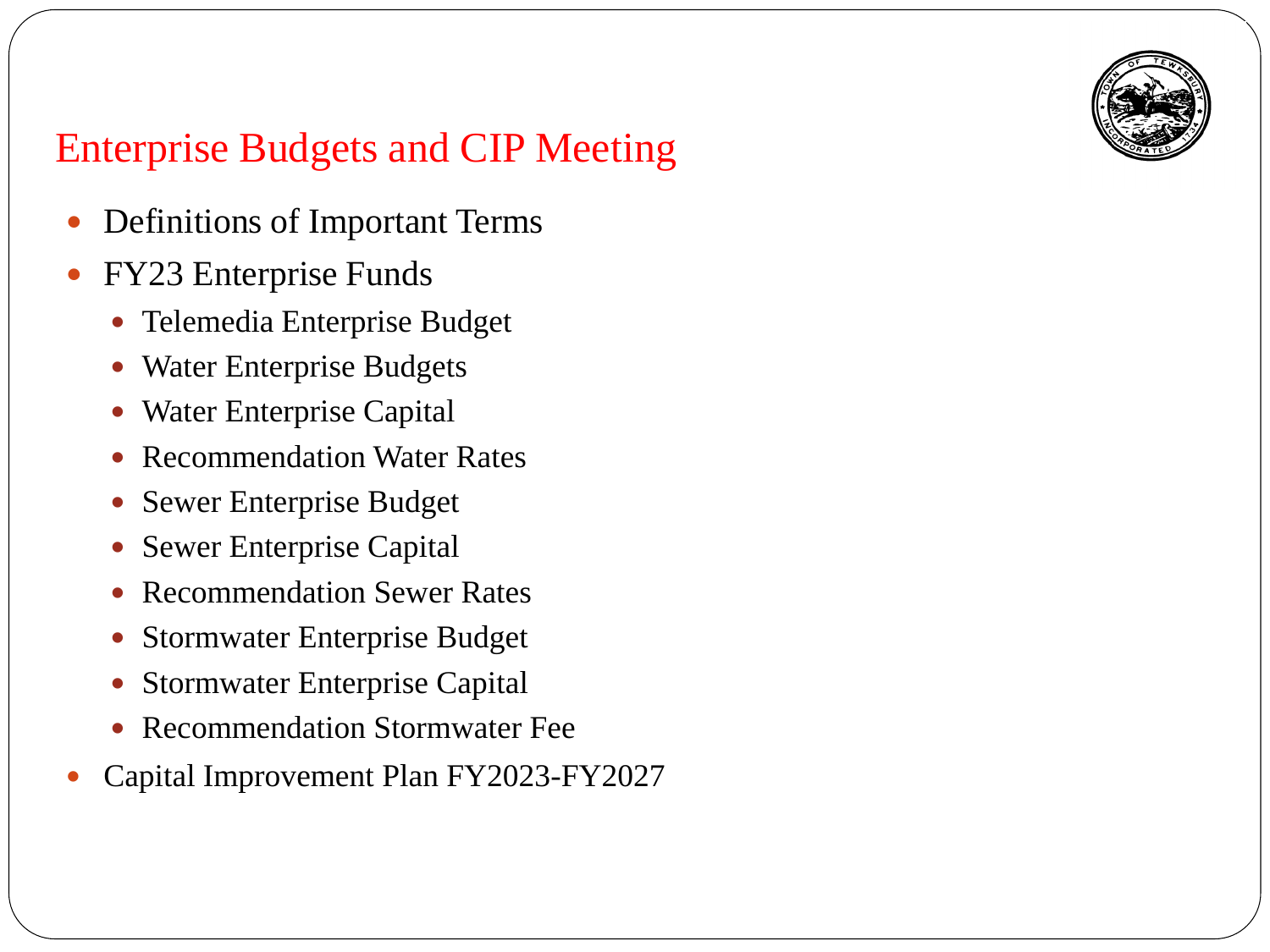**Definitions** 

- Enterprise Fund:
	- An enterprise fund, authorized by MGL Ch. 44 §53F½, is a separate accounting and financial reporting mechanism for municipal services for which a fee is charged in exchange for goods or services.
	- It allows a community to demonstrate to the public the portion of total costs of a service that is recovered through user charges and the portion that is subsidized by the tax levy, if any.
	- With an enterprise fund, all costs of service delivery--direct, indirect, and capital costs—are identified. This allows the community to recover total service costs through user fees if it chooses.
	- Enterprise accounting also enables communities to reserve the "surplus" or net assets unrestricted generated by the operation of the enterprise rather than closing it out to the general fund at year-end.
	- Services that may be treated as enterprises include, but are not limited to, water, sewer, hospital, and airport services.
- Why Adopt an Enterprise Fund:
	- Identifies a total Service cost
	- Those who use the service pay
	- Provides useful management information
	- Retains investment income and surplus within Fund
	- Prevents deficits from impacting General Fund
	- Maintains Department of Revenue oversight
	- Maintains Town Meeting oversight for budgeting
- Town Established Enterprise Funds:
	- Sewer Enterprise Fund Adopted 10/1/02, Water Enterprise Fund Adopted 5/2/05, Telemedia Enterprise Fund Adopted 5/2/16, Stormwater Enterprise Fund Adopted 10/1/19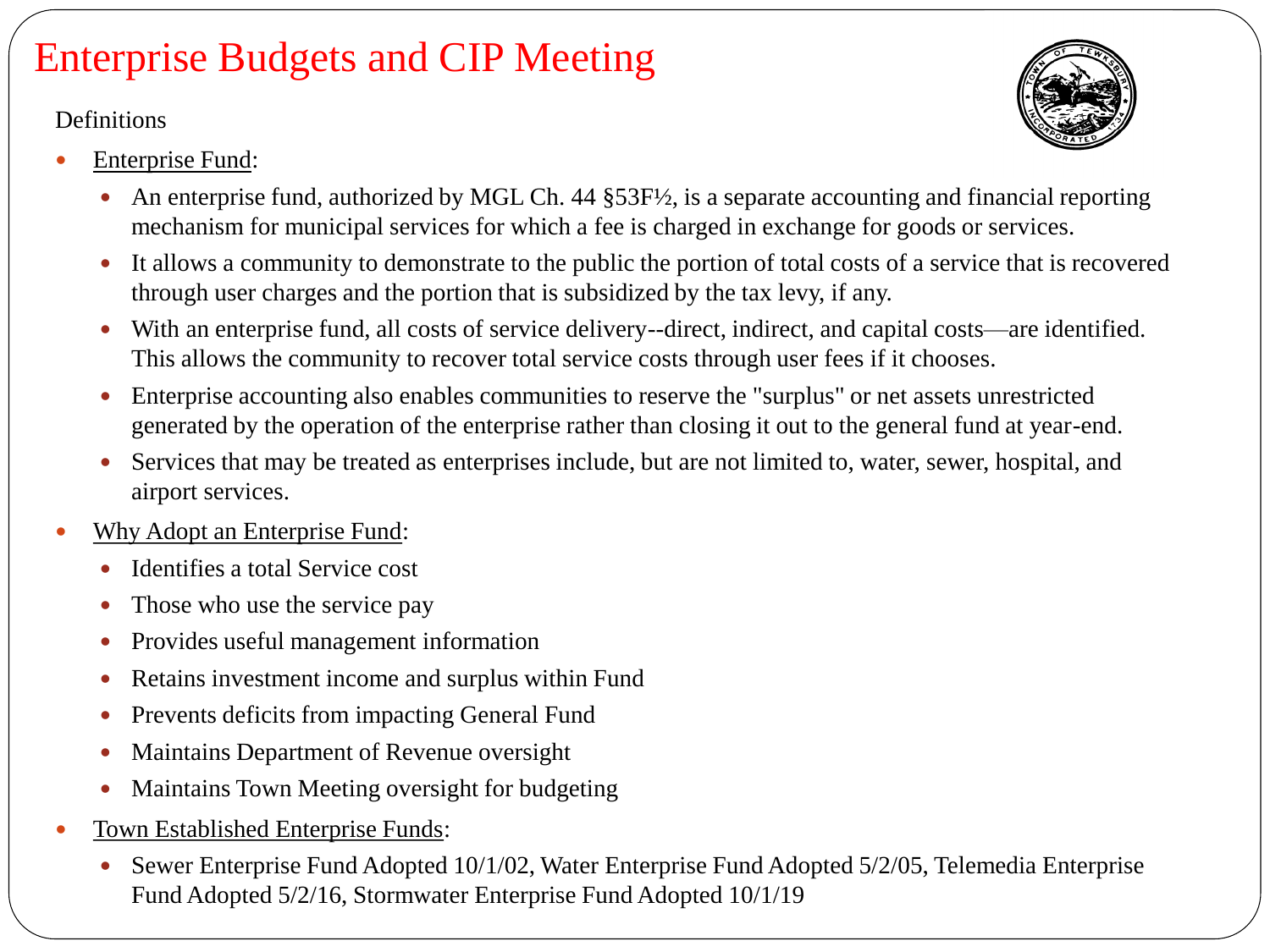

Definitions (cont.):

- Property Tax Levy: Revenue a community can raise through real and personal property taxes. Proposition 21/2 places constraints on the amount of the levy raised by a city or town and on how much the levy can be increased from year to year. A levy limit is a restriction on the amount of property taxes a community can levy. The maximum the levy can be in a given year is 2.5% on the previous year's limit plus certain allowable increases such as new growth, overrides and debt and capital exclusions.
- Capital Outlay Expenditure Exclusion: Temporary increase in the tax levy to fund a capital project or make a capital acquisition. Exclusions require two-thirds vote of the selectmen or city council (sometimes with the mayor's approval) and a majority vote in a community-wide referendum. The exclusion is added to the tax levy only during the year in which the project is being funded and may increase the tax levy above the levy ceiling.
- Debt Exclusion: An action taken by a community through a referendum vote to raise the funds necessary to pay debt service costs for a particular project from the property tax levy, but outside the limits under Proposition 2½. By approving a debt exclusion, a community calculates its annual levy limit under Proposition 2½, then adds the excluded debt service cost. The amount is added to the levy limit for the life of the debt only and may increase the levy above the levy ceiling.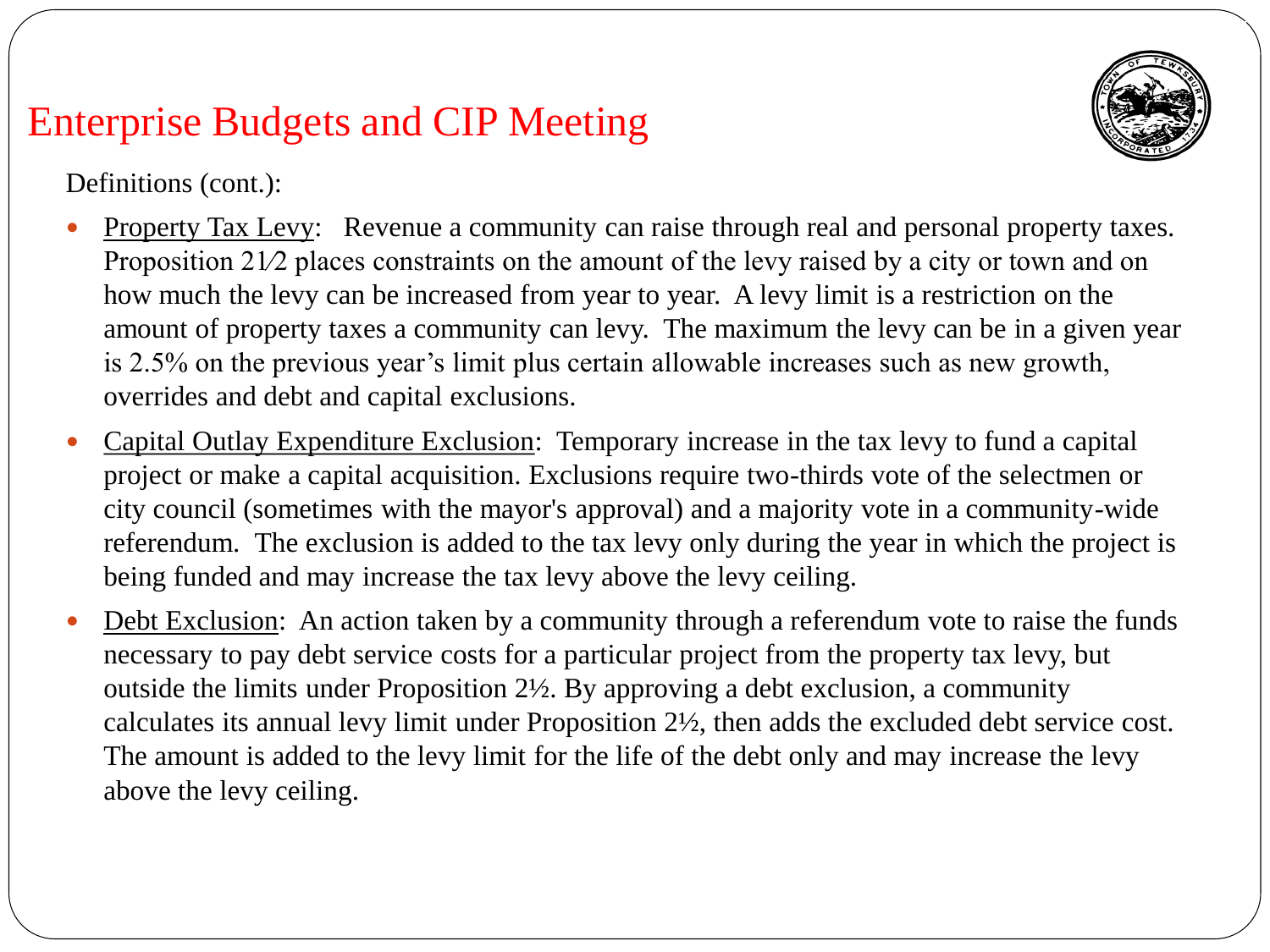Definitions (cont.):



- Capital Budget: An appropriation or spending plan that uses borrowing or direct outlay for capital or fixed asset improvements. Among other information, a capital budget should identify the method of financing each recommended expenditure, i.e., tax levy or rates, and identify those items that were not recommended.
- Capital Improvement Plan: An appropriation or spending plan that uses borrowing or direct outlay for capital or fixed asset improvements. Among other information, a capital budget should identify the method of financing each recommended expenditure, i.e., tax levy or rates, and identify those items that were not recommended.
- Stabilization Fund: A fund designed to accumulate amounts for capital and other future spending purposes, although it may be appropriated for any lawful purpose (MGL Ch. 40 §5B). Communities may establish one or more stabilization funds for different purposes and may appropriate into them in any year an amount not to exceed ten percent of the prior year's tax levy. The total of all stabilization fund balances shall not exceed ten percent of the community's equalized value, and any interest shall be added to and become a part of the funds. A two-thirds vote of town meeting or city council is required to establish, amend the purpose of, or appropriate money into or from the stabilization fund. The Town has a General Fund Stabilization with a balance of \$11,425,414, Water Stabilization Fund with a balance of \$1,918,932 Sewer Stabilization Fund with a balance of \$3,963,138.
- General Fund: The fund used to account for most financial resources and activities governed by the normal town meeting/city council appropriation process.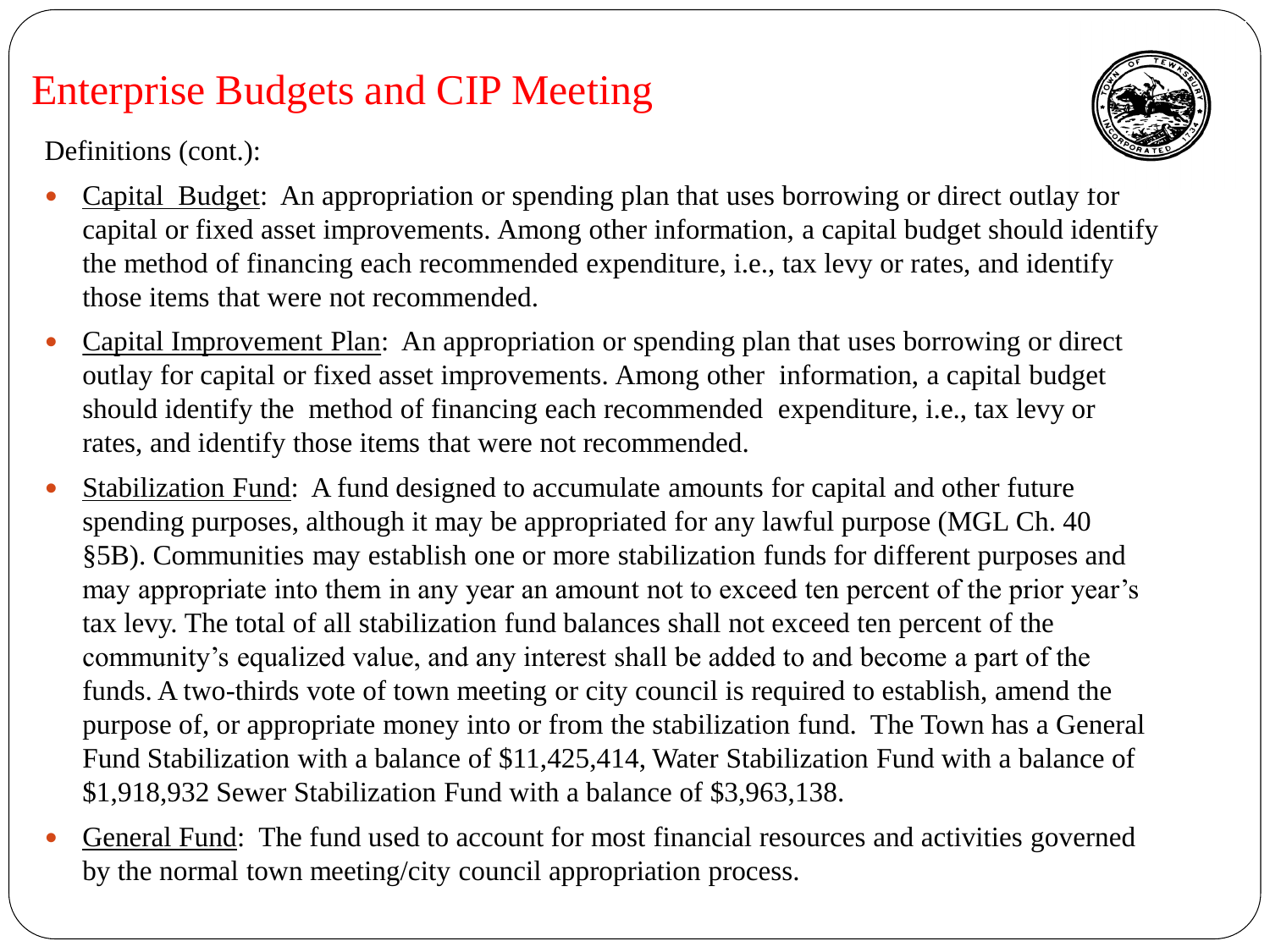

Definitions (cont.):

- Raise and Appropriate (R&A): A phrase used to identify a funding source for an expenditure or expenditures, which refers to money generated by the tax levy or other local receipt.
- Indirect Cost (Allocations): Costs of a service not reflected in the operating budget of the entity providing the service. An example of an indirect cost of providing water service would be the value of time spent by non-water department employees processing water bills. A determination of these costs is necessary to analyze the total cost of service delivery. The matter of indirect costs arises most often in the context of enterprise funds.
- Free Cash: Remaining, unrestricted funds from operations of the previous fiscal year including unexpended free cash from the previous year, actual receipts in excess of revenue estimates shown on the tax recapitulation sheet, and unspent amounts in budget line-items. Unpaid property taxes and certain deficits reduce the amount that can be certified as free cash. The calculation of free cash is based on the balance sheet as of June 30, which is submitted by the community's auditor, accountant, or comptroller. Important: free cash is not available for appropriation until certified by the Director of Accounts. Current Certified Free Cash balance is \$600,000.
- Retained Earnings: An equity account reflecting the accumulated earnings of an enterprise fund that may be used to fund capital improvements, to reimburse the general fund for prior year subsidies, to reduce user charges and to provide for enterprise revenue deficits (operating loss). Water Retained Earning has a balance of \$2,271,795, Sewer Retained Earning has a balance of \$6,699,211, Cable Retained Earnings has a balance of \$2,244,348 and Stormwater Retained Earnings has a balance of \$132,686.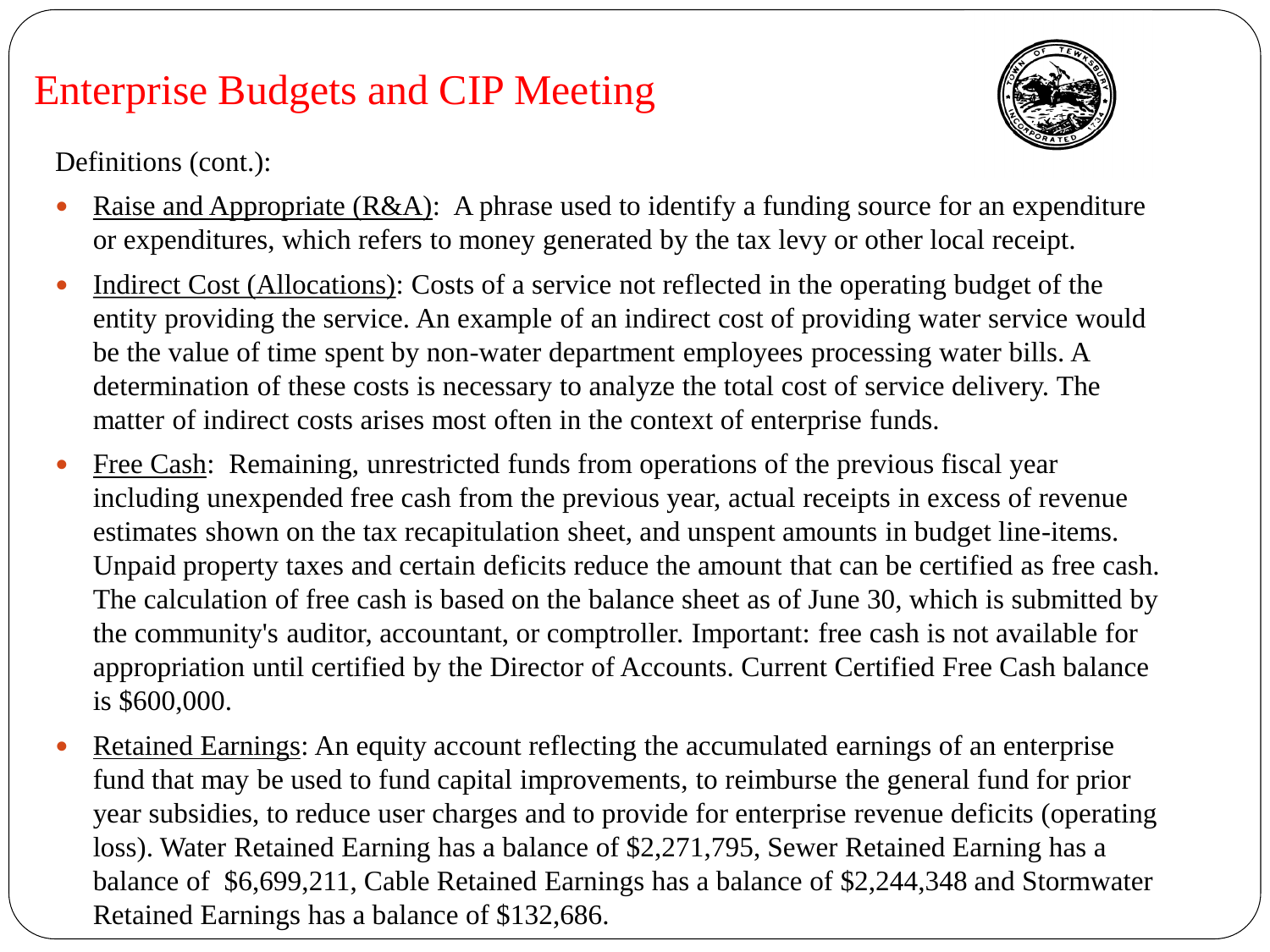# Telemedia Enterprise Fund

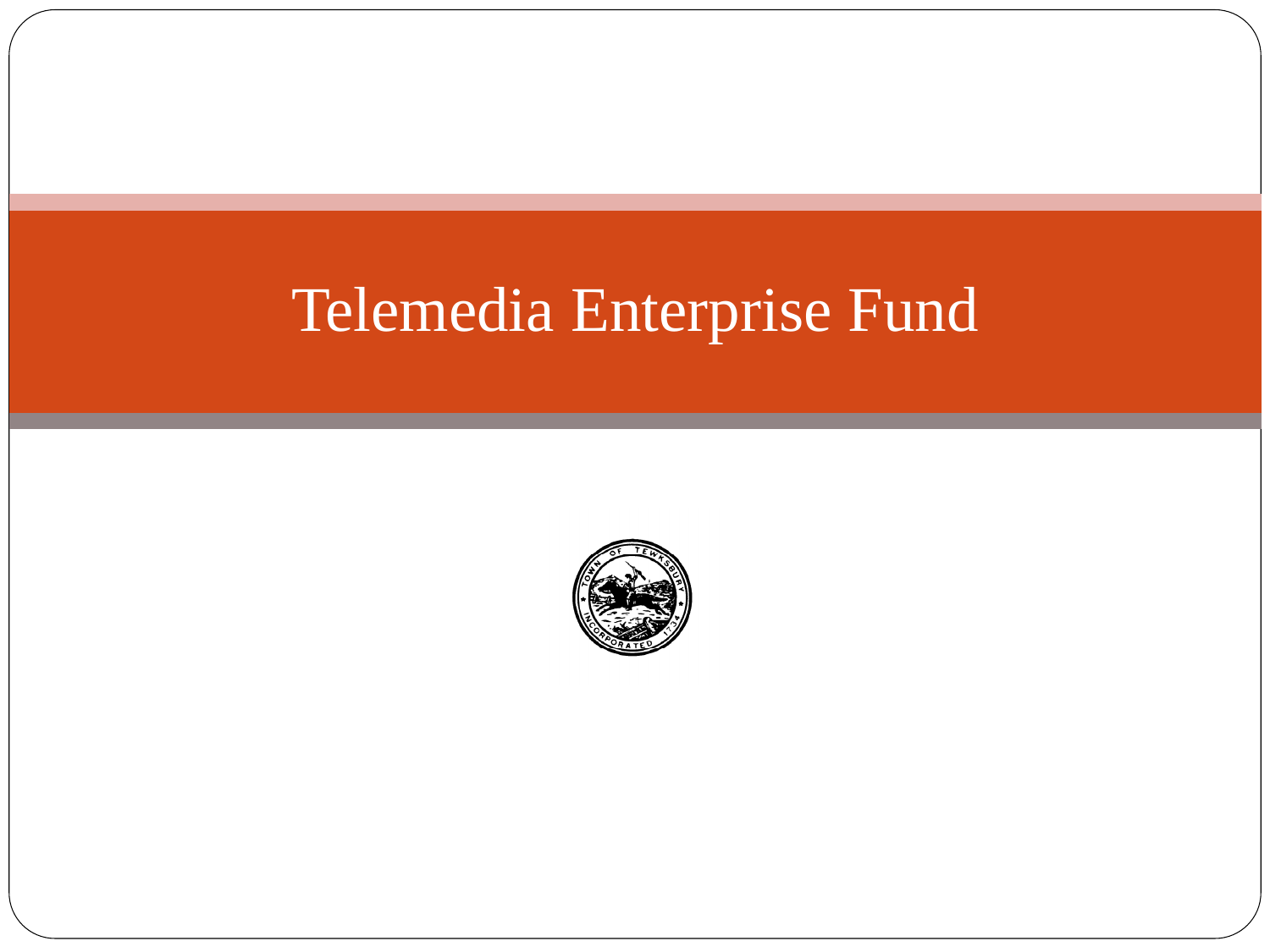### Telemedia Enterprise Fund Budget



### **Telemedia Department Budget**

| <b>Direct Expenses</b>            | <b>FY21 Expended</b>  | <b>FY22 Approved</b>  | <b>FY23 Recommended</b> | Inc(Dec)   |
|-----------------------------------|-----------------------|-----------------------|-------------------------|------------|
| <b>Salaries</b>                   | 154.311               | 180,764               | 188,478                 | 7,714      |
| Expenses                          | 52,003                | 102,550               | 96,750                  | (5,800)    |
| Capital Outlay                    | 144.151               |                       |                         |            |
| Reserve Fund                      |                       | 50,000                | 25,000                  |            |
| Occupational Health               |                       | 3,000                 | 3,000                   |            |
| Other Post Employment Benefits    |                       | 6,200                 | 6,200                   |            |
| Debt                              |                       |                       |                         |            |
| Subtotal                          | 350,466               | 342,514               | 319,428                 | (23,086)   |
| <b>Indirect Expenses</b>          |                       |                       |                         |            |
| Group Insurance                   | 15,443                | 15,443                | 16,176                  | 733        |
| Retirement                        | 11,940                | 12,550                | 13,445                  | 895        |
| Medicare                          | 2,069                 | 2,521                 | 2,683                   | 162        |
| Property and Liability Insurance  |                       |                       |                         |            |
| Subtotal                          | 29,452                | 30,514                | 32,304                  | 1,790      |
| <b>Capital Expenses</b>           |                       | 174,200               | 229,500                 | 55,300     |
| <b>Total Appropriation</b>        | 379,918               | 547,228               | 581,232                 | 34,004     |
| <b>Projected Cable TV Revenue</b> | <b>FY21 Collected</b> | <b>FY22 Projected</b> | <b>FY23 Projected</b>   | $Inc(Dec)$ |
| Cable Franchise Fees              | 615,068               | 600,000               | 600,000                 |            |
| All Other Fees                    |                       |                       |                         |            |
| <b>Total Revenue</b>              | 615,068               | 600,000               | 600,000                 |            |
| <b>Operating Deficit/Surplus</b>  | 235,151               | 52,772                | 18,768                  | (34,004)   |

### **Major Budget Changes:**

**Salaries:** Adjustment for 2.25% cost of living and step increases.

**Operating:** Fund will be used to address equipment maintenance and operations for programs and broadcasting needs. Operating expenses decreased \$5,800. Repairs and Maintenance \$5,000 specifically fuel for the Van. Communications decreased \$800 due to other means of Live Streaming.

**Capital Outlay:** No Capital Outlay Requests.

**Indirect Expenses:** Allocations increased 1,790. There is a 5% increase in health insurance premiums and Medicare Tax is based upon total payroll..

*Capital Expense: \$229,500 Upgrade and replace Town Hall meeting cameras, switcher, enterprise room system and audio equipment.*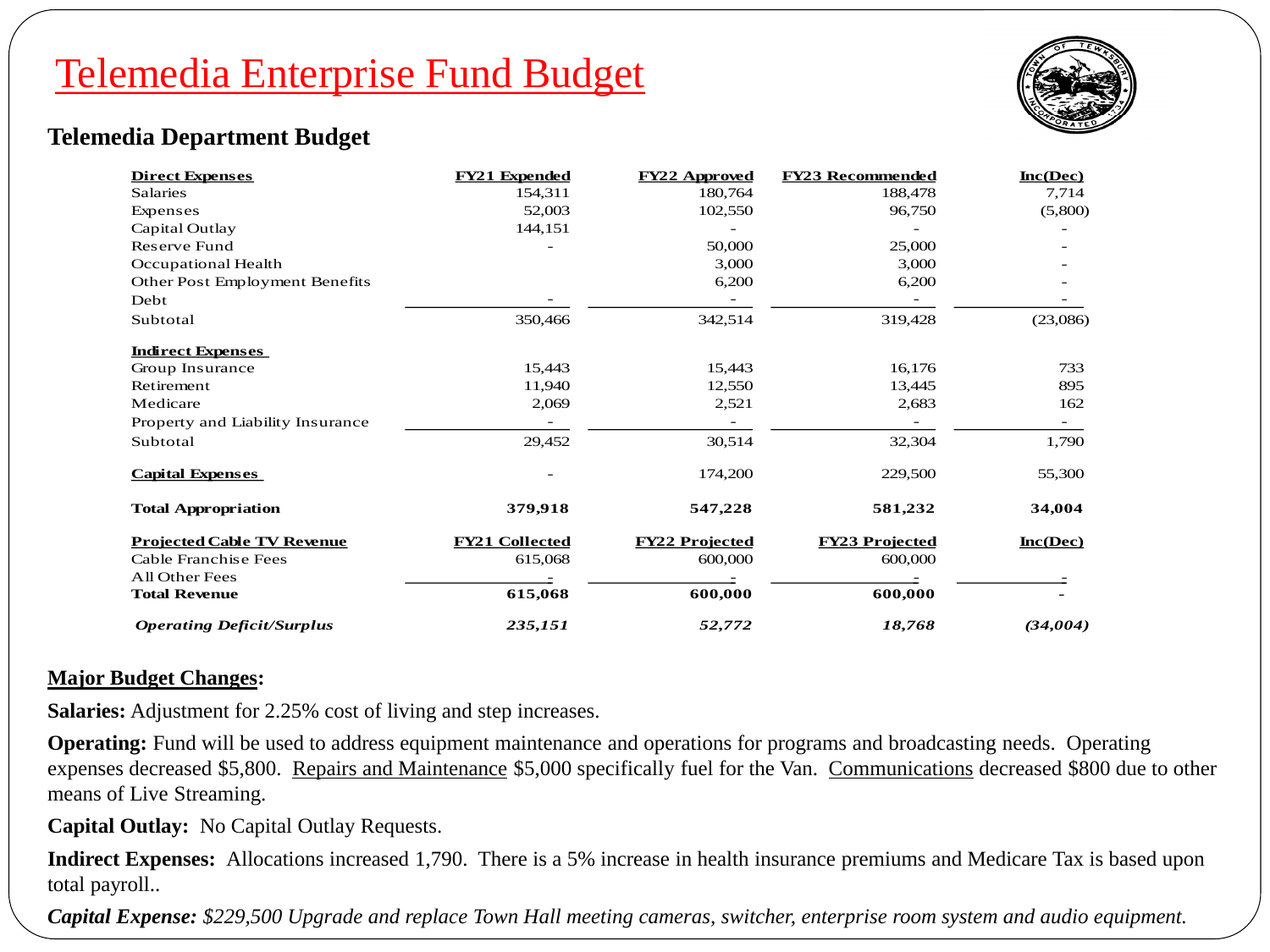### Telemedia Enterprise Fund Budget



- Future Capital Improvements Fiscal Year 2023 Fiscal Year 2027: \$466,500
	- **FY23: \$229,500**  Town Hall Video and Sound Upgrade ( Raise and Appropriate Cable Franchise Fee)
	- **FY24: \$131,000**  TMHS Studio Upgrade ( Raise and Appropriate Cable Franchise Fee)
	- **FY25: \$50,000**  Custom Broadcast Flypack ( Raise and Appropriate Cable Franchise Fee)
	- **FY26: \$56,000**  Broadcast server ( Raise and Appropriate Cable Franchise Fee)

*Balance Cable Retained Earning : \$2,244,348*

*Comcast Franchise Fee and Capital Collected in FY21: \$298,435*

*Verizon Franchise Fee Collected in FY21: \$313,869*

*Total Cable TV Revenue FY21 : \$612,304*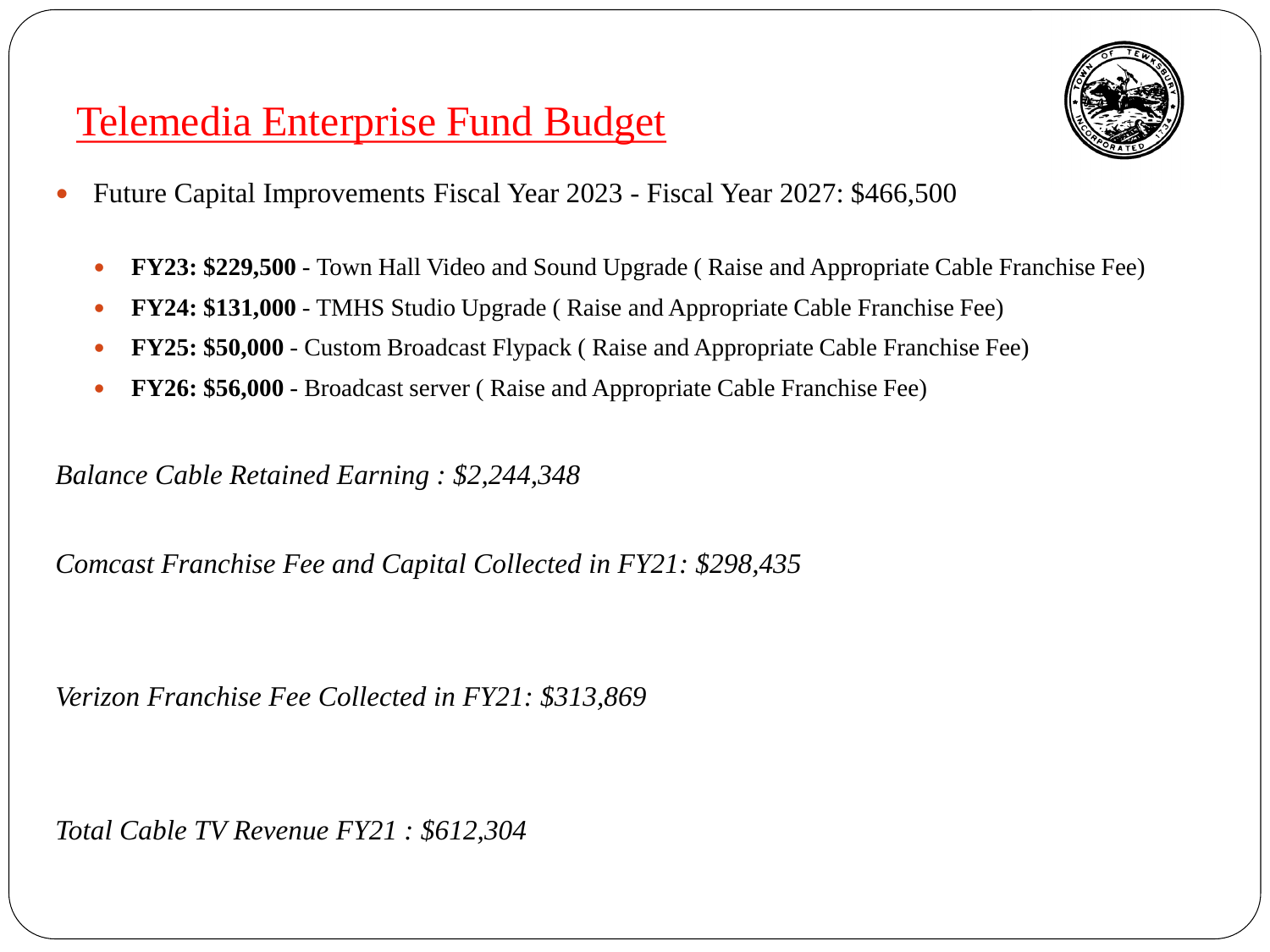# Water Enterprise Fund

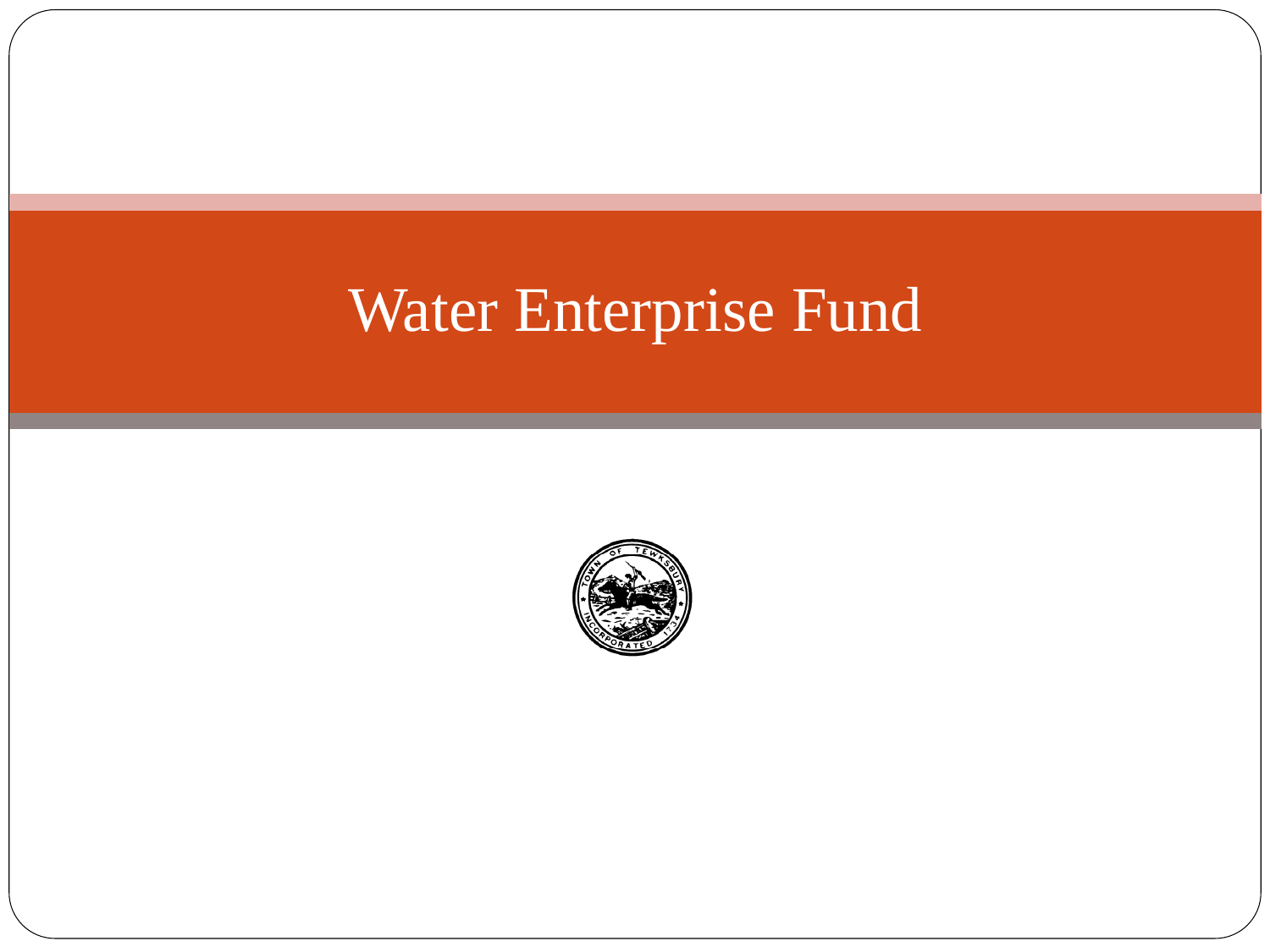

### Water Distribution Budget

|                 | FY21 Expended | FY22 Approved   | FY23 Recommended         | Inc(Dec)          |
|-----------------|---------------|-----------------|--------------------------|-------------------|
| <b>Salaries</b> | 600,850       | 685,391         | 665,308                  | (20,083)          |
| Expenses        | 322,360       | 374.661         | 390,405                  | 15,744            |
| Capital Outlay  | -             | $\qquad \qquad$ | $\overline{\phantom{0}}$ | $\qquad \qquad -$ |
| Subtotal        | 923,210       | 1,060,052       | 1,055,713                | (4,339)           |

### Major Budget Changes:

**Salaries:** Salary increases include cost of living increase of 2.25%, step increases and longevity changes. The decrease in Salaries is due to Terminal Leave that was funded in FY22 is not needed in FY23.

**Operating:**. Maintenance and Repairs increased \$10,230 based upon cost of supplies.

**Capital Outlay:** No appropriation FY23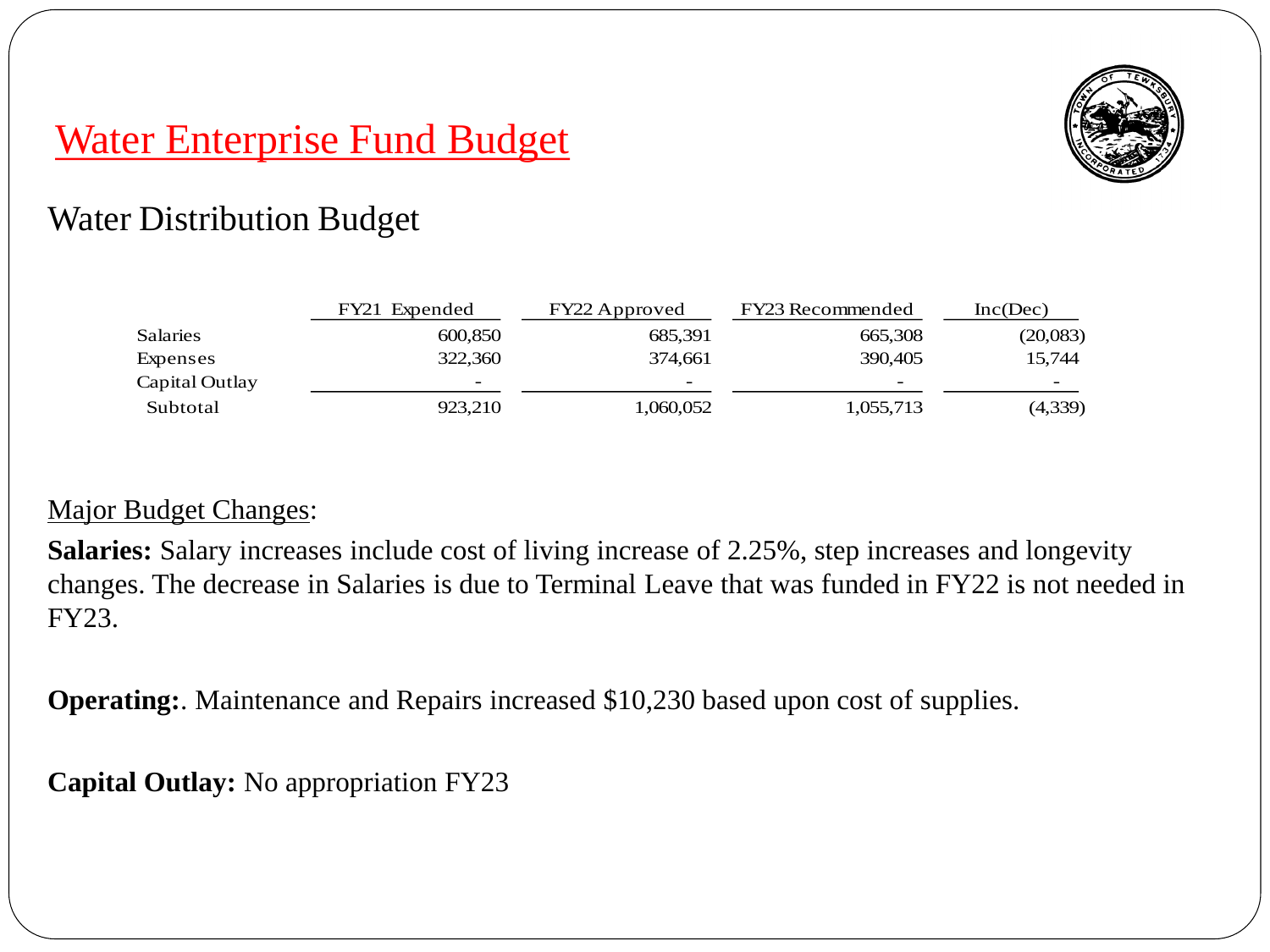

### Water Filtration Budget

|                 | FY21 Expended | FY22 Approved | FY23 Recommended         | Inc(Dec) |
|-----------------|---------------|---------------|--------------------------|----------|
| <b>Salaries</b> | 937.121       | 1,065,069     | 1,076,932                | 11,863   |
| Expenses        | 1,455,333     | 1,163,297     | 1,230,924                | 67,627   |
| Capital Outlay  | -             | $\sim$        | $\overline{\phantom{0}}$ | -        |
| Subtotal        | 2,392,454     | 2,228,366     | 2,307,856                | 79,490   |

### Major Budget Changes:

**Salaries:** Salary increases include cost of living increase of 2.25%, step increases and longevity changes.

**Operating:** Repairs and Maintenance decreased (\$17,330) since we have upgraded most items in the plant. Communications decreased (\$5,900) due to less mailings. Computer Equipment increased \$5,300 to replace (5) computers as part of an on-going schedule of replacement. Chemicals increased \$30,667 due to plant usage and cost of chemicals. Residual Disposal cost increased \$52,290 based upon the cost to dispose of the treatment plant sludge and the need for a consultant to assist in proper disposal.

**Capital Outlay:** No appropriation FY23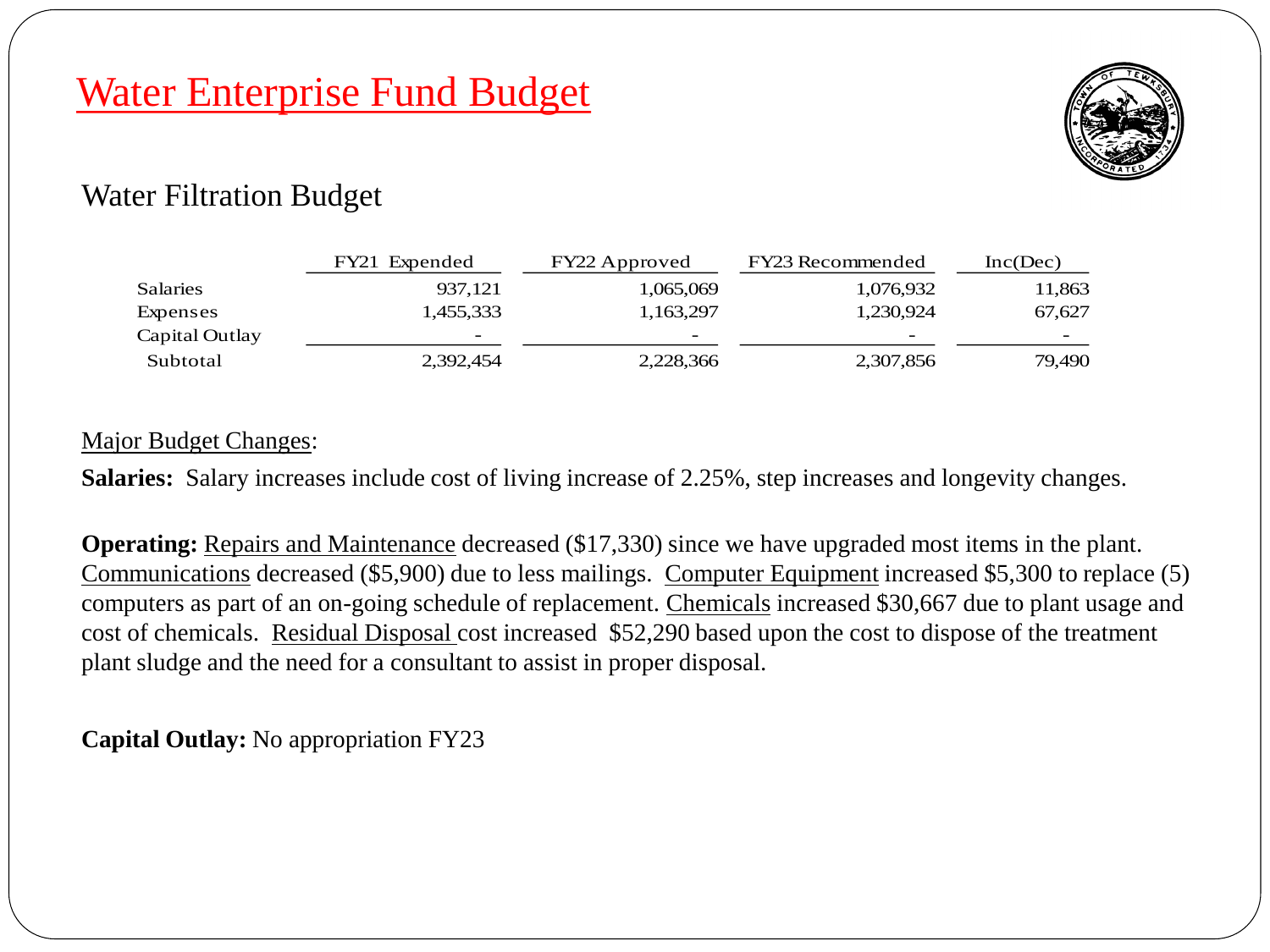

### Combined Water Enterprise Budgets

|                                  | FY21 Expended         | <b>FY22 Approved</b>  | <b>FY23 Recommended</b> | Inc(Dec)   |
|----------------------------------|-----------------------|-----------------------|-------------------------|------------|
| <b>Salaries</b>                  | 1,537,971             | 1,750,460             | 1,742,240               | (8,220)    |
| Expenses                         | 1,777,693             | 1,512,958             | 1,596,329               | 83,371     |
| Capital Outlay                   |                       |                       |                         |            |
| <b>Reserve Fund</b>              |                       | 25,000                | 25,000                  |            |
| Occupational Health              |                       | 20,000                | 20,000                  |            |
| Other Post Employment Benefits   | 163,947               | 163,947               | 163,947                 |            |
| Debt                             | 2,501,081             | 2,676,771             | 2,573,702               | (103,069)  |
| Subtotal                         | 5,980,691             | 6,149,136             | 6,121,218               | (27,919)   |
| <b>Indirect Expenses</b>         |                       |                       |                         |            |
| <b>Town Manager</b>              | 9,886                 | 9,886                 | 10,356                  | 470        |
| Accounting                       | 9,880                 | 10,049                | 10,597                  | 548        |
| <b>Computer Services</b>         | 1,810                 | 1,828                 | 2,588                   | 760        |
| Treasurer/Collector              | 33,468                | 32,846                | 35,150                  | 2,304      |
| <b>Human Resources</b>           | 1,683                 | 1,909                 | 2,085                   | 176        |
| Dept. of Public Works            | 388,042               | 392,701               | 410,516                 | 17,815     |
| Group Insurance                  | 330,668               | 358,286               | 368,885                 | 10,599     |
| Retirement                       | 453,004               | 433,124               | 464,408                 | 31,284     |
| Medicare                         | 19,764                | 21,990                | 24,511                  | 2,521      |
| Property and Liability           | 70,762                | 90,939                | 103,061                 | 12,122     |
| Subtotal                         | 1,318,967             | 1,353,558             | 1,432,157               | 78,599     |
| <b>Capital Expenditures</b>      |                       |                       |                         |            |
| <b>Total Appropriation</b>       | 7,299,658             | 7,502,694             | 7,553,375               | 50,680     |
| <b>Projected Water Revenue</b>   | <b>FY21 Collected</b> | <b>FY22 Projected</b> | <b>FY23 Projected</b>   | $Inc(Dec)$ |
| <b>User Fees</b>                 | 8,347,270             | 6,945,455             | 7,015,683               | 70,228     |
| Water Liens                      | 380,124               | 400,000               | 400,000                 |            |
| All Other Fees                   | 340,523               | 150,000               | 150,000                 |            |
| Investment Income                |                       | 10,000                | 10,000                  |            |
| <b>Total Revenue</b>             | 9,067,916             | 7,505,455             | 7,575,683               | 70,228     |
| <b>Operating Deficit/Surplus</b> | 1,768,258             | 2,760                 | 22,308                  | 19,548     |

**Indirect Expenses:** Allocations increased \$78,599. There is a 5% increase in health insurance premiums, 10% increase in Property and Liability Insurance, 7.2% in Retirement Assessment and Medicare Tax is based upon total payroll..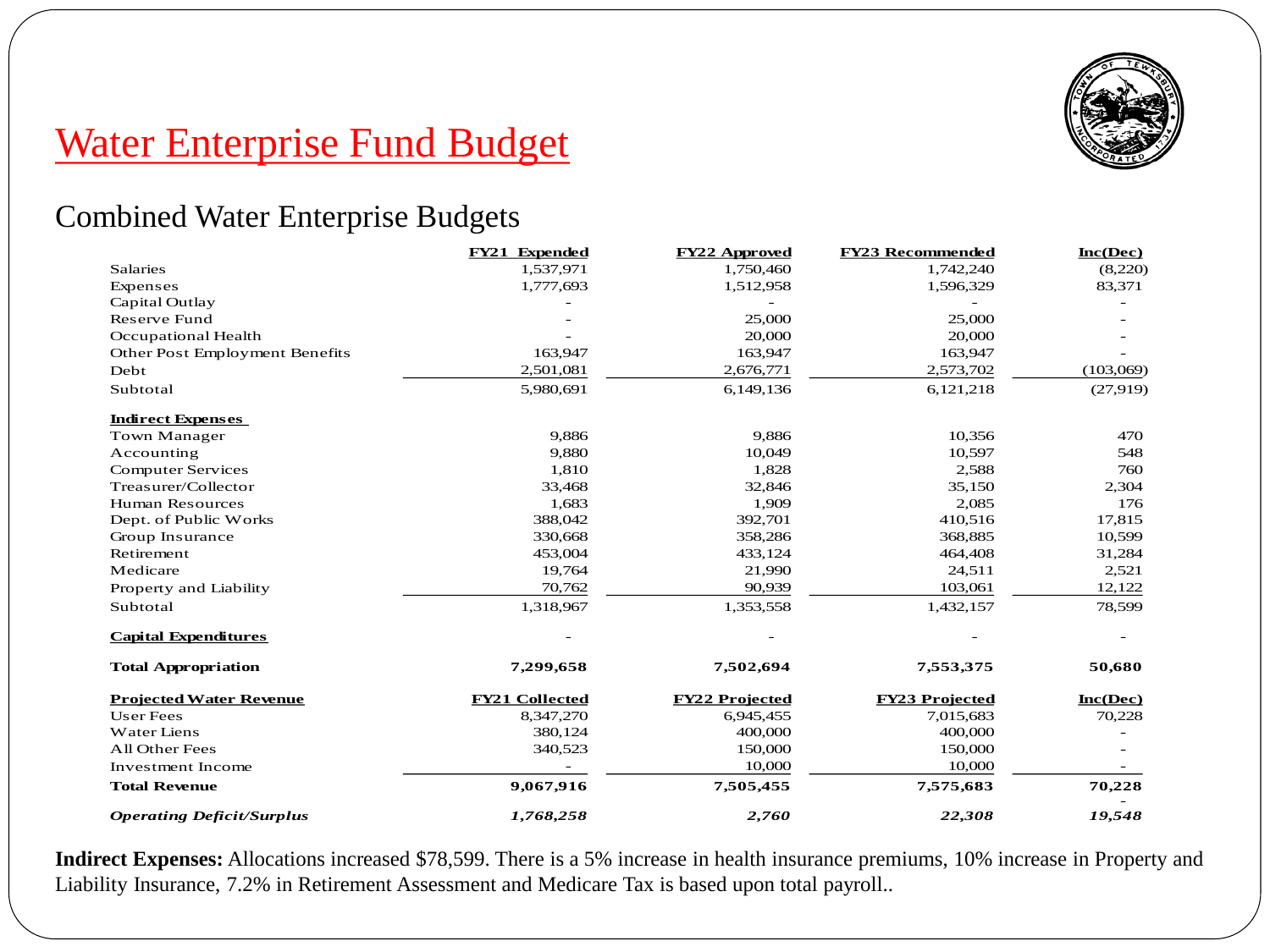

- Future Capital Improvements Fiscal Year 2023 - Fiscal Year 2027: \$18,214,231
	- **\$13,261,981** Water Distribution Design and Improvement
	- **\$3,600,000** Water Tank Maintenance/Upgrades
	- **\$625,000 -** Hydrants Replacement
	- **\$727,250 -** Vehicle Replacement

*Over the next Five Years the Plan is to spend retained earnings, Water Stabilization Fund and borrow funds to pay for Capital Projects.* 

*Current Balance Retained Earnings: \$2,271,795* 

*Balance Water Stabilization: \$1,918,932*

*In addition to the \$13,261,981 for FY23-FY27, another \$10,500,000 will be needed for water distribution upgrades from FY28-FY32 totaling \$23,761,981 over the next 10 years. In addition, included in the FY23-FY27 Water Distribution amount is an annual cost to upgrade and replace water meters, \$86,981 in FY23, \$50,000 in FY24 and \$75,000 each year there after.*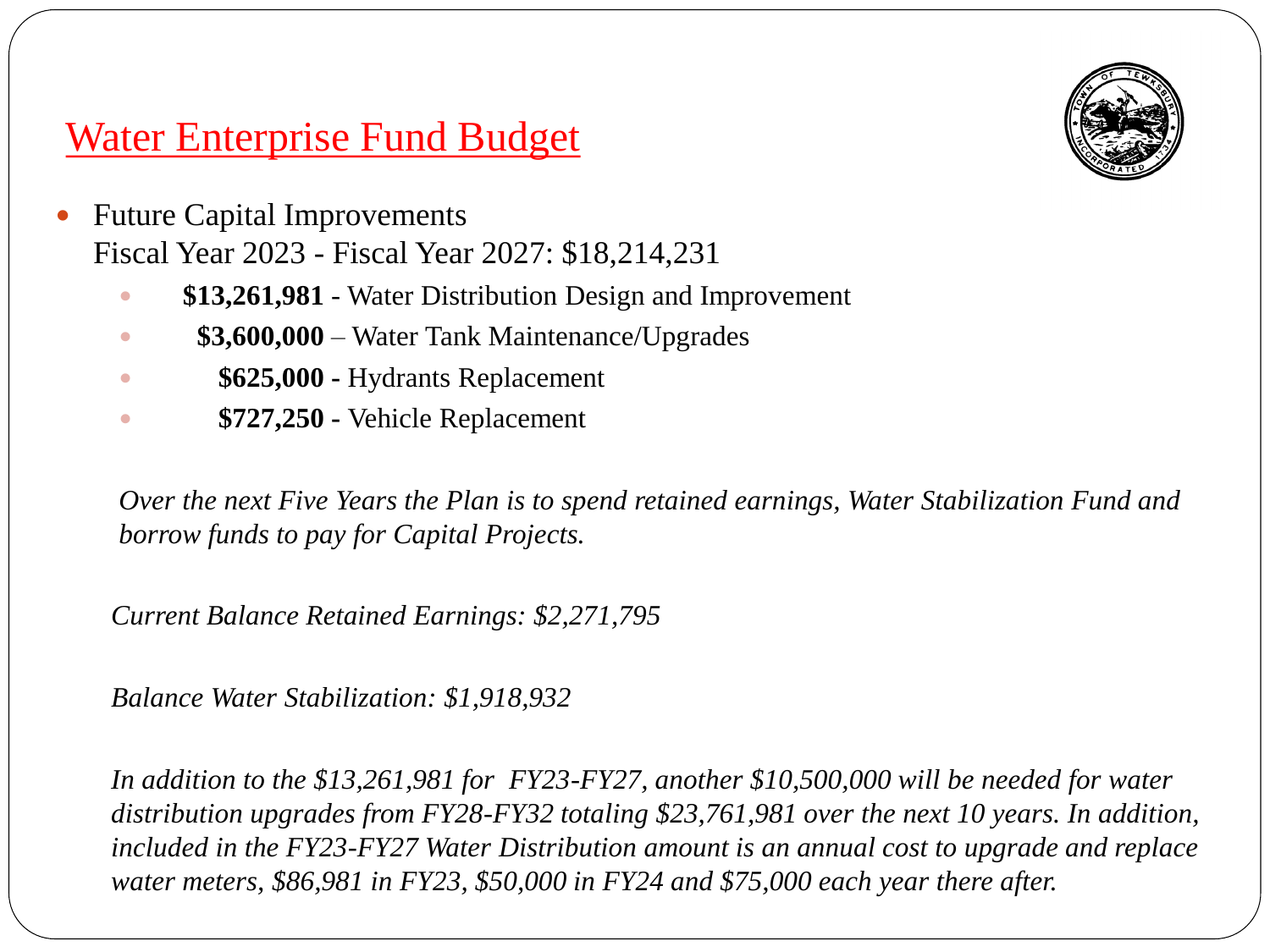- Capital Improvements Fiscal Year 2022: \$7,556,981
	- **\$3,686,981** Water Distribution Improvement (ARPA Funds)
	- **\$125,000 -** Hydrants Replacement (Water Retained Earnings)
	- **\$3,600,000 -** Water Tank Maintenance and Upgrades(\$1,800,000 Borrowing and \$1,800,000 from Water Retained Earnings)
	- **\$145,000 -** Vehicle Replacement (Water Retained Earnings)

*Use of Retained Earnings: FY23: \$2,070,000*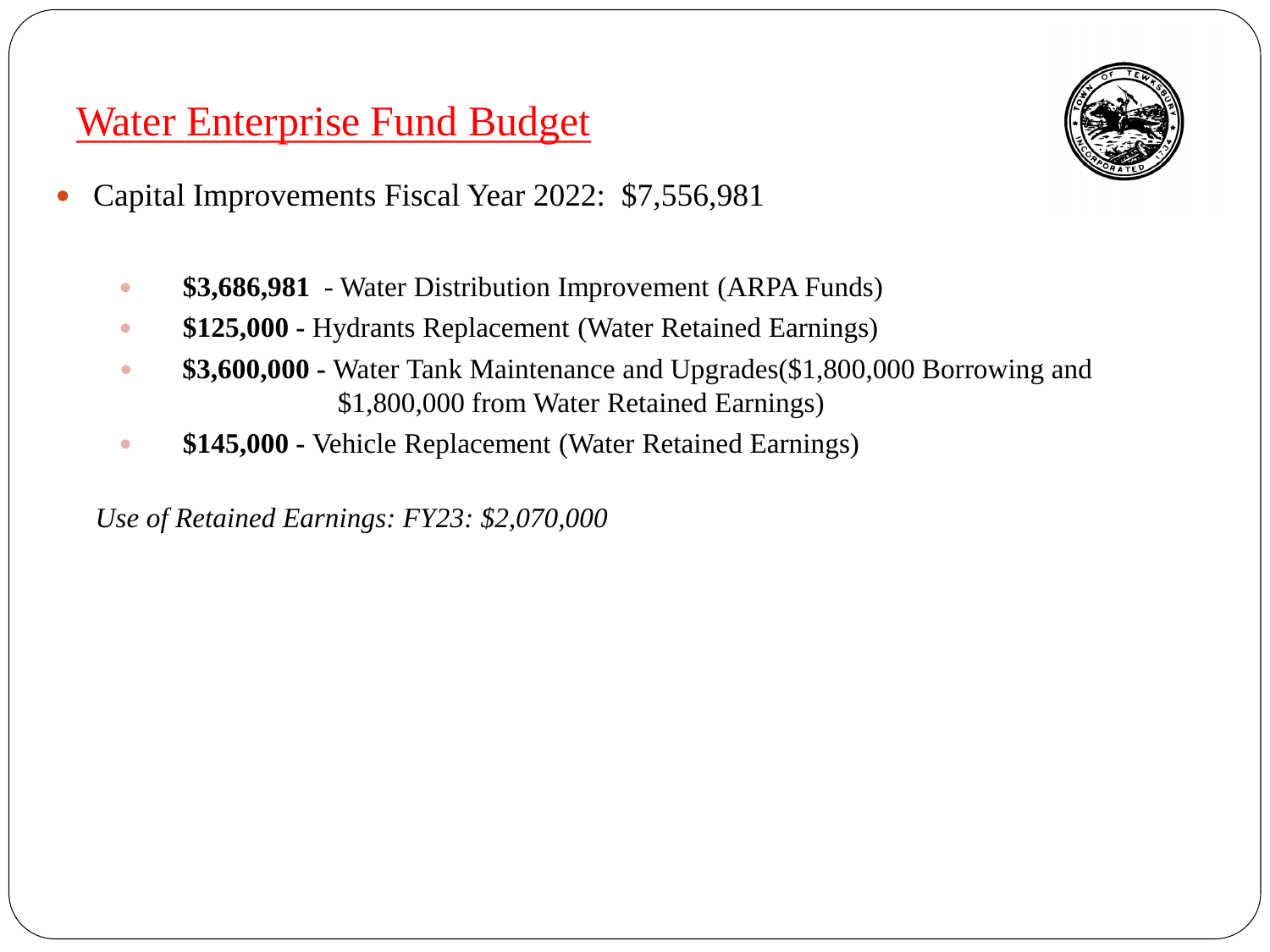

Debt Service as percent of Water Budget:

| <b>Fiscal Year</b> | <b>Debt Service</b> | Debt as a Percent of Budget |
|--------------------|---------------------|-----------------------------|
| FY2022             | 2,676,771           | 36%                         |
| FY2023             | 2,573,702           | 34%                         |
| FY2024             | 2,513,372           | 33%                         |
| FY2025             | 2,592,292           | 33%                         |
| FY2026             | 2,623,442           | 33%                         |
| FY2027             | 2,797,577           | 33%                         |
| FY2028             | 2,576,103           | 31%                         |
| FY2029             | 2,780,168           | 32%                         |
| FY2030             | 2,805,923           | 32%                         |
| FY2031             | 2,888,418           | 32%                         |
| FY2032             | 3,368,253           | 35%                         |
| FY2033             | 3,104,087           | 32%                         |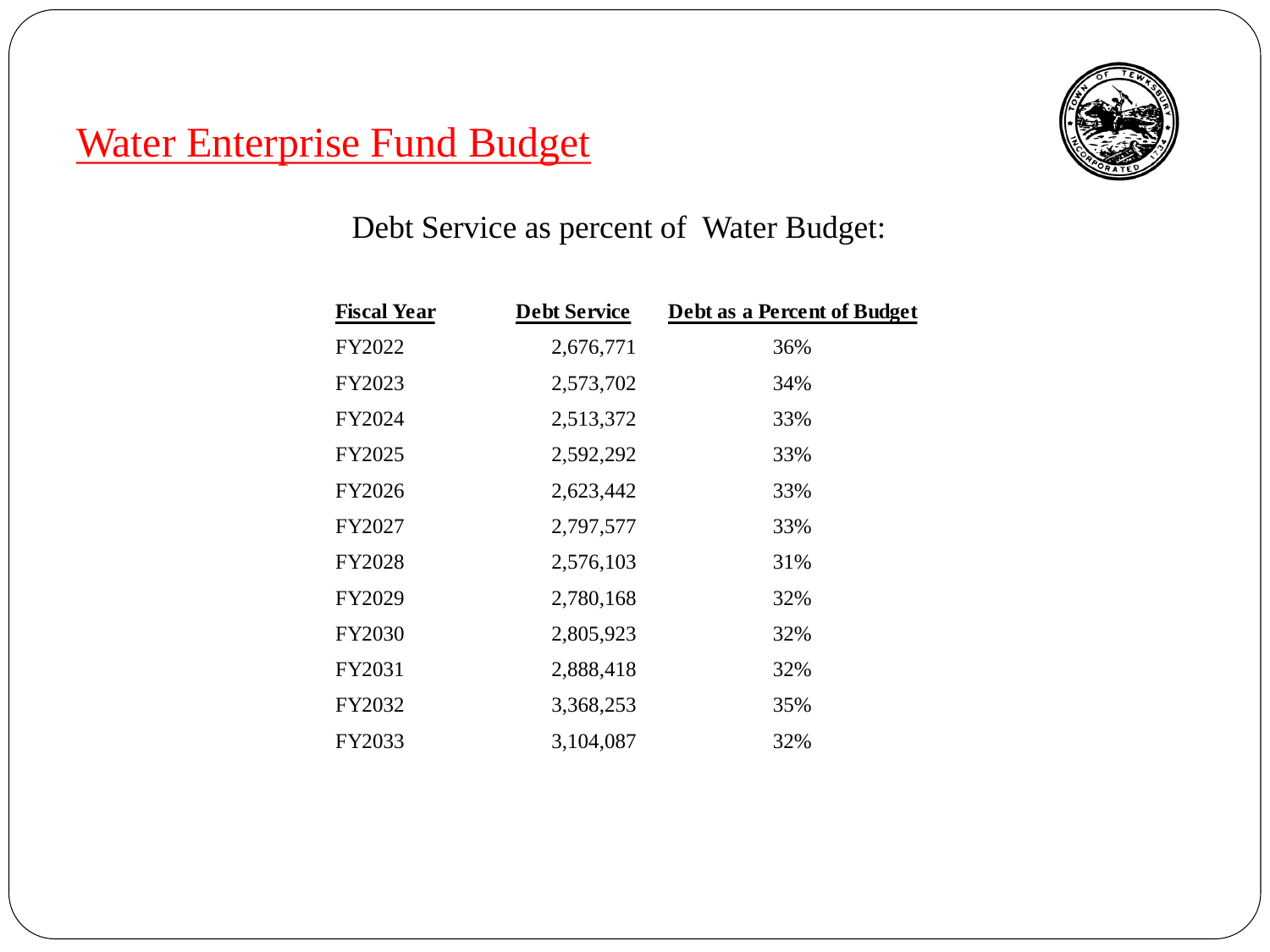

### Projected Revenues

| <b>Projected Water Revenue</b>   | <b>FY21 Collected</b> | <b>FY22 Projected</b> | <b>FY23 Projected</b> | $Inc(Dec)$ |
|----------------------------------|-----------------------|-----------------------|-----------------------|------------|
| User Fees                        | 8,347,270             | 6,945,455             | 7,015,683             | 70,228     |
| Water Liens                      | 380,124               | 400,000               | 400,000               |            |
| All Other Fees                   | 340,523               | 150,000               | 150,000               |            |
| Investment Income                | -                     | 10,000                | 10,000                |            |
| <b>Total Revenue</b>             | 9,067,916             | 7.505.455             | 7,575,683             | 70,228     |
| <b>Operating Deficit/Surplus</b> | 1,768,258             | 2,760                 | 22,308                | 19,548     |

*Footnote: All Other Fees includes Connection Fees, Water Meter Fees, Demand Fees and Application Fees. The surplus in FY21 closed at the end of Fiscal year and was part of Certified Retained Earnings.*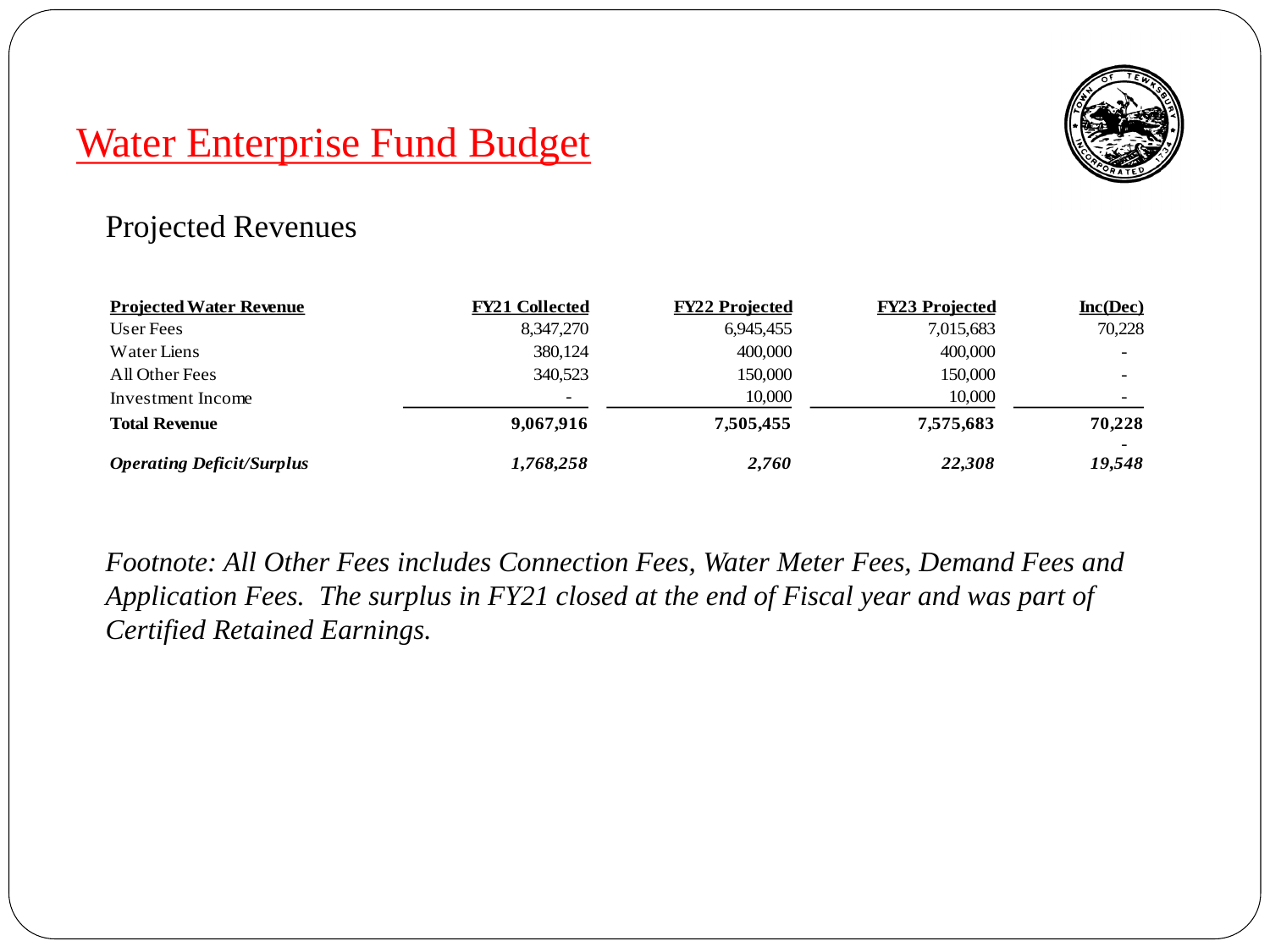Water Budget/Revenue:

|                    | <b>Budget</b> | Revenue   |
|--------------------|---------------|-----------|
| FY2012             | 5,805,016     | 7,079,266 |
| FY2013             | 5,961,130     | 7,033,685 |
| FY2014             | 5,913,590     | 7,429,011 |
| FY2015             | 6,386,848     | 7,485,872 |
| FY2016             | 6,675,586     | 8,162,431 |
| FY2017             | 6,870,921     | 8,455,267 |
| <b>FY2018</b>      | 7,037,637     | 8,162,431 |
| FY2019             | 6,887,911     | 7,930,095 |
| <b>FY2020</b>      | 7,162,649     | 7,341,522 |
| FY2021             | 7,346,811     | 7,439,511 |
| FY2022 (Projected) | 7,502,694     | 7,505,455 |
| FY2023 (Projected) | 7,553,375     | 7,575,683 |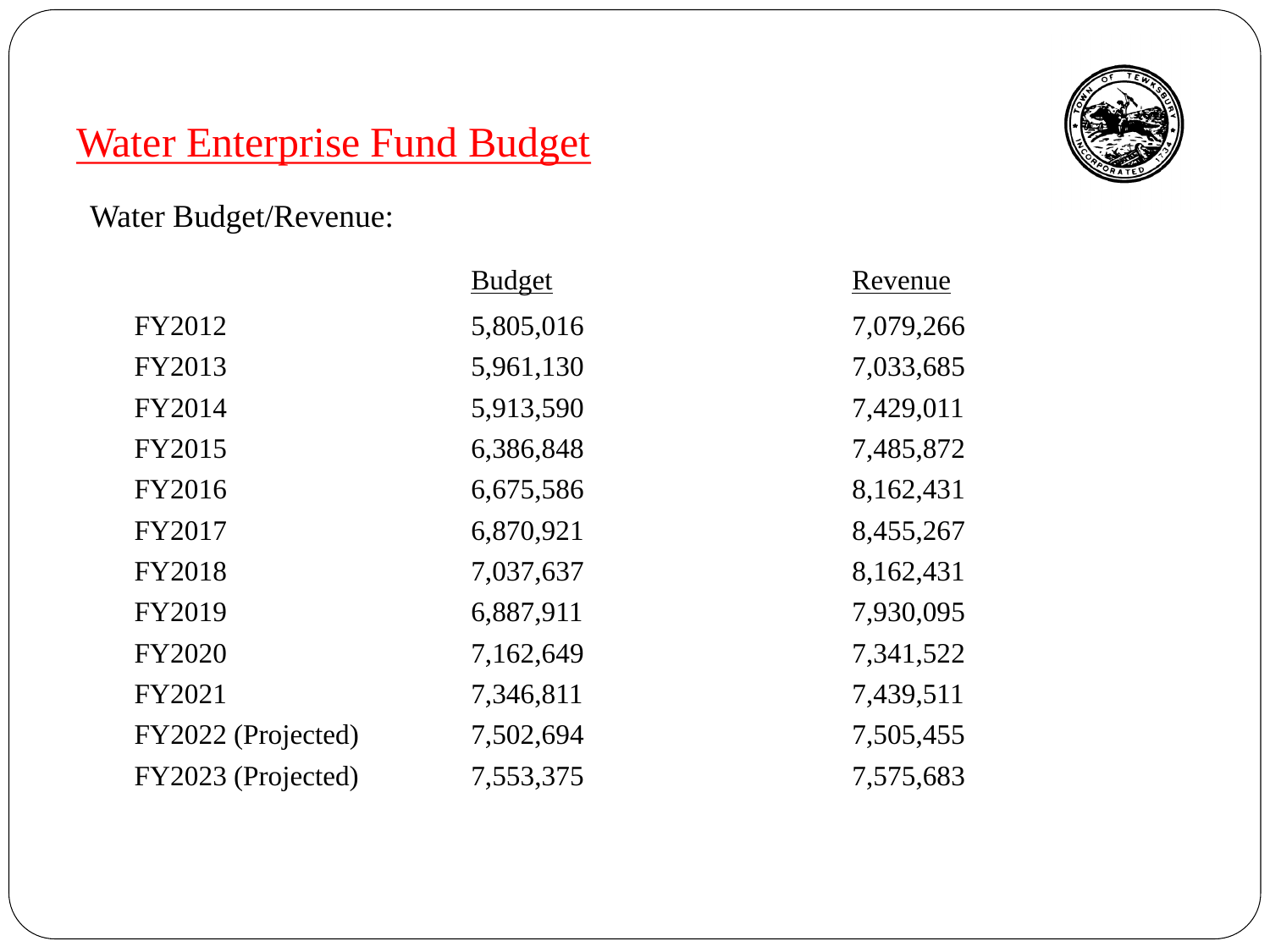# Water Rates

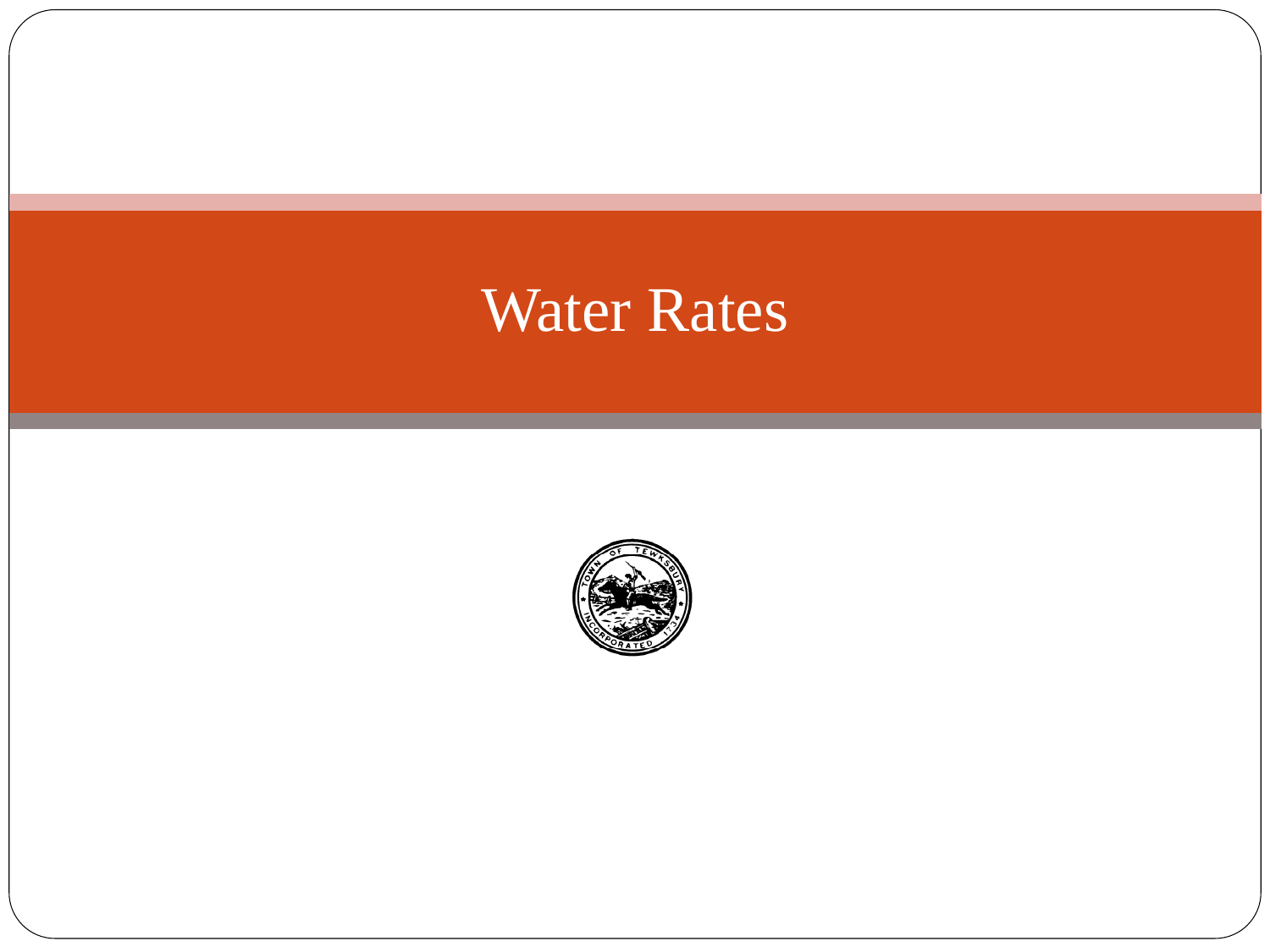### Water Enterprise Fund: Water Rates



Impacts and Assumptions FY23 Water Rates:

- Rates are not increasing.
- Water usage for revenue projections were based upon Actual usage in August 2021, December 2021 and April 2021 billing cycles.
- Annual water usage is projected to be 659,972,000 gallons, an increase from the previous Fiscal Year projection of 9,344,000 gallons.
- Collection Rate 95%
- Rate projections includes all Capital Improvements within the five (5) year CIP and annually funds for water distribution upgrades for 10 years, starting in FY25 (FY23 and FY24 uses ARPA Funding for Water Distribution).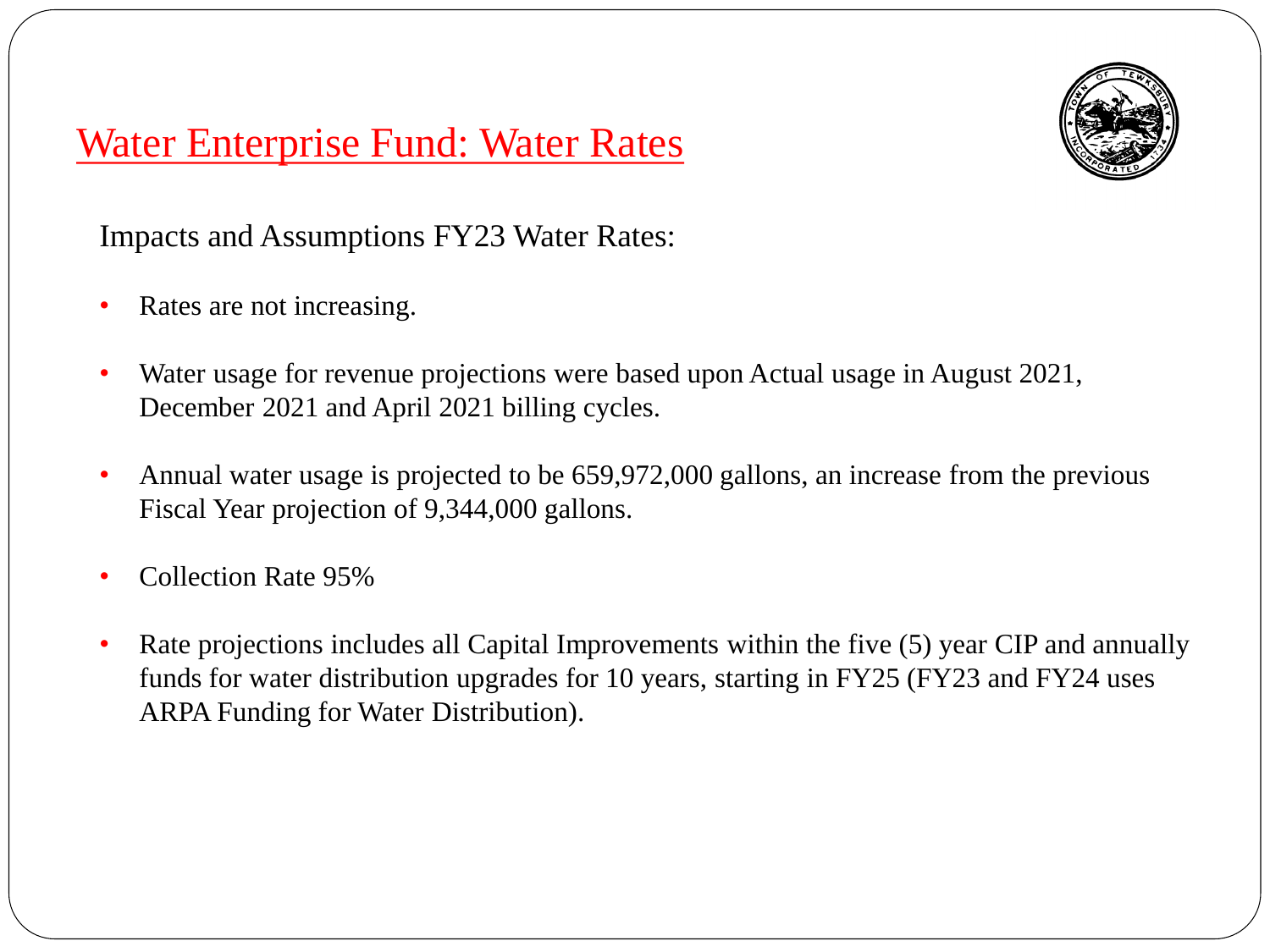## Water Enterprise Fund: Water Rates

Proposed Water Rates: 0% Increase

| <b>Tiers</b> | Proposed Rate (\$) |
|--------------|--------------------|
| $0-12$ gals  | 7.55 per 1000      |
| $13 - 24$    | 10.67 per 1000     |
| $25 - 46$    | 14.19 per 1000     |
| $47+$        | 17.73 per 1000     |

Proposed Secondary Meter Rates are the same as above except 47+ 33.17 per 1000 *This tier and rate for secondary meters has a conservation charge added*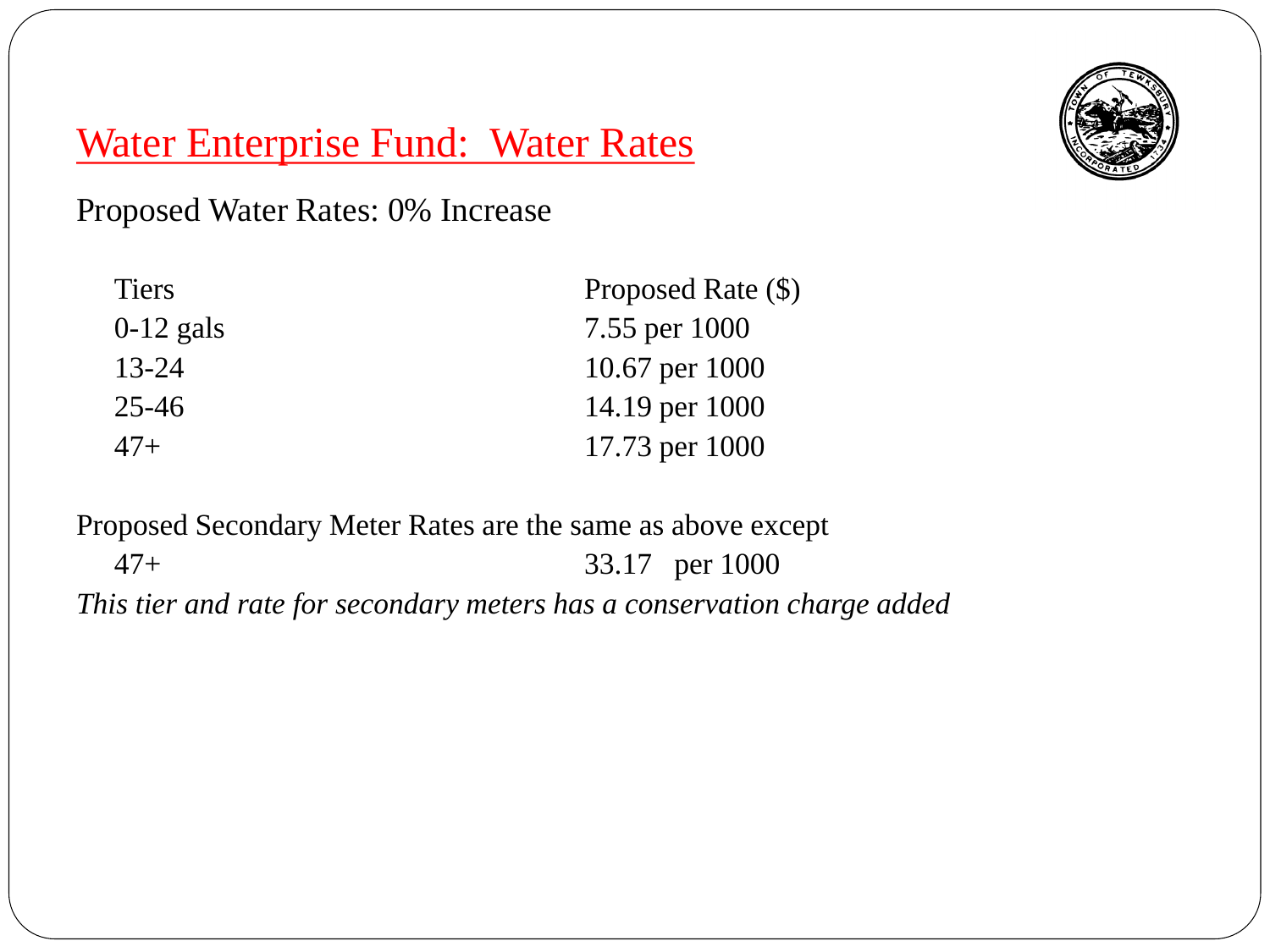

#### **Water FY23 Projected Annual Increase**

| <b>Usage</b> | <b>Current Annual Bill</b> | <b>Proposed Annual Bill</b> | \$ Increase              | % Increase |
|--------------|----------------------------|-----------------------------|--------------------------|------------|
| 10,000       | 75.50                      | 75.50                       |                          | 0.0%       |
| 15,000       | 113.25                     | 113.25                      |                          | 0.0%       |
| 20,000       | 151.00                     | 151.00                      |                          | 0.0%       |
| 25,000       | 188.75                     | 188.75                      |                          | 0.0%       |
| 35,000       | 264.25                     | 264.25                      |                          | 0.0%       |
| 45,000       | 367.83                     | 367.83                      |                          | 0.0%       |
| 50,000       | 421.18                     | 421.18                      | $\overline{\phantom{0}}$ | 0.0%       |
| 55,000       | 474.53                     | 474.53                      | Ξ                        | 0.0%       |
| 60,000       | 527.88                     | 527.88                      | L,                       | 0.0%       |
| 70,000       | 634.58                     | 634.58                      |                          | 0.0%       |
| 75,000       | 698.49                     | 698.49                      |                          | 0.0%       |
| 80,000       | 769.44                     | 769.44                      | $\overline{\phantom{0}}$ | 0.0%       |
| 90,000       | 911.34                     | 911.34                      | Ξ                        | 0.0%       |
| 100,000      | 1,053.24                   | 1,053.24                    | L,                       | 0.0%       |
| 140,000      | 1,627.92                   | 1,627.92                    |                          | 0.0%       |
| 150,000      | 1,805.22                   | 1,805.22                    |                          | 0.0%       |
| 200,000      | 2,691.72                   | 2,691.72                    |                          | 0.0%       |
| 300,000      | 4,464.72                   | 4,464.72                    |                          | 0.0%       |
| 400,000      | 6,237.72                   | 6,237.72                    |                          | 0.0%       |
| 500,000      | 8,010.72                   | 8,010.72                    |                          | 0.0%       |
| 700,000      | 11,556.72                  | 11,556.72                   |                          | 0.0%       |
| 1,000,000    | 16,875.72                  | 16,875.72                   |                          | 0.0%       |
| 1,500,000    | 25,740.72                  | 25,740.72                   |                          | 0.0%       |
| 2,000,000    | 34,605.72                  | 34,605.72                   |                          | 0.0%       |
| 3,000,000    | 52,335.72                  | 52,335.72                   |                          | 0.0%       |
| 4,000,000    | 70,065.72                  | 70,065.72                   |                          | 0.0%       |
| 5,000,000    | 87,795.72                  | 87,795.72                   |                          | 0.0%       |
| 6,000,000    | 105,525.72                 | 105,525.72                  |                          | 0.0%       |
| 7,100,000    | 125,028.72                 | 125,028.72                  |                          | 0.0%       |
| 7,500,000    | 132,120.72                 | 132,120.72                  |                          | 0.0%       |

*Approximately 50,000-55,000 gallons is the Town's average annual usage and approximately 90,000 gallons per year is the State's average use.*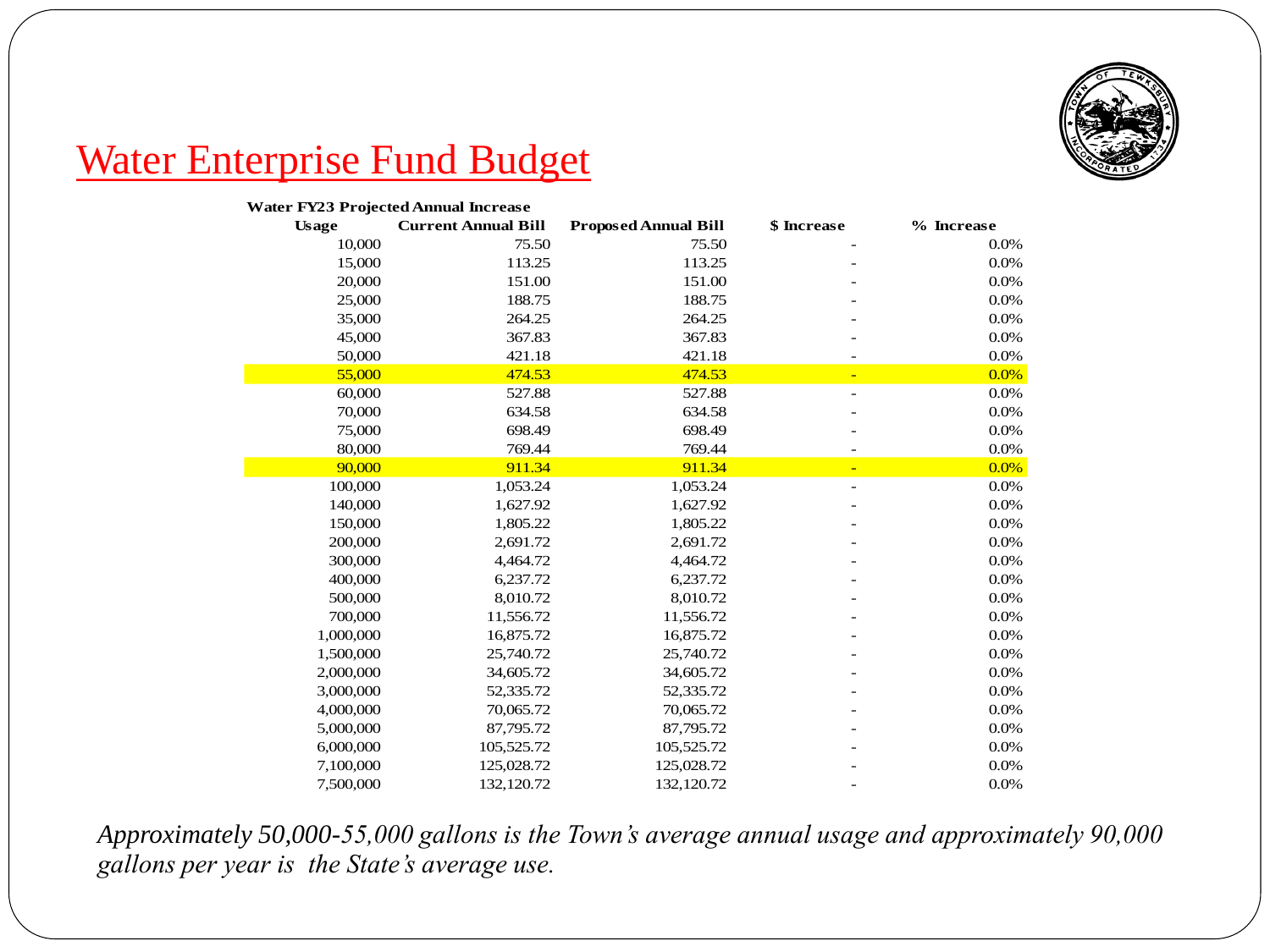

Rate Comparison

|  | Based on 90,000 Gallons per year |
|--|----------------------------------|
|--|----------------------------------|

| • State Average            | 595 (2017)          |
|----------------------------|---------------------|
| • State Low and State High | $123 - 2,025(2017)$ |
| • State Median             | 568 (2017)          |
| • MWRA Average             | 687 (2021)          |
| • Non MWRA Communities     | 584 (2021)          |
| • Tewksbury (current)      | 911                 |
| • Tewksbury (proposed)     | 911                 |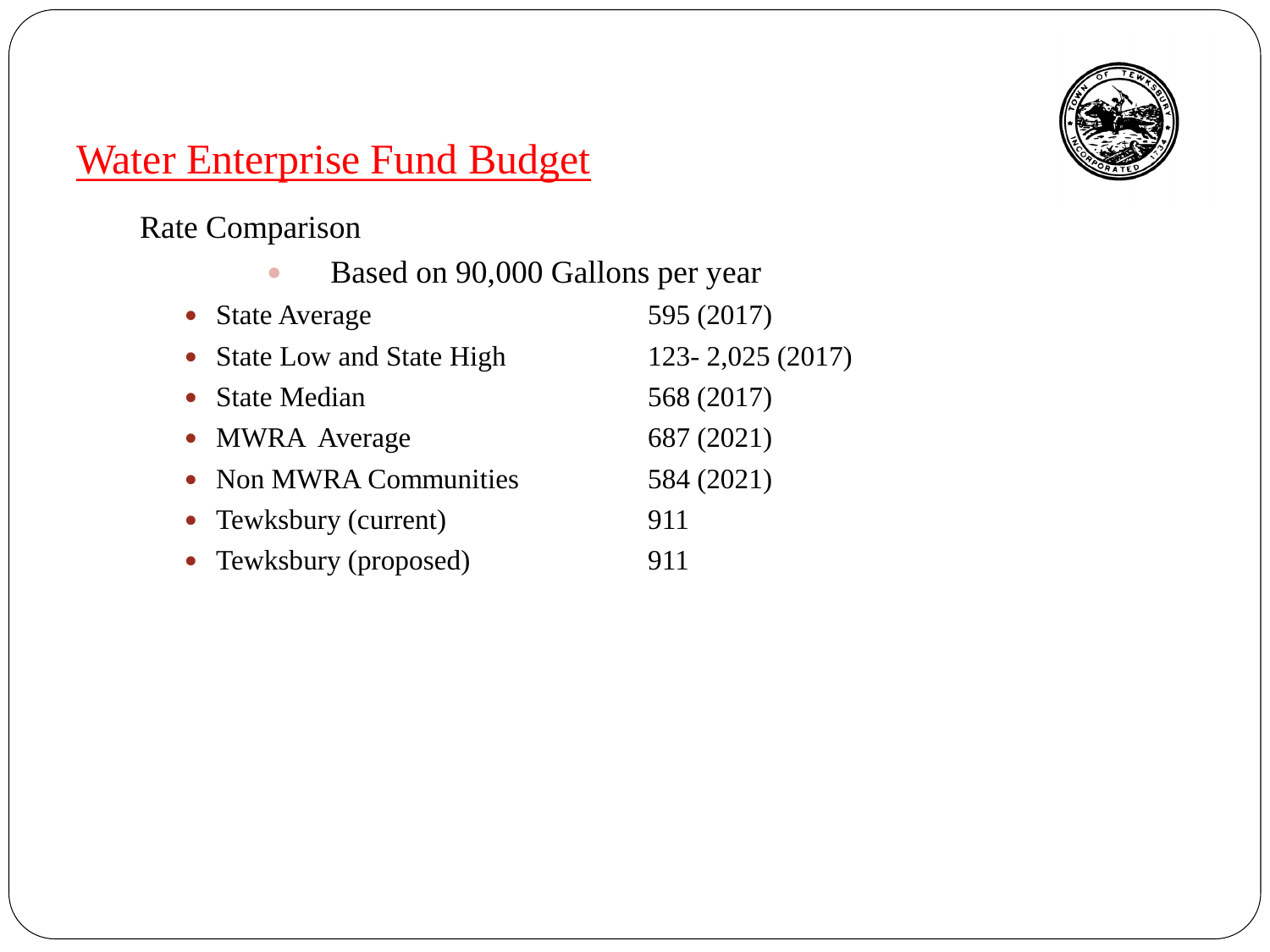### Comments Water Enterprise Fund and Rates



- Impact of Water Distribution Improvements
- Water Usage
- Projection of future years
- Retained Earnings
- Capital Projects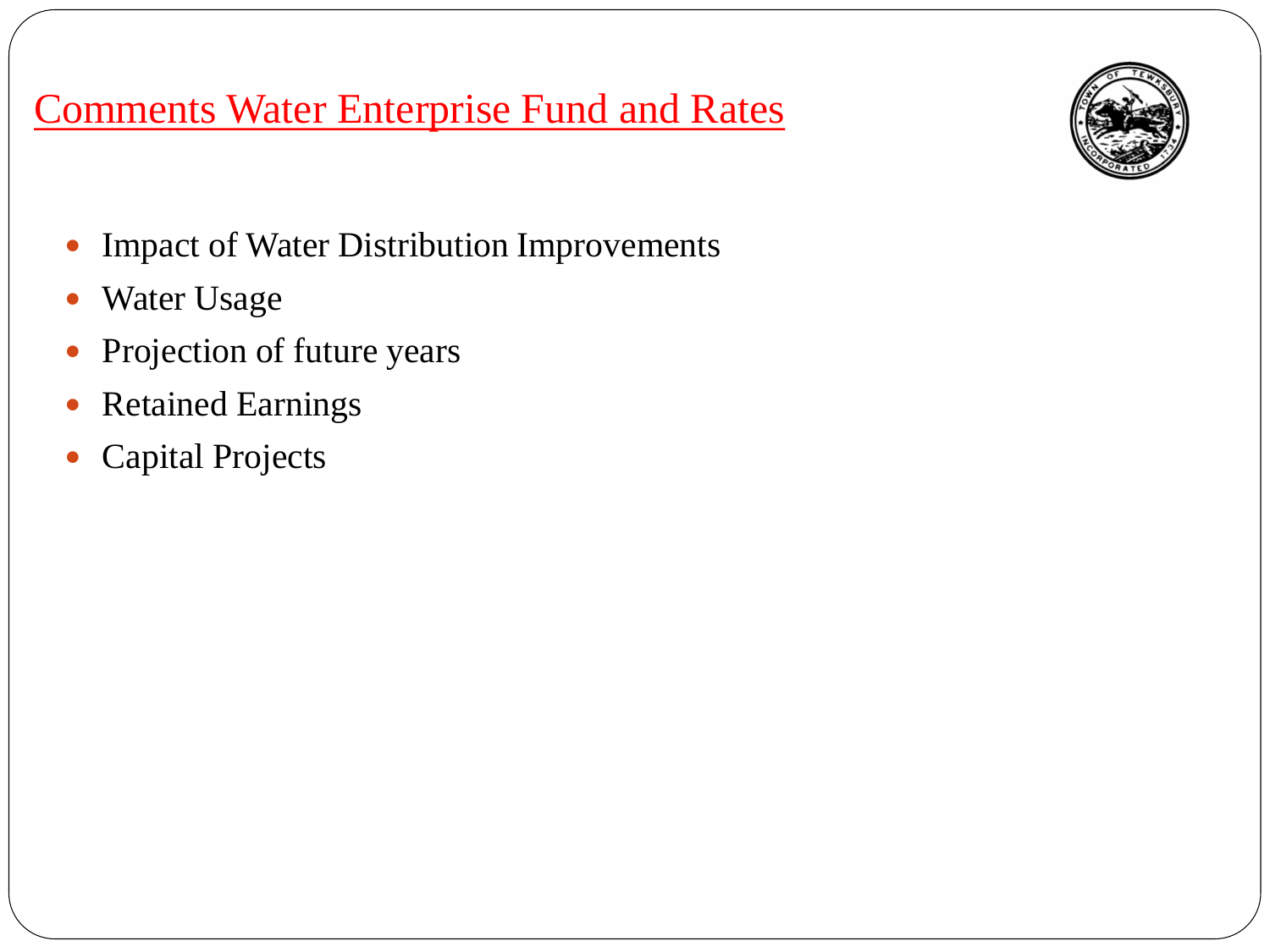# Sewer Enterprise Fund

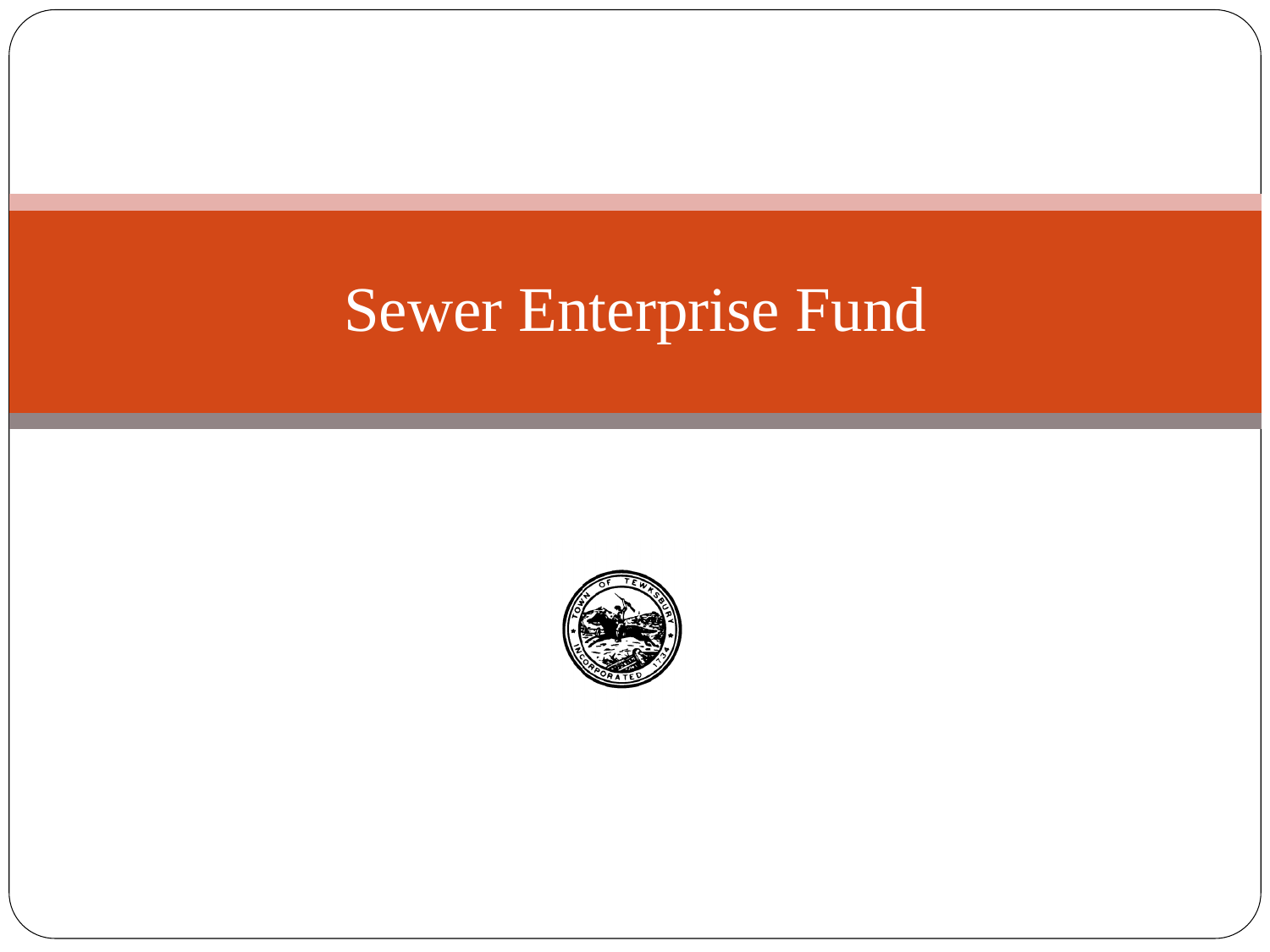

### Sewer Enterprise Budget

| <b>Direct Expenses</b>           | <b>FY21 Expended</b> | <b>FY22 Approved</b> | <b>FY23 Recommended</b> | $Inc(Dec)$ |
|----------------------------------|----------------------|----------------------|-------------------------|------------|
| Salaries                         | 381,879              | 423,487              | 408,686                 | (14, 801)  |
| Expenses                         | 469,247              | 419,708              | 426,760                 | 7,052      |
| Capital Outlay                   |                      |                      |                         |            |
| Lowell Sewer                     | 1,350,000            | 1,453,000            | 1,483,650               | 30,650     |
| Reserve Fund                     |                      | 60,000               | 60,000                  |            |
| Occupational Health              | 10,000               | 10,000               | 10,000                  |            |
| Other Post Employment Benefits   | 38,785               | 38,785               | 38,785                  |            |
| Debt                             | 3,652,038            | 3,712,623            | 3,703,896               | (8,727)    |
| Subtotal                         | 5,901,950            | 6,117,603            | 6,131,777               | 14,174     |
| <b>Indirect Expenses</b>         |                      |                      |                         |            |
| Town Manager                     | 9,886                | 9,886                | 10,356                  | 470        |
| Accounting                       | 10.049               | 10.049               | 10,597                  | 548        |
| Computer Services                | 1,828                | 1,828                | 2,588                   | 760        |
| Treasurer/Collector              | 32,846               | 32,846               | 35,150                  | 2,304      |
| <b>Human Resources</b>           | 1,909                | 1,909                | 2,085                   | 176        |
| Dept. of Public Works            | 387,392              | 387,392              | 407,293                 | 19,901     |
| Group Insurance                  | 132,241              | 132,241              | 127,887                 | (4, 354)   |
| Retirement                       | 80,323               | 80,323               | 86,065                  | 5,742      |
| Medicare                         | 6,126                | 6,126                | 8,660                   | 2,534      |
| Property and Liability Insurance | 25,301               | 25,301               | 28.521                  | 3,220      |
| Subtotal                         | 687,901              | 687,901              | 719,202                 | 31,301     |
| <b>Capital Expenditures</b>      |                      |                      |                         |            |
| <b>Total Appropriation</b>       | 6,589,851            | 6,805,504            | 6,850,979               | 45,475     |

#### Major Budget Changes:

**Salaries:** Salary increases include, cost of living increase of 2.25% step increases and longevity changes. Terminal Leave decreased \$34,478 due to employee retiring in FY22 and no retirements in FY23.

**Operating:** Utilities which increased \$3,000 includes gas for nine (9) generators and for electricity for the 47 pump stations based upon historic and projected usage; Lowell Sewer is increased \$30,650 since the allocable costs that Lowell uses to assess Tewksbury is estimated to be higher than FY22. Debt Service has decreased \$8,727.

#### **Capital Outlay:** No change

**Indirect Expenses:** Allocations: There is a 5% increase in health insurance premiums, 10% increase in Property and Liability Insurance, 7.2% in Retirement Assessment and Medicare Tax is based upon total payroll..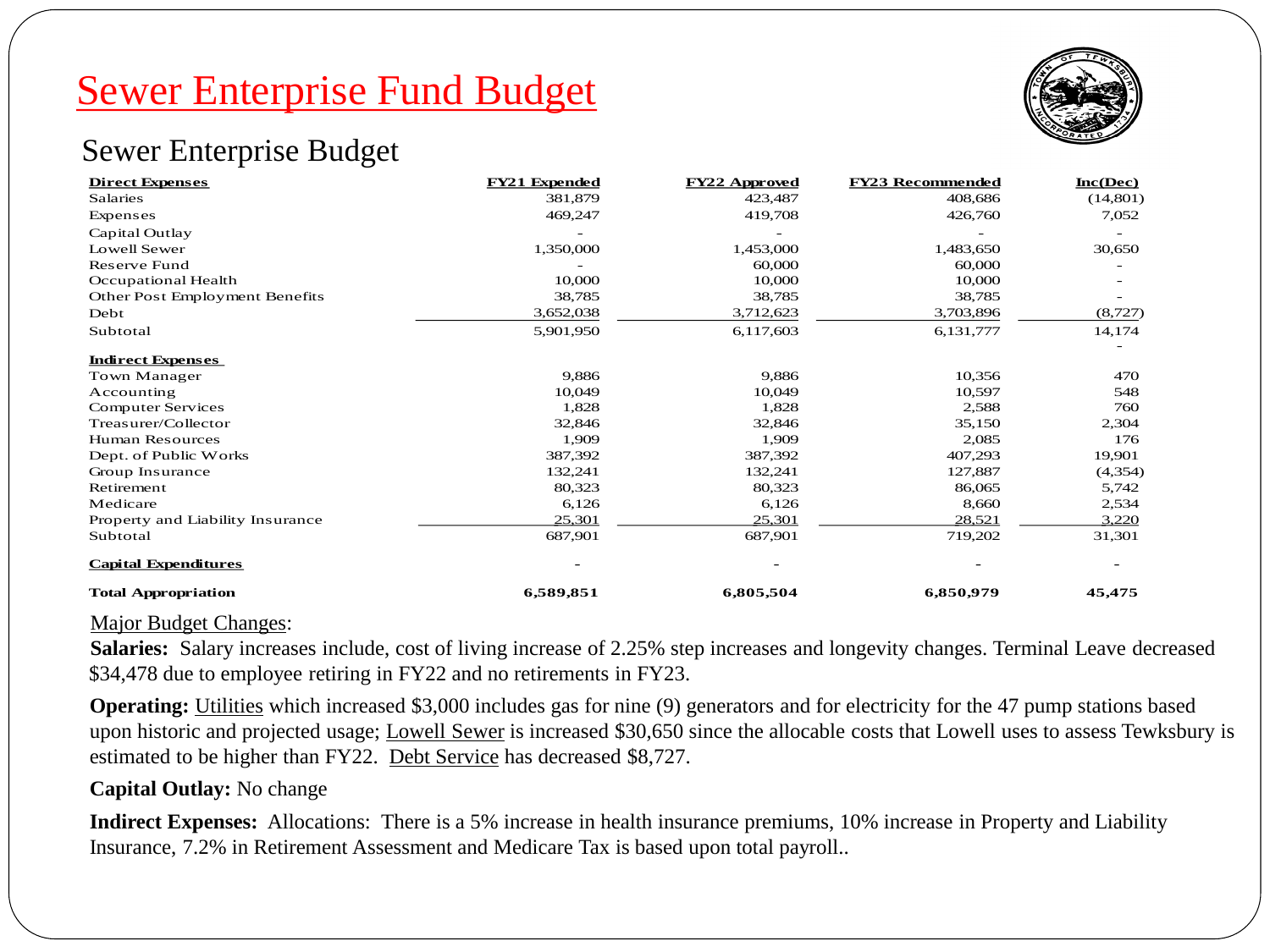- Future Capital Improvements Fiscal Year 2023 – Fiscal Year 2027: **\$4,117,250** 
	- **\$1,650,000 -** Inflow and Infiltration I/I control
	- **\$1,740,000 -** Sewer Pump Station Improvements
	- **\$727,250 -** Fleet/Equipment Replacement
- Capital Improvements Fiscal Year 2023: **\$985,000**
	- **\$250,000 -** Inflow and Infiltration I/I control (Sewer Retained Earnings)
	- **\$590,000 -** Sewer Pump Station Improvements (Sewer Retained Earnings)
	- **\$145,000 –** Fleet/Equipment Replacement (Sewer Retained Earnings)

*All Capital from 2023-2027 is Projected to be funded by the Sewer Retained Earnings. In FY27 Capital is projected to be funded from the Sewer Stabilization Fund* 

*Sewer Retained Earnings Balance is \$6,699,211 and will be utilized over the next five years to implement Sewer Capital and offset Debt Service costs.*

*Balance Sewer Stabilization Fund \$3,963,138*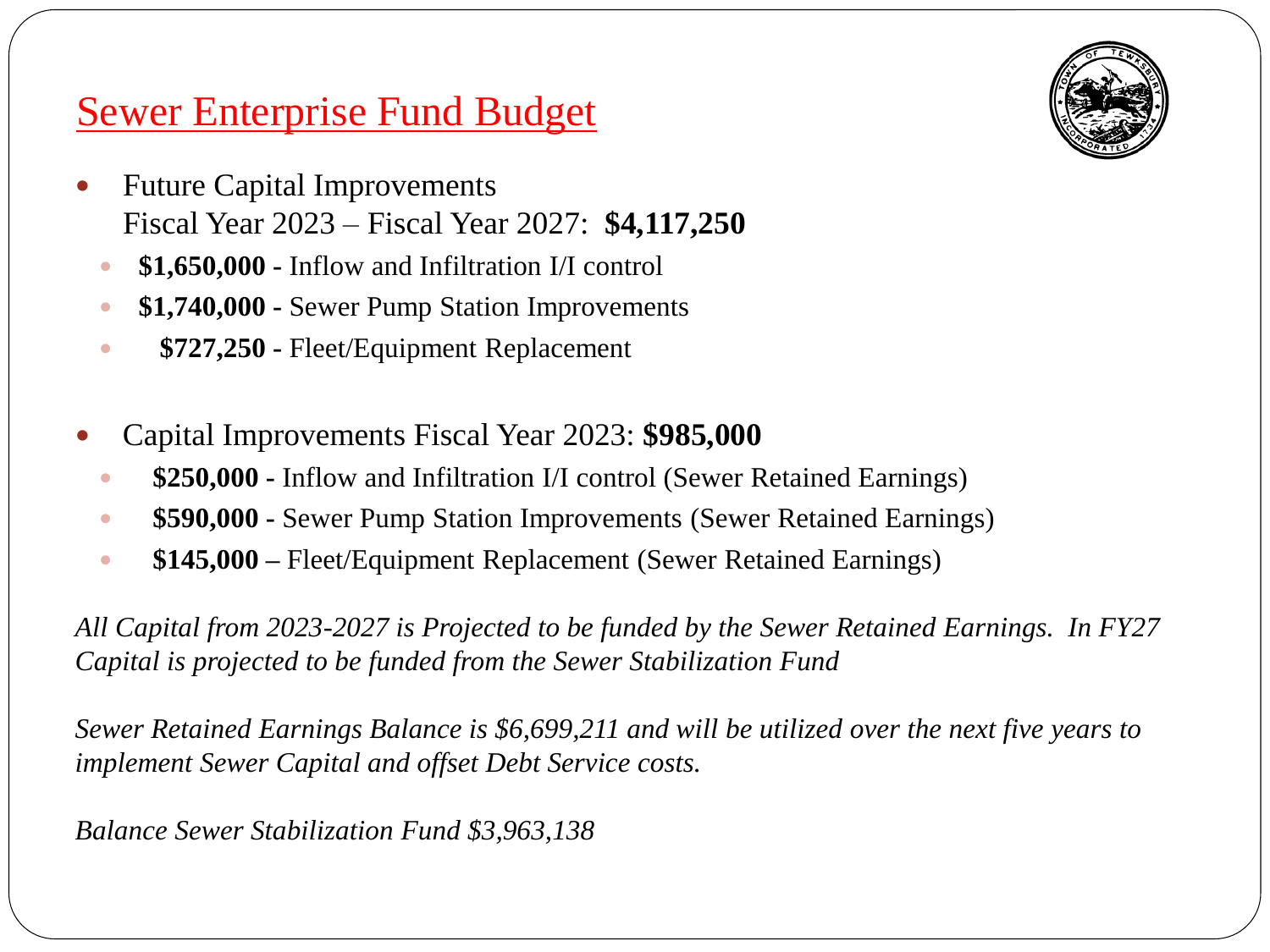

### Debt Service as percent of Sewer Budget:

| Debt Service | Debt as a Percent of Budget |
|--------------|-----------------------------|
| 3,712,622.56 | 55%                         |
| 3,703,895.77 | 54%                         |
| 3,724,770.76 | 54%                         |
| 3,695,020.76 | 52%                         |
| 3,486,727.01 | 50%                         |
| 3,431,302.01 | 49%                         |
| 2,551,577.01 | 40%                         |
| 1,678,827.01 | 30%                         |
| 1,020,202.01 | 20%                         |
| 358,455.13   | 8%                          |
| 337,905.13   | 7%                          |
| 330,092.63   | 7%                          |
|              |                             |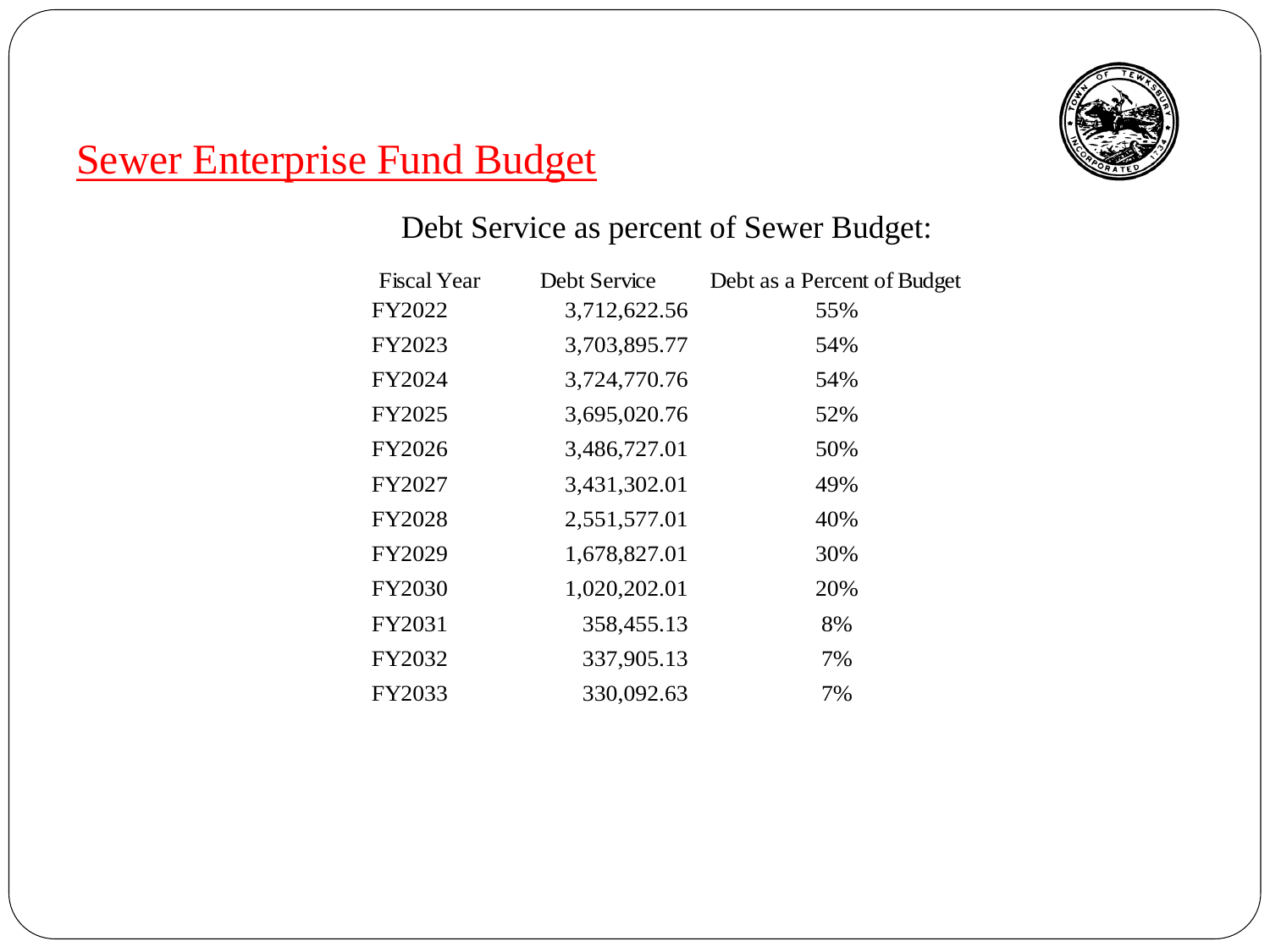

### Projected Revenues

| <b>Projected Sewer Revenue</b>   | <b>FY21 Collected</b> | <b>FY22 Projected</b> | <b>FY23 Projected</b> | $Inc(Dec)$ |
|----------------------------------|-----------------------|-----------------------|-----------------------|------------|
| User Fees                        | 6,539,401             | 5,527,583             | 5,736,581             | 208,998    |
| All Sewer Liens/Interest/Fees    | 295,382               | 8.409                 | 8.494                 | 85         |
| <b>Connection Fees</b>           | 127.500               | 250,000               | 250,000               | -          |
| All Other                        | 112,029               | 125,000               | 125,000               |            |
| <b>Retained Earnings</b>         | 795,439               | 900,000               | 750,000               | (150,000)  |
| Transfer From General Fund       |                       |                       |                       |            |
| <b>Total Revenue</b>             | 7,869,751             | 6,810,992             | 6,870,075             | 59,083     |
| <b>Operating Deficit/Surplus</b> | 1,279,901             | 5,488                 | 19,096                | 13,608     |

*Footnote: All Other Fees includes Demand Fees and Application Fees. The surplus in FY21 closed at the end of Fiscal year and was part of Certified Retained Earnings.*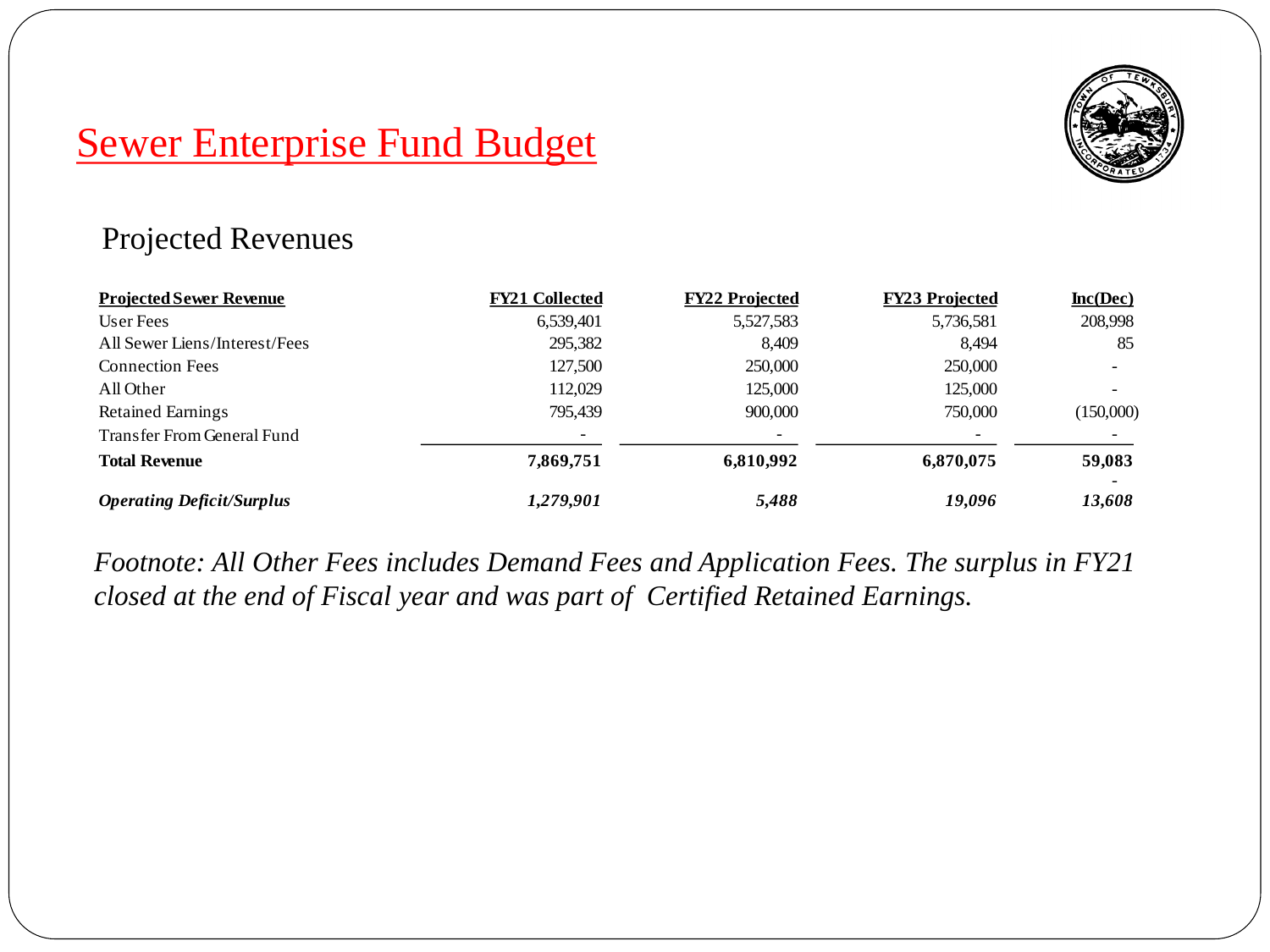

Sewer Budget/Revenue:

|                  | <b>Budget</b> | Revenue   |
|------------------|---------------|-----------|
| <b>FY12</b>      | 5,801,543     | 8,197,199 |
| <b>FY13</b>      | 6,086,796     | 6,760,895 |
| <b>FY14</b>      | 6,103,578     | 7,294,650 |
| <b>FY15</b>      | 5,541,476     | 6,921,874 |
| <b>FY16</b>      | 6,111,090     | 7,434,103 |
| <b>FY17</b>      | 5,800,318     | 7,618,667 |
| <b>FY18</b>      | 5,240,451     | 7,106,197 |
| <b>FY19</b>      | 5,913,497     | 7,049,859 |
| <b>FY20</b>      | 6,703,563     | 7,729,660 |
| <b>FY21</b>      | 6,623,932     | 6,643,875 |
| FY22 (Projected) | 6,805,504     | 6,810,992 |
| FY23 (Projected) | 6,850,979     | 6,870,075 |

*Sewer Retained Earnings will be utilized over the next five years to offset Debt Service. Previously in FY19 \$253,244, FY20 \$1,026,790, FY21 \$795,439, FY22 \$900,000 was used to offset Debt Service and in FY23 \$750,000 in retained earnings will be utilized.*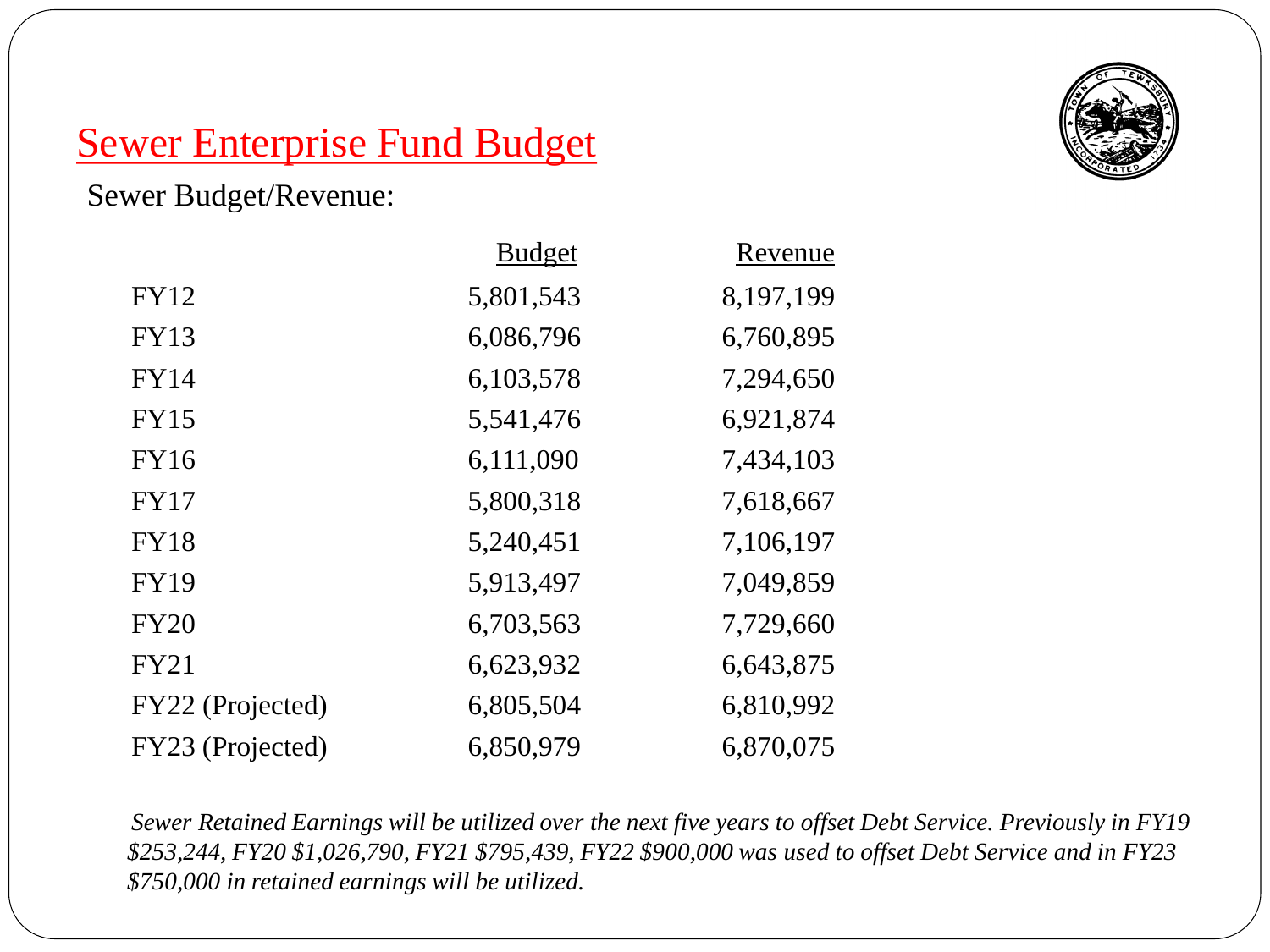# Sewer Rates

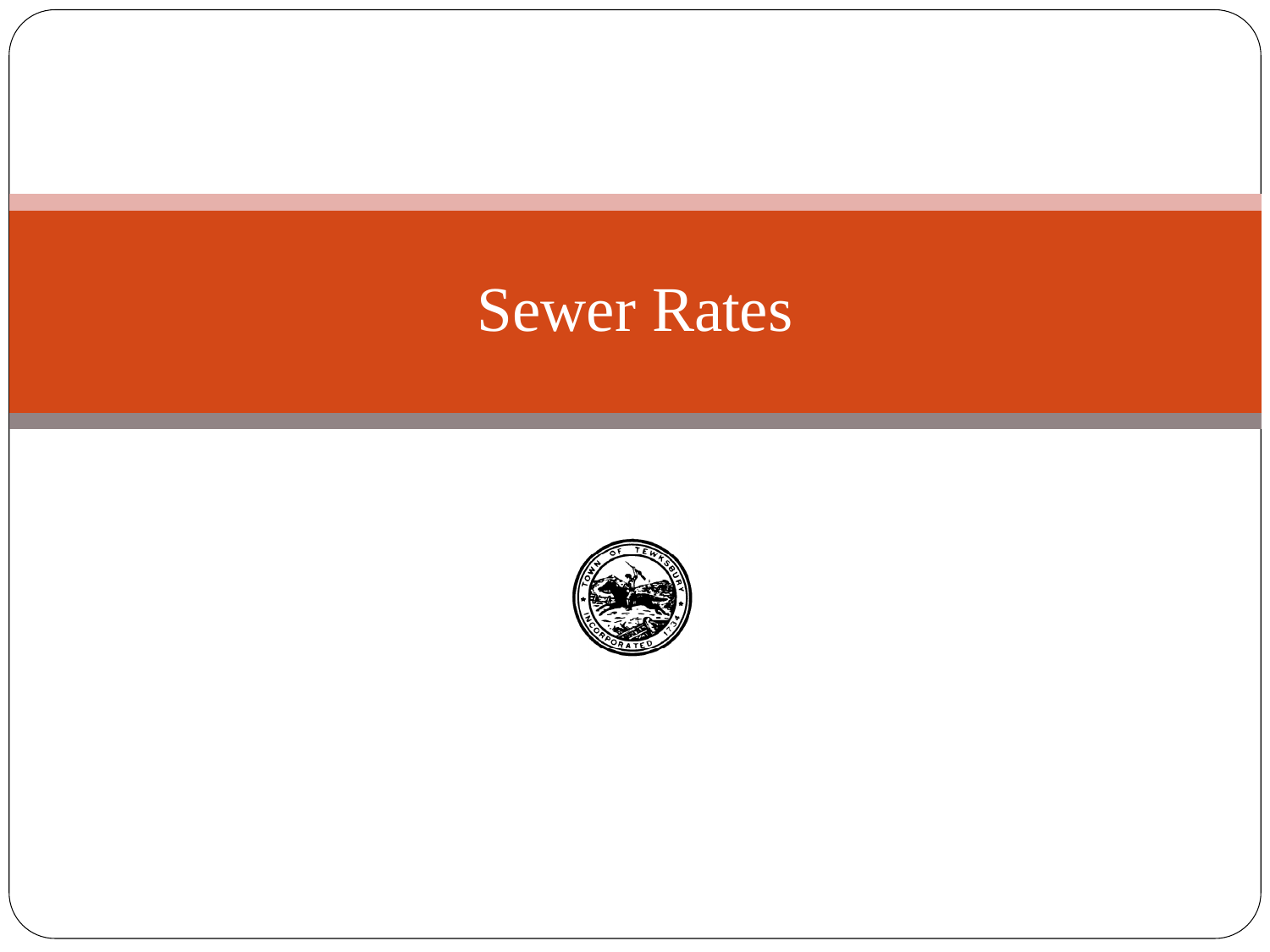### Sewer Enterprise Fund: Sewer Rates



Impacts and Assumptions FY23 Sewer Rates:

- Rates are not increasing
- Sewer usage for revenue projections were based upon Actual usage in, August 2021, December 2021 and April 2021 billing cycles
- Projected sewer usage for FY23 is 528,702,600 gallons an increase of 17,709,600 gallons
- Collection Rate 95%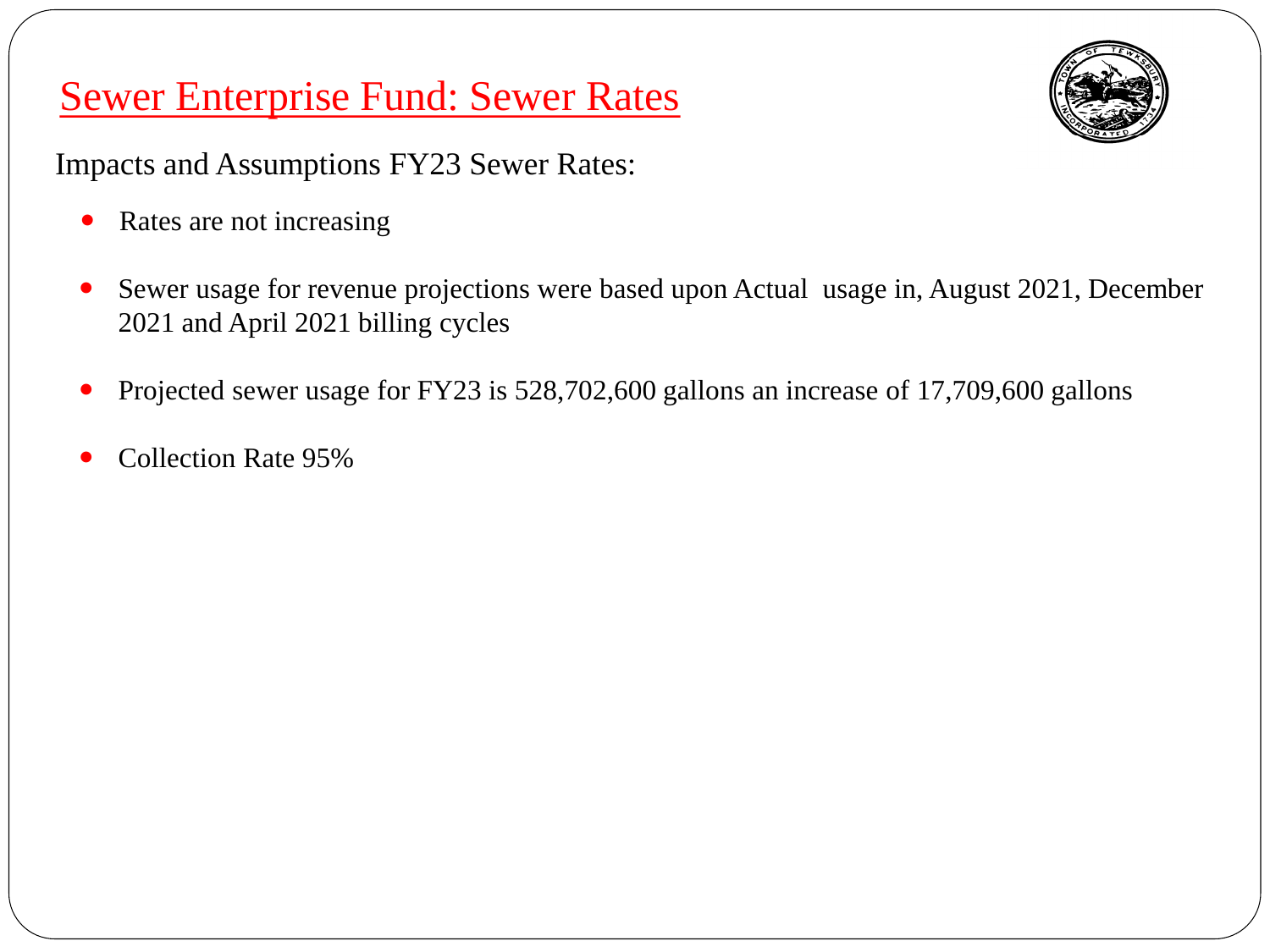

Proposed Sewer Rate - In-Town: 0% Increase

| <b>Tiers</b> | Proposed Rate (\$) |
|--------------|--------------------|
| $0-12$ gals  | 7.23 per 1000      |
| $13 - 24$    | 9.31 per 1000      |
| $47+$        | 13.20 per 1000     |
| $25 - 46$    | 15.44 per 1000     |

Proposed Sewer Rate - Out of Town and Exempt Property: 0% Increase

| <b>Tiers</b> | Proposed Rate (\$) |
|--------------|--------------------|
| $0-12$ gals  | 15.24 per 1000     |
| $13 - 24$    | 19.62 per 1000     |
| $47+$        | 26.84 per 1000     |
| $25 - 46$    | 31.40 per 1000     |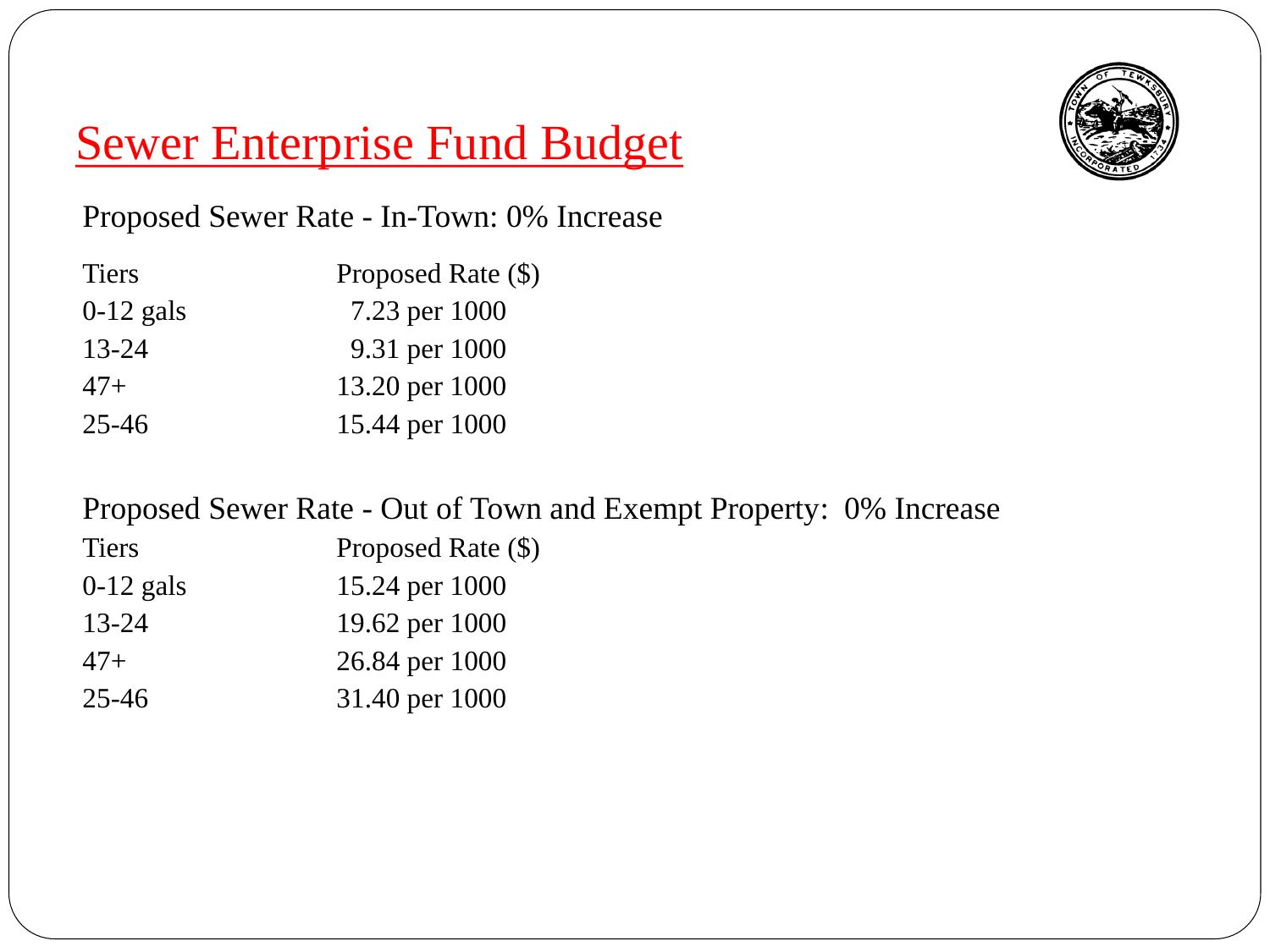

| <b>Sewer FY23 Projected Annual Increase</b> |                            |                             |                          |            |
|---------------------------------------------|----------------------------|-----------------------------|--------------------------|------------|
| <b>Usage</b>                                | <b>Current Annual Bill</b> | <b>Proposed Annual Bill</b> | \$ Increase              | % Increase |
| 10,000                                      | 72.30                      | 72.30                       |                          | 0%         |
| 15,000                                      | 108.45                     | 108.45                      |                          | 0%         |
| 20,000                                      | 144.60                     | 144.60                      |                          | 0%         |
| 25,000                                      | 180.75                     | 180.75                      |                          | 0%         |
| 35,000                                      | 253.05                     | 253.05                      |                          | 0%         |
| 45,000                                      | 344.07                     | 344.07                      |                          | 0%         |
| 50,000                                      | 390.62                     | 390.62                      |                          | 0%         |
| 55,000                                      | 437.17                     | 437.17                      | $\equiv$                 | 0%         |
| 60,000                                      | 483.72                     | 483.72                      |                          | 0%         |
| 70,000                                      | 576.82                     | 576.82                      |                          | 0%         |
| 75,000                                      | 635.04                     | 635.04                      |                          | 0%         |
| 80,000                                      | 701.04                     | 701.04                      |                          | 0%         |
| 90,000                                      | 833.04                     | 833.04                      |                          | 0%         |
| 100,000                                     | 965.04                     | 965.04                      | $\overline{\phantom{0}}$ | 0%         |
| 140,000                                     | 1,497.52                   | 1,497.52                    |                          | 0%         |
| 150,000                                     | 1,651.92                   | 1,651.92                    |                          | 0%         |
| 200,000                                     | 2,423.92                   | 2,423.92                    |                          | 0%         |
| 300,000                                     | 3,967.92                   | 3,967.92                    |                          | 0%         |
| 400,000                                     | 5,511.92                   | 5,511.92                    |                          | 0%         |
| 500,000                                     | 7,055.92                   | 7,055.92                    |                          | 0%         |
| 700,000                                     | 10,143.92                  | 10,143.92                   |                          | 0%         |
| 1,000,000                                   | 14,775.92                  | 14,775.92                   |                          | 0%         |
| 1,500,000                                   | 22,495.92                  | 22,495.92                   |                          | 0%         |
| 2,000,000                                   | 30,215.92                  | 30,215.92                   |                          | 0%         |
| 3,000,000                                   | 45,655.92                  | 45,655.92                   |                          | 0%         |
| 4,000,000                                   | 61,095.92                  | 61,095.92                   |                          | 0%         |
| 5,000,000                                   | 76,535.92                  | 76,535.92                   |                          | 0%         |
| 6,000,000                                   | 91,975.92                  | 91,975.92                   |                          | 0%         |
| 7,100,000                                   | 108,959.92                 | 108,959.92                  |                          | 0%         |
| 7,500,000                                   | 115,135.92                 | 115,135.92                  |                          | 0%         |

*Approximately 50,000 -55,000 gallons is the Town average use and approximately 90,000 gallons per year is the State average use.*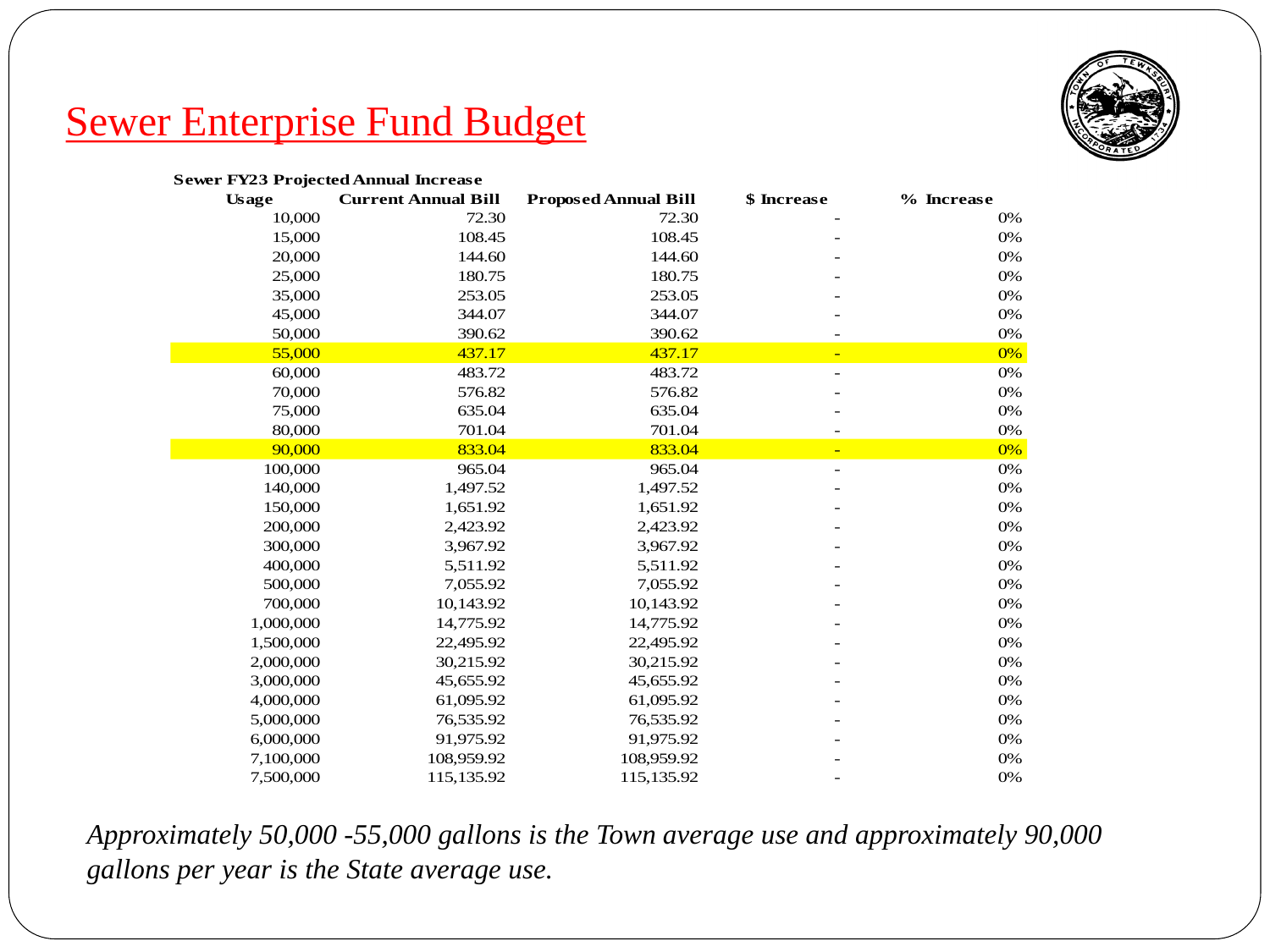

- Comparison Other Communities
	- Based on 90,000 Gallons per year

| • State Average            | 862 (2017)       |
|----------------------------|------------------|
| • State Low and State High | 229-2,316 (2017) |
| • State Median             | 838 (2017)       |
| • MWRA Average             | 1,071(2021)      |
| • Non MWRA Communities     | 843 (2021)       |
| • Tewksbury (current)      | 833              |
| • Tewksbury (proposed)     | 833              |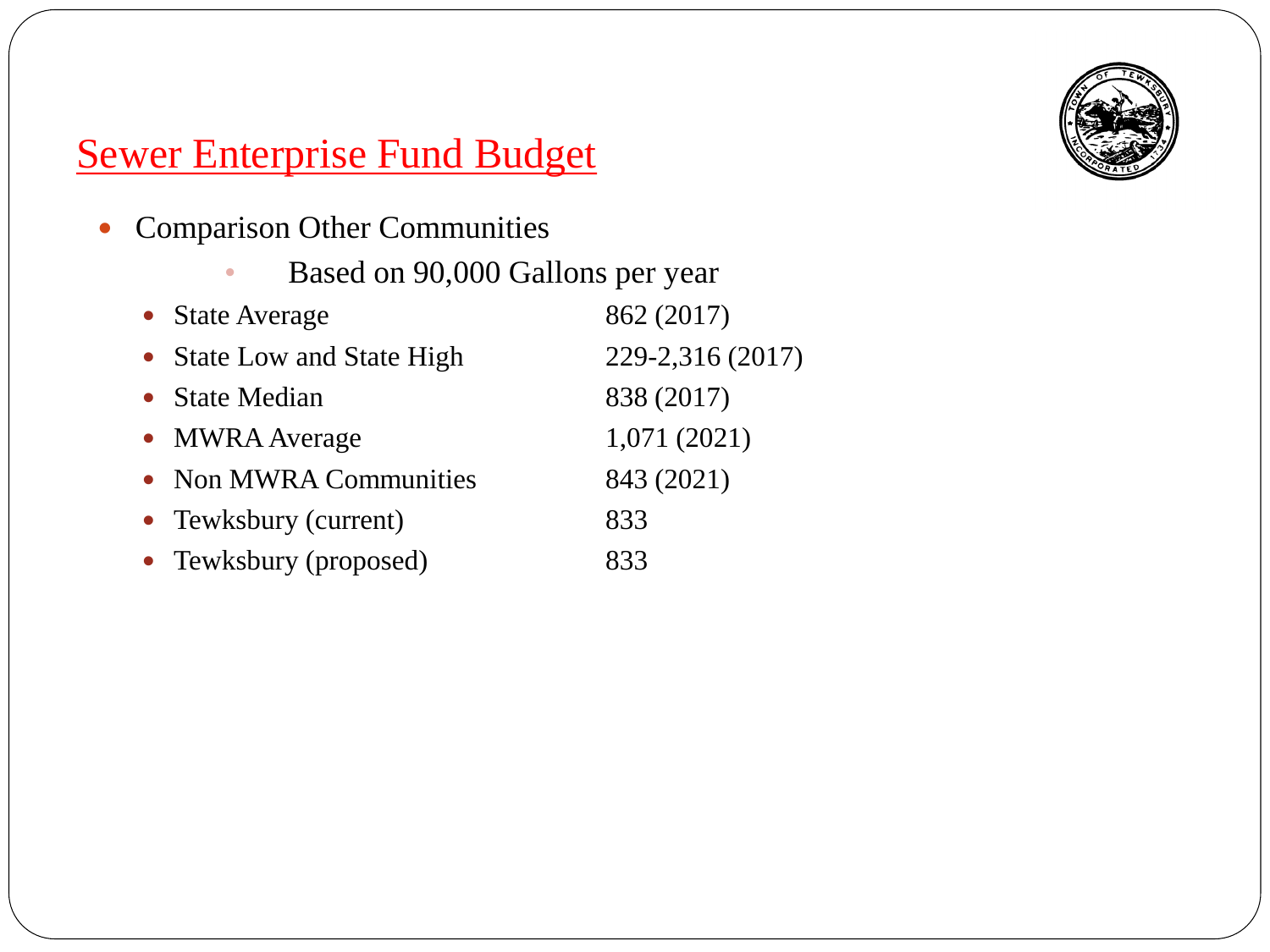### Comments Sewer Rates

- 74% of the potential users are connected (FY11 there were 62%)
- Future Debt Service
- Projection of future years
- Retained Earnings
- Out of Town users
- State Hospital use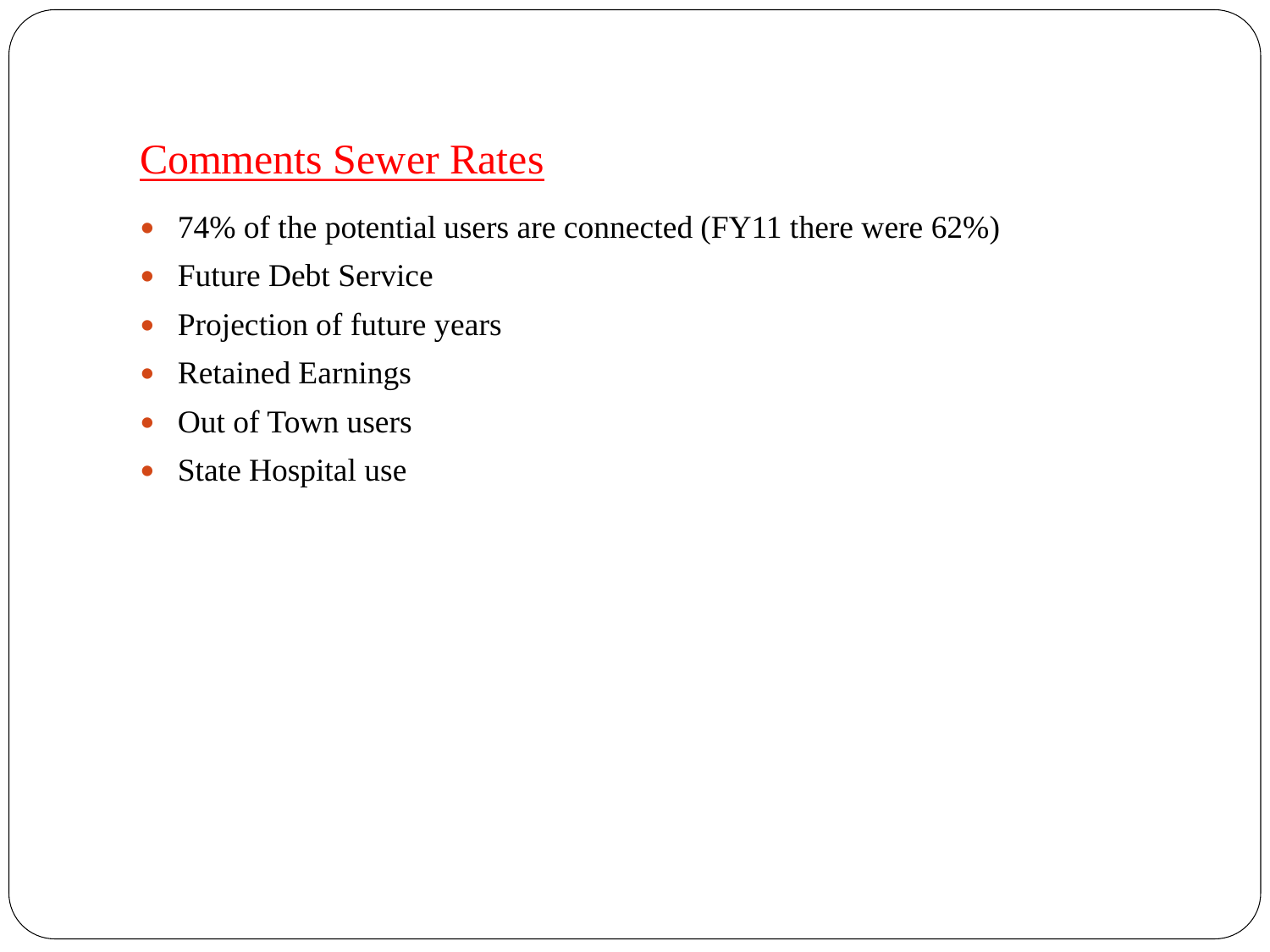# Stormwater Enterprise Fund

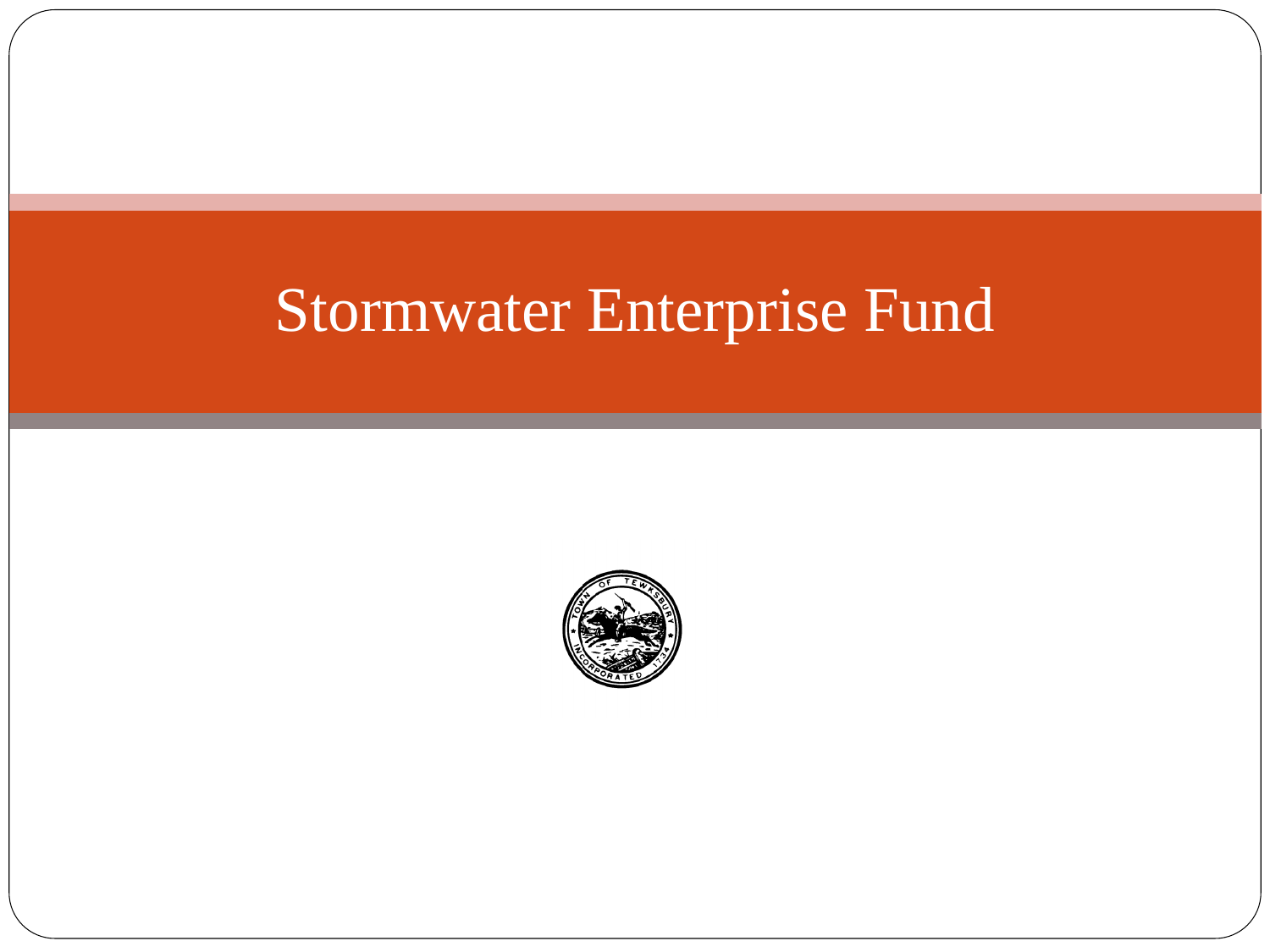

## Stormwater Enterprise Fund Budget

### Stormwater Budget and Revenue

| <b>Direct Expenses</b>                                                                                                                                               | <b>FY21 Expended</b>  | <b>FY22 Approved</b>  | <b>FY23 Recommended</b> | Inc(Dec)   |
|----------------------------------------------------------------------------------------------------------------------------------------------------------------------|-----------------------|-----------------------|-------------------------|------------|
| <b>Salaries</b>                                                                                                                                                      |                       |                       |                         |            |
| Expenses                                                                                                                                                             | 596,616               | 637,410               | 593,910                 | (43,500)   |
| Capital Outlay                                                                                                                                                       |                       |                       |                         |            |
| Reserve Fund                                                                                                                                                         |                       | 25,000                | 25,000                  |            |
| Subtotal                                                                                                                                                             | 596,616               | 662,410               | 618,910                 | (43,500)   |
| <b>Indirect Expenses</b>                                                                                                                                             |                       |                       |                         |            |
| Subtotal                                                                                                                                                             |                       |                       |                         |            |
| <b>Capital Expenditures</b>                                                                                                                                          | 500,000               | 515,000               | 500,000                 | (15,000)   |
| <b>Total Appropriation</b>                                                                                                                                           | 1,096,616             | 1,177,410             | 1,118,910               | (58, 500)  |
| <b>Projected Stormwater Revenue</b>                                                                                                                                  | <b>FY21 Collected</b> | <b>FY22 Projected</b> | <b>FY23 Projected</b>   | $Inc(Dec)$ |
| User Fees                                                                                                                                                            | 1,131,436             | 1,190,700             | 1,139,307               | (51,393)   |
| <b>Total Revenue</b>                                                                                                                                                 | 1,131,436             | 1,190,700             | 1,139,307               | (51,393)   |
| <b>Operating Deficit/Surplus</b>                                                                                                                                     | 34,820                | 13,290                | 20,397                  | 7,107      |
| The Stormwater Budget will continue to address Stormwater Permit compliance and maintenance are<br>repairs.                                                          |                       |                       |                         |            |
| Stormwater Fee will remain at \$75 per residential equivalent unit. The surplus in FY21 closed at the<br>of Fiscal year and was part of Certified Retained Earnings. |                       |                       |                         |            |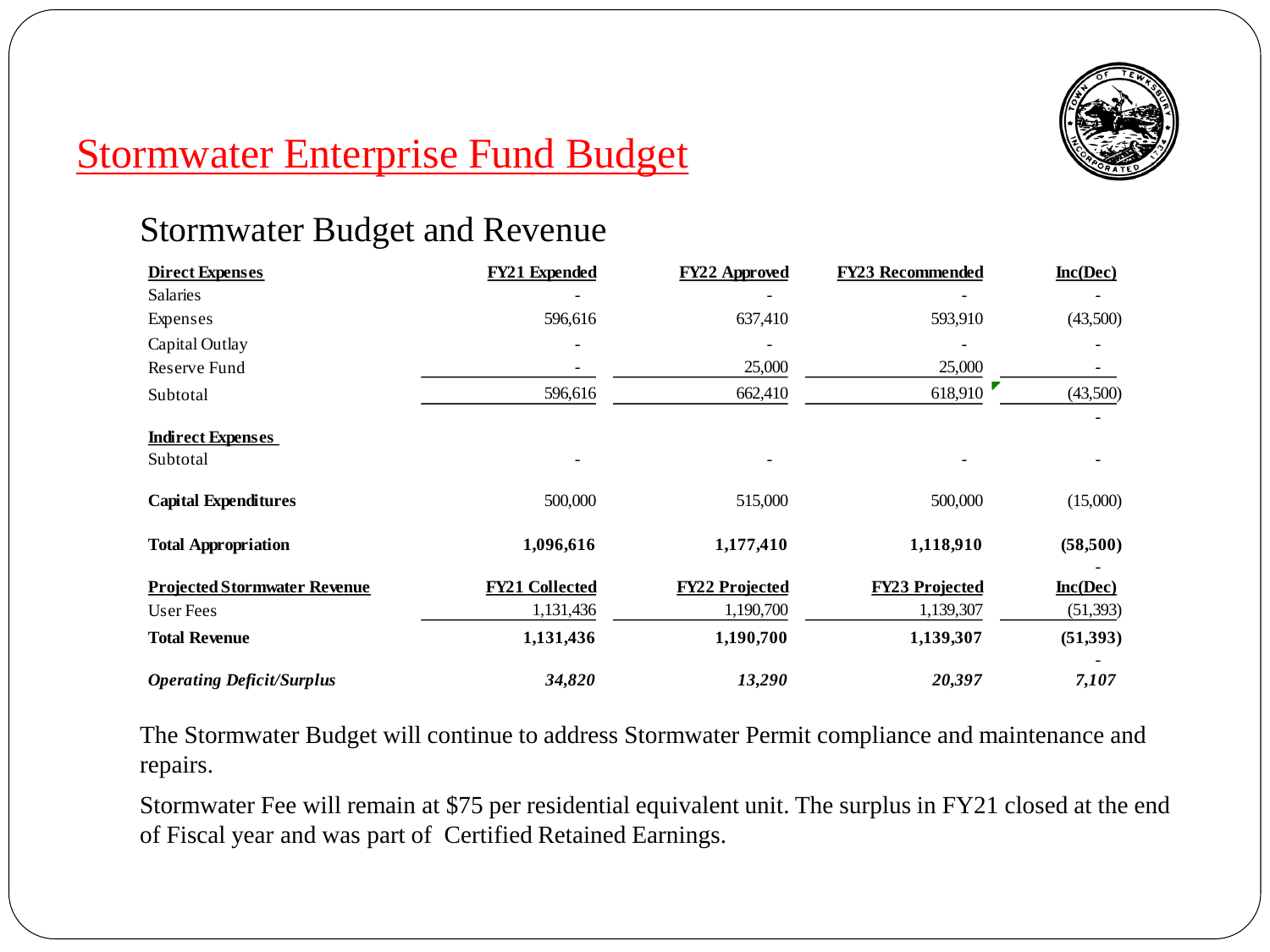### Stormwater Enterprise Fund Budget



- Tewksbury charges a flat fee for residential parcels with three or fewer units. Stormwater fee is based upon a billing metric known as an Equivalent Residential Unit (ERU).
- An ERU is used to compare impact to the stormwater system across different land use types.
- In Tewksbury, the ERU would equal the median impervious surface of a residential parcel with three units or less.
- The ERU in Tewksbury is 4,443SF which the Fee is based upon.
- The current annual flat fee/ERU is \$75 per year and will remain the same in FY23.
- Residential ERUs which is projected to generate an estimated \$693,900 in revenue.
- Large Residential and Commercial ERUs which is projected to generate and estimated \$415,407 in revenue.
- Additional revenue is projected to come from Previous Years Rates \$15,000, Interest- \$5,000 Liens - \$10,000 for a total of \$30,000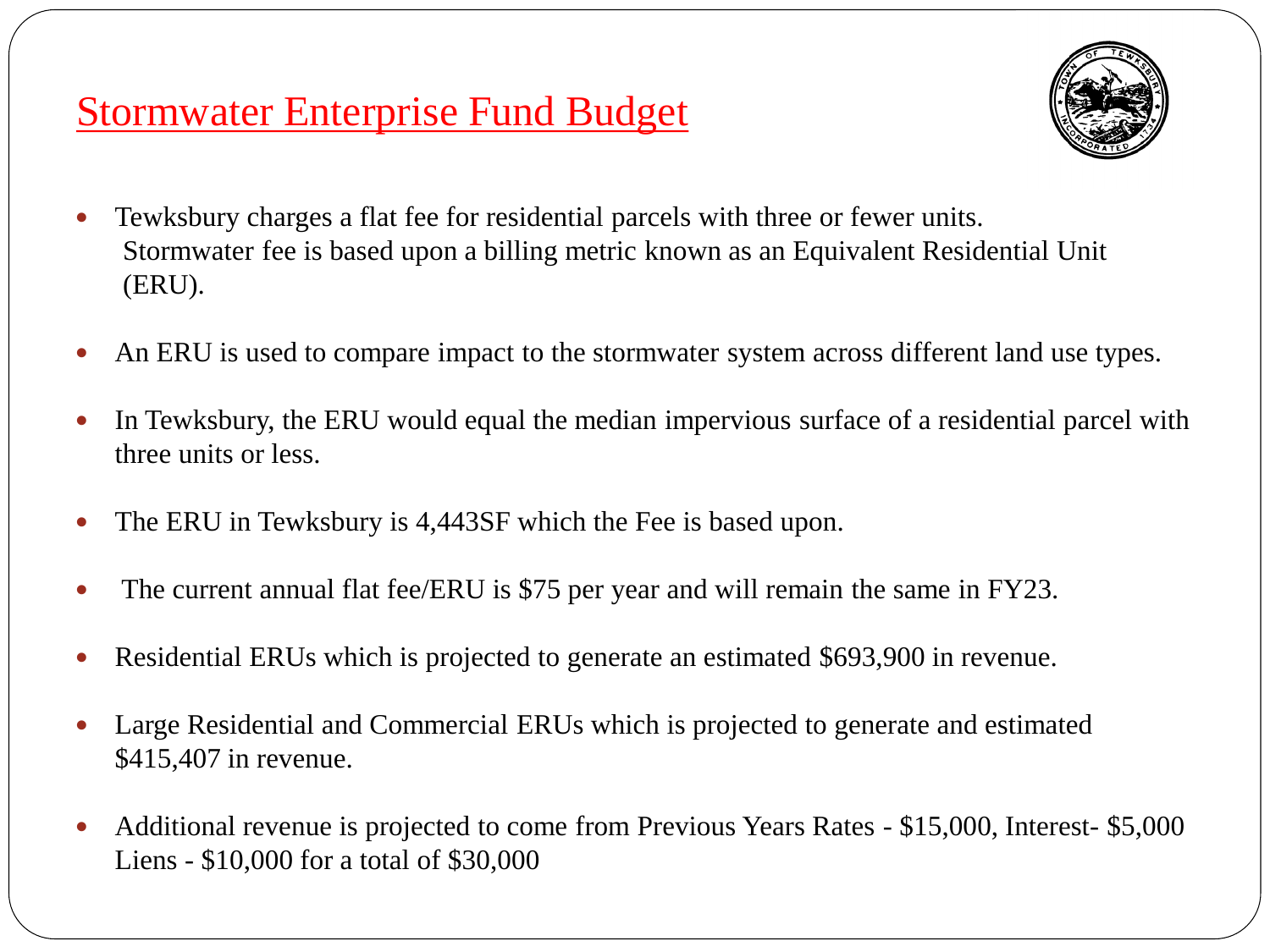### Stormwater Enterprise Fund Budget

Future Capital Improvements

- Fiscal Year 2023 Fiscal Year 2027: **\$3,110,000** 
	- **\$2,730,000**  Drains (Stormwater Fee)
	- **\$380,000**  Project Development (Stormwater Fee)
- Capital Improvements Fiscal Year 2023: **\$1,000,000** 
	- **\$950,000**  Drains: Bayberry Lane Culvert (\$450,000 from Stormwater Enterprise Fee and \$500,000 from MassDOT grant)
	- **\$50,000** Project Development: Conduct a Town wide assessment prioritized culverts

*All Capital is Projected to be funded by the Stormwater Fee, Retained Earnings and Grants*

*Stormwater Retained Earnings: \$132,686*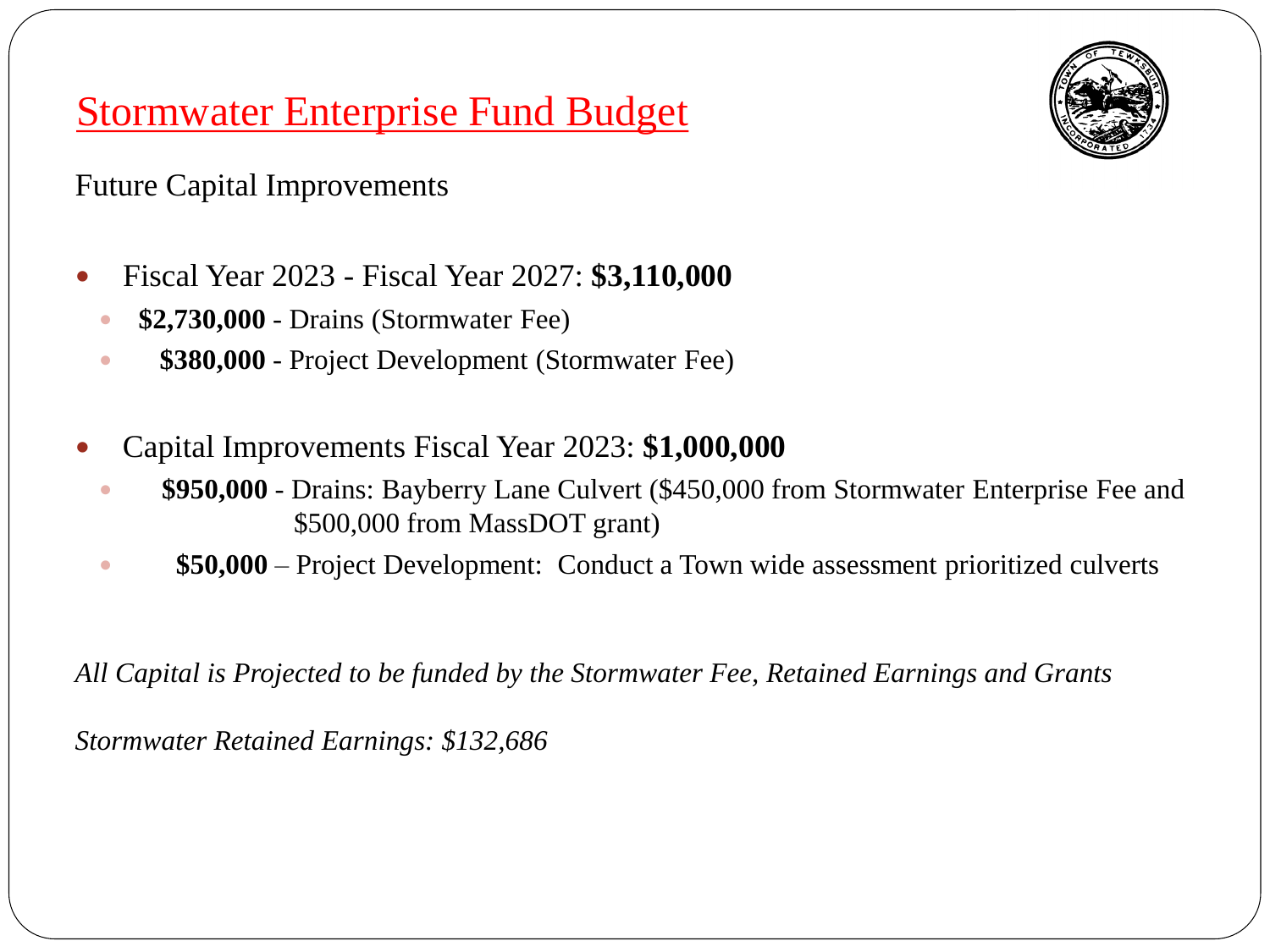# Capital Improvement Plan FY2023-FY2027

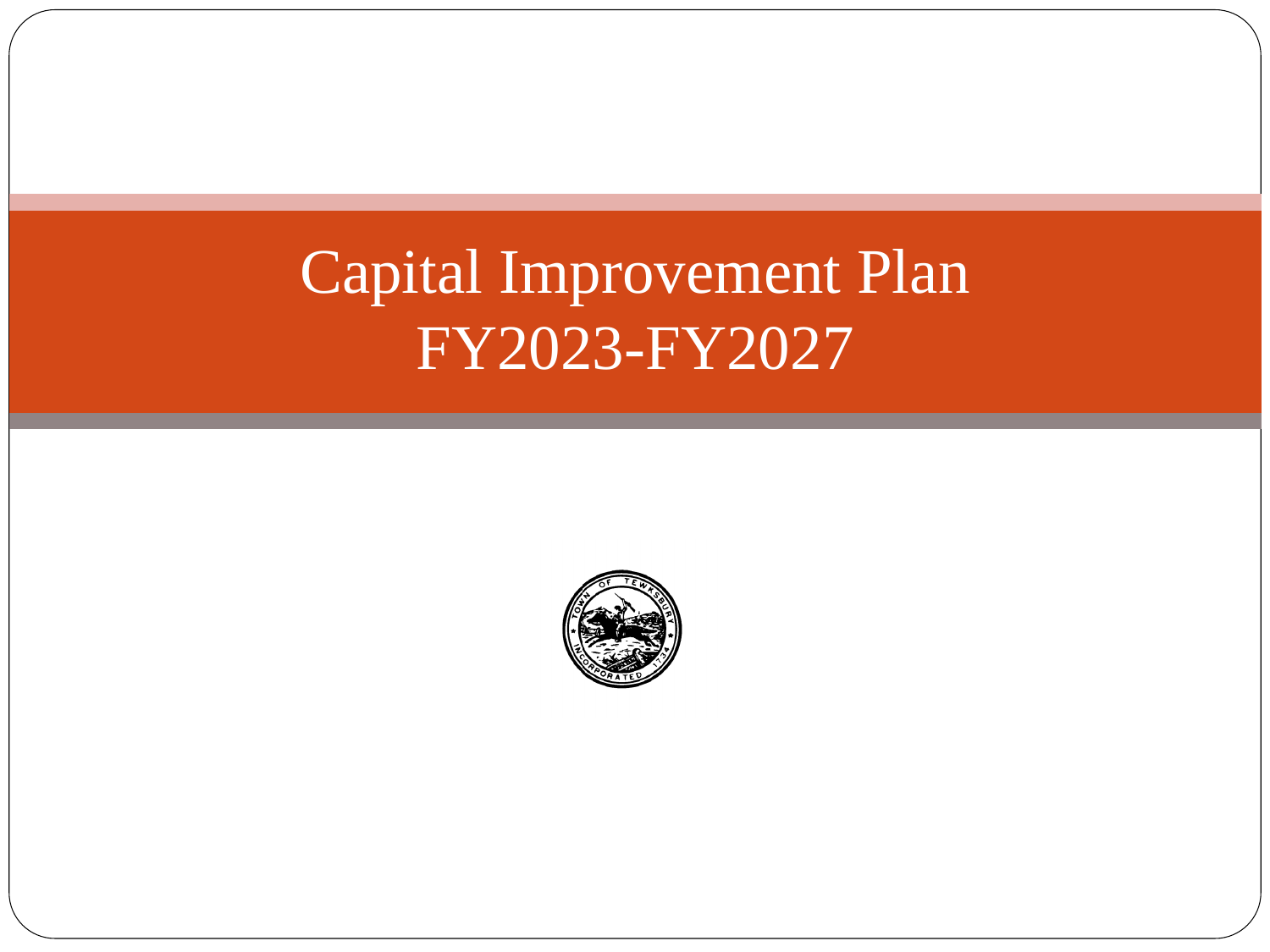|                                     |                                                | <b>TOWN OF TEWKSBURY</b>                                         |            |                |                          |                |                |                |
|-------------------------------------|------------------------------------------------|------------------------------------------------------------------|------------|----------------|--------------------------|----------------|----------------|----------------|
|                                     |                                                | <b>CAPITAL PLANNING PROGRAM</b><br><b>FISCAL YEARS 2023-2027</b> |            |                |                          |                |                |                |
|                                     |                                                | <b>SUMMARY</b>                                                   |            |                |                          |                |                |                |
| <b>DEPARTMENT</b>                   | PROJECT/PROGRAM                                | <b>FUNDING SOURCE</b>                                            | FY2023     | <b>FY2024</b>  | FY2025                   | <b>FY2026</b>  | <b>FY2027</b>  | <b>Total</b>   |
| <b>Facilities and Grounds</b>       |                                                |                                                                  |            |                |                          |                |                |                |
|                                     | Police Station                                 | R&A/Stab. Fund/CPA Funds/Free Cash                               | 135,000    | $\sim$         |                          |                |                | 135,000        |
|                                     | Library                                        | R&A/Stab. Fund/CPA Funds/Free Cash                               | 100,000    | $\sim$         | $\sim$                   | 400,000        | $\omega$       | 500,000        |
|                                     | Town Hall and Town Hall Annex                  | R&A/Stab. Fund/CPA Funds/Free Cash                               | 25,000     | ä,             |                          |                | ÷.             | 25,000         |
|                                     | Senior Center                                  | R&A/Stab. Fund/CPA Funds/Free Cash                               | $\sim$     | $\sim$         | $\overline{\phantom{a}}$ | $\sim$         | $\sim$         | $\blacksquare$ |
|                                     | Facilities and Grounds Vehicles and Equipment  | R&A/Stab. Fund/CPA Funds/Free Cash                               | 110,000    | $\overline{a}$ |                          |                |                | 110.000        |
|                                     | Recreation Fields and Facilities Improvements  | R&A/Stab. Fund/CPA Funds/Free Cash                               | 157,000    | 150,000        | 150,000                  | 150,000        | $\sim$         | 607,000        |
| <b>Total Facilities and Grounds</b> |                                                |                                                                  | 527,000    | 150,000        | 150,000                  | 550,000        | $\blacksquare$ | 1,377,000      |
|                                     |                                                |                                                                  |            |                |                          |                |                |                |
| <b>Fire Department</b>              |                                                |                                                                  |            |                |                          |                |                |                |
|                                     | New Ambulance and Equipment                    | R&A/Stab. Fund/Free Cash                                         | $\sim$     | 270,000        | $\sim$                   | 270,000        | $\sim$         | 540,000        |
|                                     | North Fire Station Renovation                  | R&A/Stab. Fund/Free Cash                                         | $\sim$     | $\sim$         | 1.250,000                | $\overline{a}$ | $\sim$         | 1.250.000      |
|                                     | New Fire Engine                                | R&A/Stab. Fund/Free Cash                                         | 770,000    | $\sim$         | $\omega$                 | 790,000        | $\sim$         | 1,560,000      |
|                                     | South Fire Station Renovations                 | R&A/Stab. Fund/Free Cash                                         | 25,000     | $\sim$         |                          |                | $\sim$         | 25,000         |
| <b>Total Fire Department</b>        |                                                |                                                                  | 795,000    | 270,000        | 1,250,000                | 1.060.000      |                | 3,375,000      |
| <b>Public Works Department</b>      |                                                |                                                                  |            |                |                          |                |                |                |
| <b>Transportation</b>               |                                                |                                                                  |            |                |                          |                |                |                |
| Public Works (General Fund)         | Pavement Management Preventative Maintenance   | R&A/Stab. Fund/FC/Borrowing/CH90                                 | 200,000    | 200,000        | 200,000                  | 200,000        | 200,000        | 1,000,000      |
| Public Works (General Fund)         | Pavement Management Reconstruction/Resurfacing | R&A/Stab. Fund/FC/Borrowing/CH90                                 | 575,000    | 445,000        | 445,000                  | 445,000        | 445,000        | 2,355,000      |
| Public Works (General Fund)         | Sidewalks                                      | R&A/Stab. Fund/FC/Borrowing/CH90                                 | 650,000    | 250,000        | 250,000                  | 250,000        | 650,000        | 2,050,000      |
| Public Works (General Fund)         | <b>Improvement Projects</b>                    | R&A/Stab. Fund/FC/Borrowing/CH90                                 | 50,000     | 130,000        | 65,000                   | 65,000         | 200,000        | 510,000        |
| Public Works (General Fund)         | Project Development                            | R&A/Stab. Fund/FC/Borrowing/CH90                                 |            | 65,000         | 100,000                  | 65,000         | 65,000         | 295,000        |
| <b>Total Transportation</b>         |                                                |                                                                  | 1,475,000  | 1.090.000      | 1.060.000                | 1,025,000      | 1,560,000      | 6,210,000      |
|                                     |                                                |                                                                  |            |                |                          |                |                |                |
| <b>DPW Facilities/Misc.</b>         |                                                |                                                                  |            |                |                          |                |                |                |
| Public Works (General Fund)         | DPW/School Maintenance Facility                | R&A/Stab. Fund/FC/Borrowing                                      | 30,000,000 | $\sim$         | $\sim$                   | $\sim$         | $\sim$         | 30,000,000     |
| <b>Total DPW Facilities/Misc.</b>   |                                                |                                                                  | 30,000,000 | $\epsilon$     | ÷                        | $\sim$         | $\blacksquare$ | 30,000,000     |
| <b>Public Works Department</b>      |                                                |                                                                  |            |                |                          |                |                |                |
| <b>Fleet and Equipment</b>          |                                                |                                                                  |            |                |                          |                |                |                |
| Public Works (General Fund)         | Vehicles and Equipment                         | R&A/Stab. Fund/Free Cash                                         | 575,000    | 345,000        | 423,000                  | 785,000        | 415,000        | 2,543,000      |
| <b>Total Fleet and Equipment</b>    |                                                |                                                                  | 575,000    | 345,000        | 423,000                  | 785,000        | 415,000        | 2,543,000      |
|                                     |                                                |                                                                  |            |                |                          |                |                |                |
| <b>Grand Total DPW</b>              |                                                |                                                                  | 32,050,000 | 1.435,000      | 1.483,000                | 1.810.000      | 1.975.000      | 38,753,000     |
|                                     |                                                |                                                                  |            |                |                          |                |                |                |
| <b>Grand Total General Fund</b>     |                                                |                                                                  | 33.372.000 | 1,855,000      | 2,883,000                | 3.420.000      | 1.975.000      | 43.505.000     |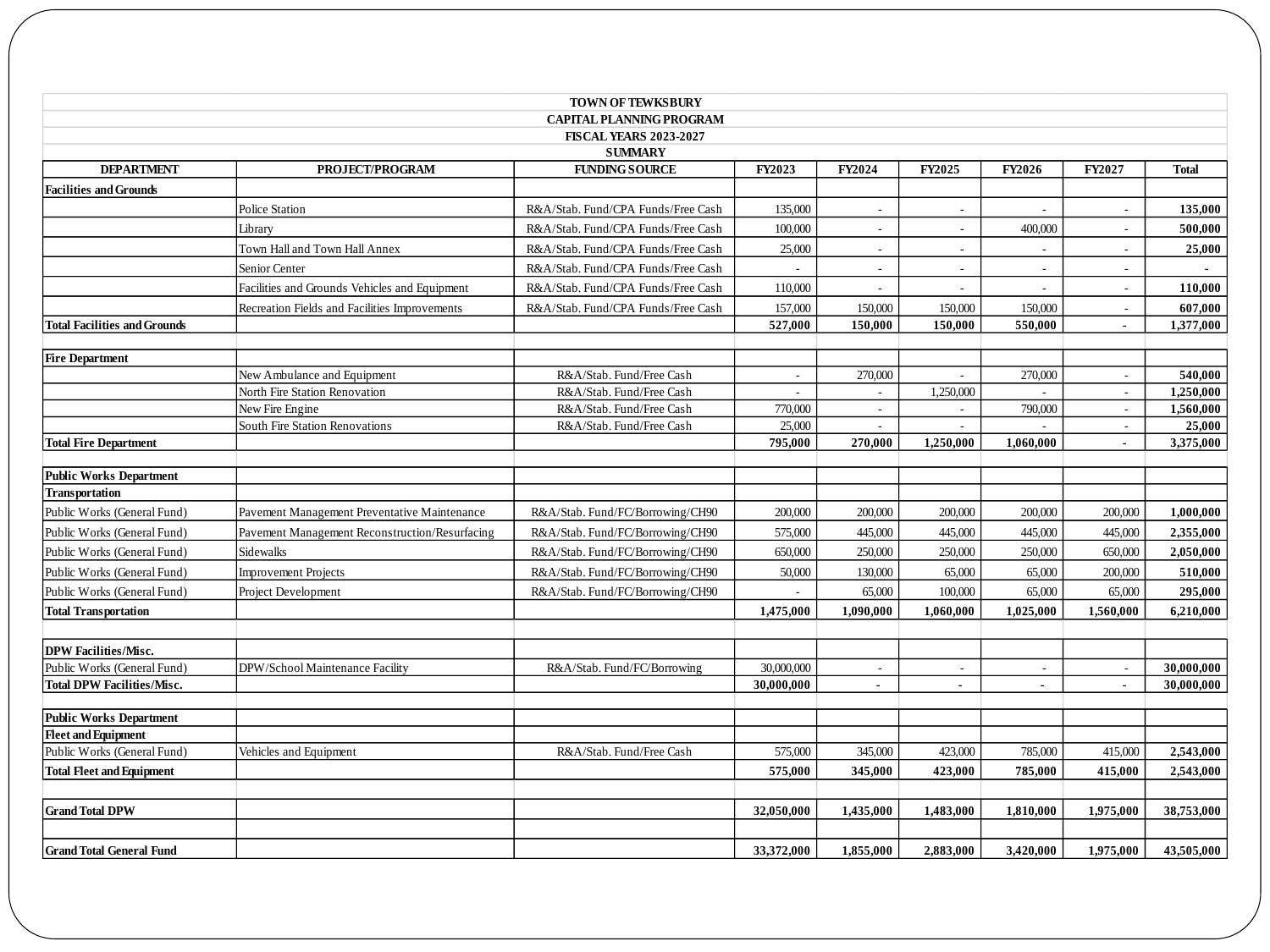|                                                  |                                         | <b>TOWN OF TEWKSBURY</b>                        |            |           |           |                |                |              |
|--------------------------------------------------|-----------------------------------------|-------------------------------------------------|------------|-----------|-----------|----------------|----------------|--------------|
|                                                  |                                         | <b>CAPITAL PLANNING PROGRAM</b>                 |            |           |           |                |                |              |
|                                                  |                                         | <b>FISCAL YEARS 2023-2027</b><br><b>SUMMARY</b> |            |           |           |                |                |              |
| <b>DEPARTMENT</b>                                | PROJECT/PROGRAM                         | <b>FUNDING SOURCE</b>                           | FY2023     | FY2024    | FY2025    | FY2026         | FY2027         | <b>Total</b> |
| <b>Public Works Department</b>                   |                                         |                                                 |            |           |           |                |                |              |
| <b>Sewer Enterprise Fund</b>                     |                                         |                                                 |            |           |           |                |                |              |
| Public Works (Sewer)                             | Inflow and Infiltration I/I Control     | Borrowing/R&A/Retained Earnings                 | 250,000    | 350,000   | 350,000   | 350,000        | 350,000        | 1,650,000    |
| Public Works (Sewer)                             | Sewer Pump Station Improvements         | Borrowing/R&A/Retained Earnings                 | 590,000    | 400,000   | 250,000   | 250,000        | 250,000        | 1,740,000    |
| Public Works (Sewer)                             | Collections System Upgrades             | Borrowing/R&A/Retained Earnings                 |            |           |           |                | ÷              |              |
| Public Works (Sewer)                             | Fleet and Equipment Replacement Program | R&A/Ent. Fund                                   | 145,000    | 200,000   | 113,500   | 43,750         | 225,000        | 727,250      |
| <b>Total Sewer Enterprise Fund</b>               |                                         |                                                 | 985,000    | 950,000   | 713,500   | 643,750        | 825,000        | 4,117,250    |
| <b>Public Works Department</b>                   |                                         |                                                 |            |           |           |                |                |              |
| <b>Water Enterprise Fund</b>                     |                                         |                                                 |            |           |           |                |                |              |
| Public Works (Water)                             | <b>Hydrant Replacement Program</b>      | R&A Ent. Fund/Retained Earnings                 | 125,000    | 125,000   | 125,000   | 125,000        | 125,000        | 625.000      |
| Public Works (Water)                             | Water Distribution System Improvements  | Borrowing/R&A/Retained Earnings                 | 3.686.981  | 2,900,000 | 2,325,000 | 2,175,000      | 2,175,000      | 13,261,981   |
| Public Works (Water)                             | Water Tank Maint./Upgrades              | Borrowing/R&A/Retained Earnings                 | 3,600,000  |           |           |                | $\blacksquare$ | 3,600,000    |
| Public Works (Water)                             | Fleet and Equipment Replacement Program | R&A Ent. Fund/Retained Earnings                 | 145,000    | 200,000   | 113,500   | 43,750         | 225,000        | 727,250      |
| <b>Total Water Enterprise Fund</b>               |                                         |                                                 | 7.556.981  | 3,225,000 | 2.563.500 | 2,343,750      | 2,525,000      | 18,214,231   |
| <b>Public Works Department</b>                   |                                         |                                                 |            |           |           |                |                |              |
| <b>Stormwater Enterprise Fund</b>                |                                         |                                                 |            |           |           |                |                |              |
| Public Works (Stormwater)                        | Drains                                  | R&A Ent. Fund/Retained Earnings                 | 950,000    | 480,000   | 250,000   | 650,000        | 400,000        | 2,730,000    |
| Public Works (Stormwater)                        | <b>Stormwater Compliance</b>            | R&A Ent. Fund/Retained Earnings                 |            | ä,        |           |                | $\sim$         |              |
| Public Works (Stormwater)                        | Project Development                     | R&A Ent. Fund/Retained Earnings                 | 50,000     | 55,000    | 165,000   | 55,000         | 55,000         | 380,000      |
| <b>Total Stormwater Enterprise Fund</b>          |                                         |                                                 | 1.000.000  | 535,000   | 415,000   | 705.000        | 455,000        | 3.110.000    |
| <b>Telemedia Department</b>                      |                                         |                                                 |            |           |           |                |                |              |
| <b>Telemedia Enterprise Fund</b>                 |                                         |                                                 |            |           |           |                |                |              |
| Telemedia Department                             | Town Hall Video Upgrade                 | R&A Ent. Fund/Retained Earnings                 | 229,500    | $\sim$    | $\sim$    | $\sim$         | $\sim$         | 229,500      |
| Telemedia Department                             | <b>TMHS</b> Studio Upgrade              | R&A Ent. Fund/Retained Earnings                 |            | 131,000   |           |                | ÷              | 131,000      |
| Telemedia Department                             | <b>Custom Broadcast Flypack</b>         | R&A Ent. Fund/Retained Earnings                 | $\sim$     | ä,        | 50,000    | $\blacksquare$ | $\omega$       | 50,000       |
| Telemedia Department                             | <b>Broadcast Server Replacement</b>     | R&A Ent. Fund/Retained Earnings                 | $\sim$     | $\sim$    |           | 56,000         | $\sim$         | 56,000       |
| <b>Total Telemedia Enterprise Fund</b>           |                                         |                                                 | 229,500    | 131,000   | 50.000    | 56,000         |                | 466,500      |
| <b>Grand Total All Capital Projects Per Year</b> |                                         |                                                 | 43,143,481 | 6.696.000 | 6.625,000 | 7,168,500      | 5,780,000      |              |
|                                                  |                                         |                                                 |            |           |           |                |                |              |
| <b>Grand Total All Projects All Years</b>        |                                         |                                                 |            |           |           |                |                | 69,412,981   |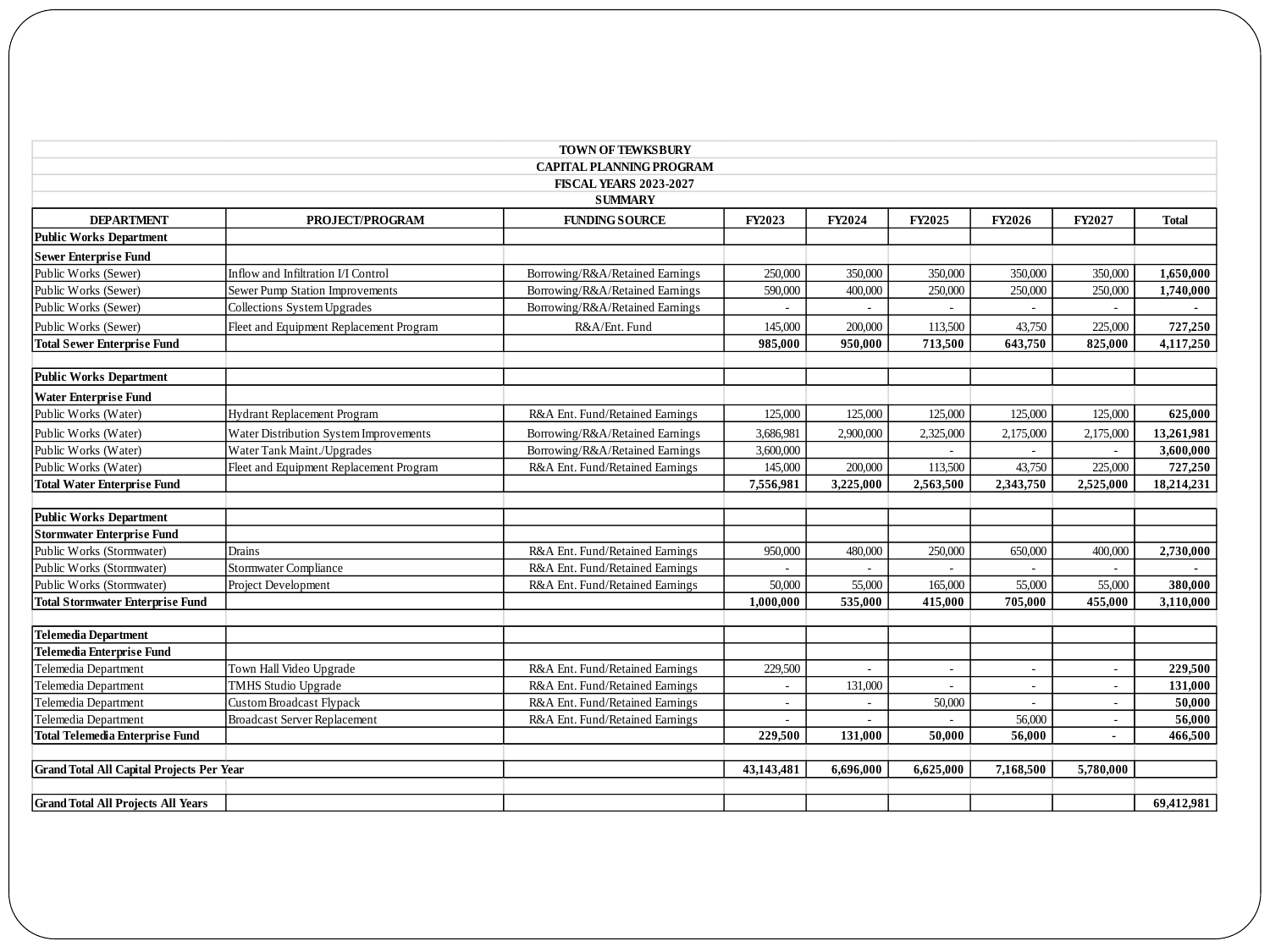#### **TOWN OF TEWKSBURY CAPITAL PLANNING PROGRAM**

#### **FISCAL VEADS 2022-2027**

|                                     | GENERAL FUND PROJECTS THAT WILL BE FUNDED BY RAISE AND APPROPRIATE, TRANSFER FROM STABILIZATION FUND, CPA FUNDS OR FREE CASH | <b>FISCAL YEARS 2023-2027</b> |                |                          |                          |                          |              |
|-------------------------------------|------------------------------------------------------------------------------------------------------------------------------|-------------------------------|----------------|--------------------------|--------------------------|--------------------------|--------------|
| <b>DEPARTMENT</b>                   | PROJECT/PROGRAM                                                                                                              | FY2023                        | FY2024         | FY2025                   | FY2026                   | <b>FY2027</b>            | <b>Total</b> |
| <b>Facilities and Grounds</b>       |                                                                                                                              |                               |                |                          |                          |                          |              |
|                                     | <b>Police Station</b>                                                                                                        | 135,000                       | $\sim$         | $\overline{\phantom{a}}$ | $\sim$                   | $\overline{\phantom{a}}$ | 135,000      |
|                                     | Library                                                                                                                      | 100,000                       |                |                          | 400,000                  |                          | 500,000      |
|                                     | Town Hall and Town Hall Annex                                                                                                | 25,000                        |                | $\overline{\phantom{a}}$ |                          | $\sim$                   | 25,000       |
|                                     | Senior Center                                                                                                                |                               | $\sim$         |                          | $\overline{\phantom{a}}$ |                          |              |
|                                     | Facilities and Grounds Vehicles and Equipment                                                                                | 110,000                       | $\sim$         | $\sim$                   | $\overline{a}$           | $\overline{\phantom{a}}$ | 110,000      |
|                                     | Recreation Fields and Facilities Improvements                                                                                | 157,000                       | 150,000        | 150,000                  | 150,000                  | $\overline{\phantom{a}}$ | 607,000      |
| <b>Total Facilities and Grounds</b> |                                                                                                                              | 527,000                       | 150,000        | 150,000                  | 550,000                  |                          | 1,377,000    |
| <b>Fire Department</b>              |                                                                                                                              |                               |                |                          |                          |                          |              |
|                                     | New Ambulance and Equipment                                                                                                  |                               | 270,000        |                          | 270,000                  |                          | 540,000      |
|                                     | North Fire Station Renovation                                                                                                |                               |                | 1,250,000                |                          |                          | 1,250,000    |
|                                     | New Fire Engine                                                                                                              | 770,000                       |                |                          | 790,000                  | $\sim$                   | 1,560,000    |
|                                     | South Fire Station Renovations                                                                                               | 25,000                        |                |                          |                          |                          | 25,000       |
| <b>Total Fire Department</b>        |                                                                                                                              | 795,000                       | 270,000        | 1,250,000                | 1,060,000                | $\blacksquare$           | 3,375,000    |
| <b>Public Works Department</b>      |                                                                                                                              |                               |                |                          |                          |                          |              |
| Transportation                      |                                                                                                                              |                               |                |                          |                          |                          |              |
| Public Works (General Fund)         | Pavement Management Preventative Maintenance                                                                                 |                               |                |                          |                          |                          |              |
| Public Works (General Fund)         | Pavement Management Reconstruction/Resurfacing                                                                               | $\overline{\phantom{a}}$      | $\overline{a}$ | $\blacksquare$           | $\bar{a}$                | $\sim$                   | $\sim$       |
| Public Works (General Fund)         | Sidewalks                                                                                                                    | 250,000                       | 250,000        | 250,000                  | 250,000                  | 250,000                  | 1,250,000    |
| Public Works (General Fund)         | <b>Improvement Projects</b>                                                                                                  | $\overline{a}$                | $\bar{a}$      |                          | $\overline{\phantom{a}}$ | $\overline{\phantom{a}}$ |              |
| Public Works (General Fund)         | Project Development                                                                                                          | $\overline{a}$                |                |                          |                          |                          |              |
| <b>Total Transportation</b>         |                                                                                                                              | 250,000                       | 250,000        | 250,000                  | 250,000                  | 250,000                  | 1,250,000    |
| <b>DPW Facilities/Misc.</b>         |                                                                                                                              |                               |                |                          |                          |                          |              |
| Public Works (General Fund)         | DPW/School Maintenance Facility                                                                                              | 5,000,000                     |                |                          |                          |                          | 5,000,000    |
| <b>Total DPW Facilities/Misc.</b>   |                                                                                                                              | 5,000,000                     | $\sim$         | $\overline{\phantom{a}}$ | $\sim$                   |                          | 5,000,000    |
| <b>Public Works Department</b>      |                                                                                                                              |                               |                |                          |                          |                          |              |
| <b>Fleet and Equipment</b>          |                                                                                                                              |                               |                |                          |                          |                          |              |
| Public Works (General Fund)         | Vehicles and Equipment                                                                                                       | 575,000                       | 345,000        | 423,000                  | 785,000                  | 415,000                  | 2,543,000    |
| <b>Total Fleet and Equipment</b>    |                                                                                                                              | 575,000                       | 345,000        | 423,000                  | 785,000                  | 415,000                  | 2,543,000    |
| <b>Total DPW</b>                    |                                                                                                                              | 825,000                       | 595,000        | 673,000                  | 1,035,000                | 665,000                  | 3,793,000    |
|                                     |                                                                                                                              |                               |                |                          |                          |                          |              |
| <b>Grand Total General Fund</b>     |                                                                                                                              | 2,147,000                     | 1,015,000      | 2,073,000                | 2,645,000                | 665,000                  | 8,545,000    |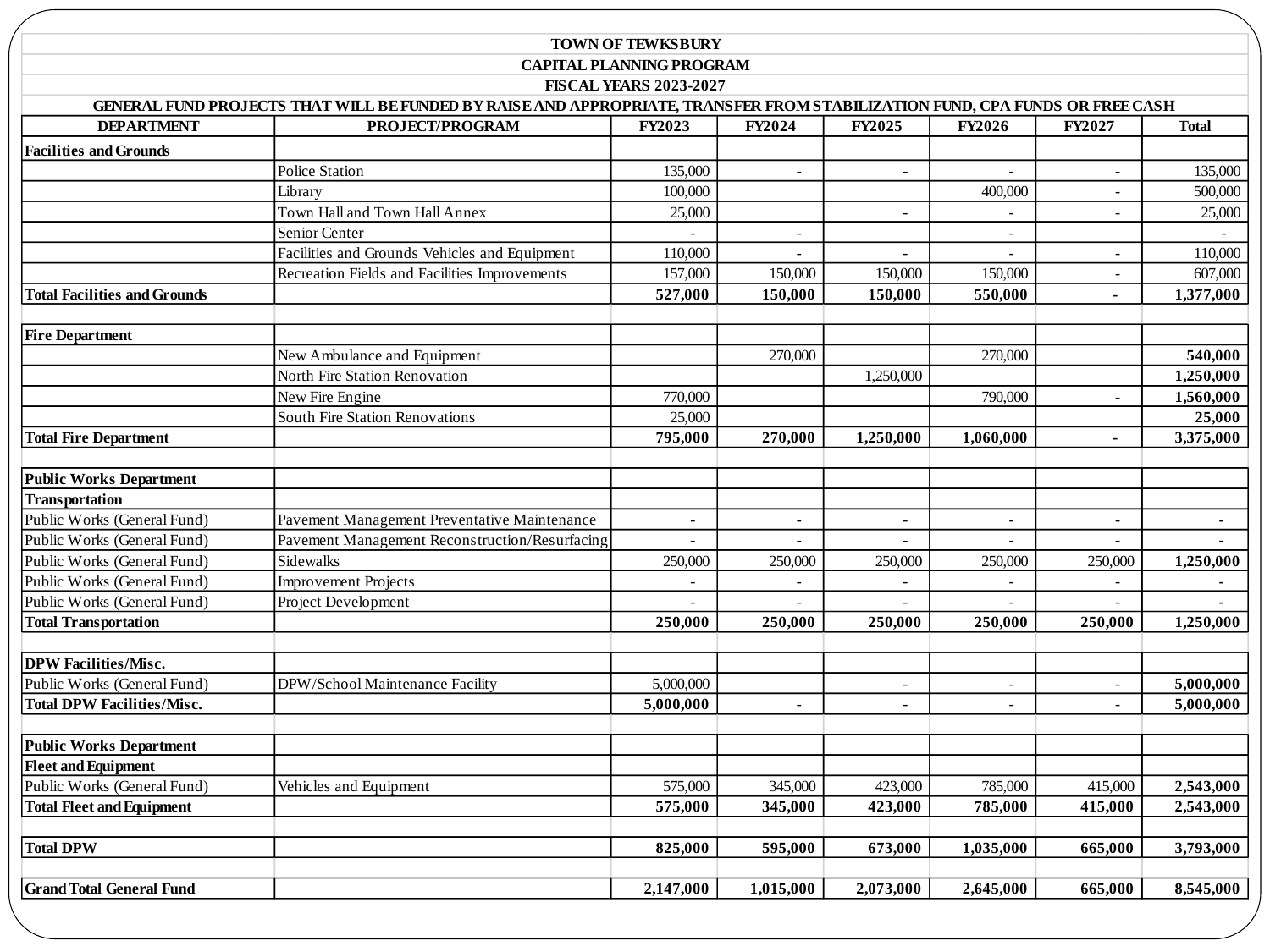| <b>TOWN OF TEWKSBURY</b>       |                                                                                               |                                 |                          |               |               |               |              |
|--------------------------------|-----------------------------------------------------------------------------------------------|---------------------------------|--------------------------|---------------|---------------|---------------|--------------|
|                                |                                                                                               | <b>CAPITAL PLANNING PROGRAM</b> |                          |               |               |               |              |
|                                |                                                                                               | <b>FISCAL YEARS 2023-2027</b>   |                          |               |               |               |              |
|                                | PROJECTS FUNDED BY CHAPTER 90, OTHER MA HIGHWAY PROGRAMS AND VARIOUS STATE AND PRIVATE GRANTS |                                 |                          |               |               |               |              |
| <b>DEPARTMENT</b>              | PROJECT/PROGRAM                                                                               | <b>FY2023</b>                   | <b>FY2024</b>            | <b>FY2025</b> | <b>FY2026</b> | <b>FY2027</b> | <b>Total</b> |
| <b>Public Works Department</b> |                                                                                               |                                 |                          |               |               |               |              |
| <b>Transportation</b>          |                                                                                               |                                 |                          |               |               |               |              |
| Public Works (General Fund)    | Pavement Management Preventative Maintenance                                                  | 200,000                         | 200,000                  | 200,000       | 200,000       | 200,000       | 1,000,000    |
| Public Works (General Fund)    | Pavement Management Reconstruction/Resurfacing                                                | 575,000                         | 445,000                  | 445,000       | 445,000       | 445,000       | 2,355,000    |
| Public Works (General Fund)    | <b>Sidewalks</b>                                                                              | 400,000                         | $\overline{\phantom{0}}$ |               |               | 400,000       | 800,000      |
| Public Works (General Fund)    | <b>Improvement Projects</b>                                                                   | 50,000                          | 130,000                  | 65,000        | 65,000        | 200,000       | 510,000      |
| Public Works (General Fund)    | Project Development                                                                           |                                 | 65,000                   | 100,000       | 65,000        | 65,000        | 295,000      |
| <b>Total Transportation</b>    |                                                                                               | 1.225,000                       | 840,000                  | 810.000       | 775.000       | 1.310.000     | 4.960.000    |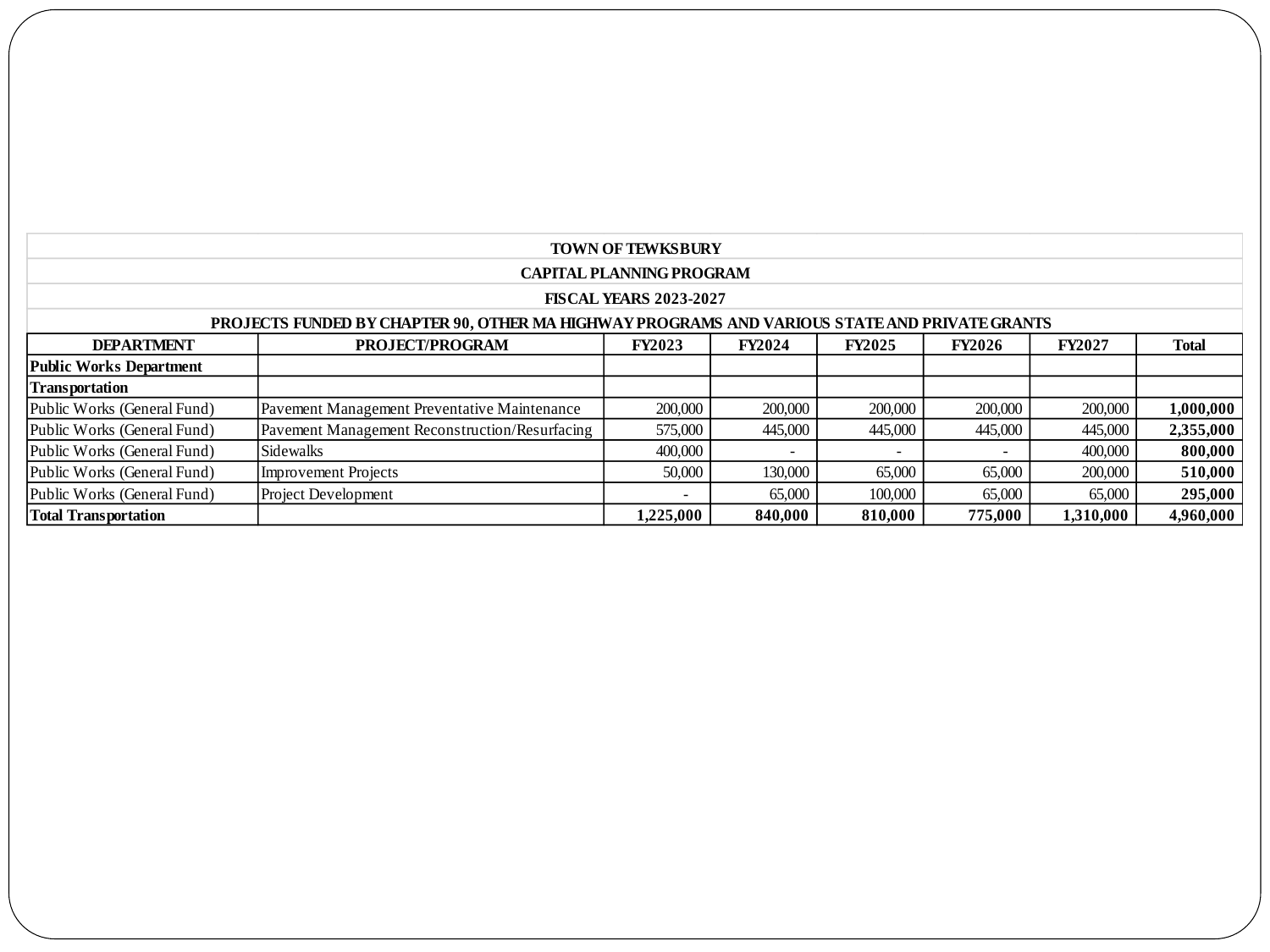#### **TOWN OF TEWKSBURY CAPITAL PLANNING PROGRAM**

|                                           |                                                                                                                                                     | <b>FIS CAL YEARS 2023-2027</b> |                |                          |                          |                          |              |
|-------------------------------------------|-----------------------------------------------------------------------------------------------------------------------------------------------------|--------------------------------|----------------|--------------------------|--------------------------|--------------------------|--------------|
| <b>DEPARTMENT</b>                         | ENTERPRISE FUND PROJECTS THAT WILL BE FUNDED BY RAISE AND APPROPRIATE, RETAINED EARNINGS OR ENTERPRISE STABILIZATION FUND<br><b>PROJECT/PROGRAM</b> | FY2023                         | <b>FY2024</b>  |                          |                          | <b>FY2027</b>            | <b>Total</b> |
| <b>Public Works Department</b>            |                                                                                                                                                     |                                |                | FY2025                   | <b>FY2026</b>            |                          |              |
| <b>Sewer Enterprise Fund</b>              |                                                                                                                                                     |                                |                |                          |                          |                          |              |
| Public Works (Sewer)                      | Inflow and Infiltration I/I Control                                                                                                                 | 250,000                        | 350,000        | 350,000                  | 350,000                  | 350,000                  | 1,650,000    |
| Public Works (Sewer)                      | Sewer Pump Station Improvements                                                                                                                     | 590,000                        | 400,000        | 250,000                  | 250,000                  | 250,000                  | 1,740,000    |
| Public Works (Sewer)                      | Collections System Upgrades                                                                                                                         |                                |                |                          |                          |                          |              |
| Public Works (Sewer)                      | Fleet and Equipment Replacement Program                                                                                                             | 145,000                        | 200,000        | 113,500                  | 43,750                   | 225,000                  | 727,250      |
| <b>Total Sewer Enterprise Fund</b>        |                                                                                                                                                     | 985,000                        | 950,000        | 713,500                  | 643,750                  | 825,000                  | 4,117,250    |
|                                           |                                                                                                                                                     |                                |                |                          |                          |                          |              |
| <b>Public Works Department</b>            |                                                                                                                                                     |                                |                |                          |                          |                          |              |
| <b>Water Enterprise Fund</b>              |                                                                                                                                                     |                                |                |                          |                          |                          |              |
| Public Works (Water)                      | Hydrant Replacement Program                                                                                                                         | 125,000                        | 125,000        | 125,000                  | 125,000                  | 125,000                  | 625,000      |
| Public Works (Water)                      | Water Distribution System Improvements                                                                                                              | 3,686,981                      | 2,900,000      | 75,000                   | 75,000                   | 75,000                   | 6,811,981    |
| Public Works (Water)                      | Water Tank Maint./Upgrades                                                                                                                          | 1,800,000                      |                |                          |                          |                          | 1,800,000    |
| Public Works (Water)                      | Fleet and Equipment Replacement Program                                                                                                             | 145,000                        | 200,000        | 113,500                  | 43,750                   | 225,000                  | 727,250      |
| <b>Total Water Enterprise Fund</b>        |                                                                                                                                                     | 5,756,981                      | 3,225,000      | 313,500                  | 243,750                  | 425,000                  | 9,964,231    |
|                                           |                                                                                                                                                     |                                |                |                          |                          |                          |              |
| <b>Public Works Department</b>            |                                                                                                                                                     |                                |                |                          |                          |                          |              |
| <b>Stormwater Enterprise Fund</b>         |                                                                                                                                                     |                                |                |                          |                          |                          |              |
| Public Works (Stormwater)                 | Drains                                                                                                                                              | 950,000                        | 480,000        | 250,000                  | 650,000                  | 400,000                  | 2,730,000    |
| Public Works (Stormwater)                 | Stormwater Compliance                                                                                                                               |                                |                |                          |                          |                          |              |
| Public Works (Stormwater)                 | Project Development                                                                                                                                 | 50,000                         | 55,000         | 165,000                  | 55,000                   | 55,000                   | 380,000      |
| <b>Total Stormwater and Drainage</b>      |                                                                                                                                                     | 1,000,000                      | 535,000        | 415,000                  | 705,000                  | 455,000                  | 3,110,000    |
|                                           |                                                                                                                                                     |                                |                |                          |                          |                          |              |
| <b>Telemedia Department</b>               |                                                                                                                                                     |                                |                |                          |                          |                          |              |
| <b>Telemedia Enterprise Fund</b>          |                                                                                                                                                     |                                |                |                          |                          |                          |              |
| Telemedia Department                      | Town Hall Video Upgrade                                                                                                                             | 229,500                        | $\overline{a}$ | $\overline{\phantom{a}}$ | $\overline{\phantom{a}}$ | $\overline{\phantom{a}}$ | 229,500      |
| Telemedia Department                      | <b>TMHS Studio Upgrade</b>                                                                                                                          |                                | 131,000        |                          | $\overline{a}$           | $\overline{\phantom{a}}$ | 131,000      |
| Telemedia Department                      | Custom Broadcast Flypack                                                                                                                            | $\overline{a}$                 |                | 50,000                   |                          | $\overline{\phantom{a}}$ | 50,000       |
| Telemedia Department                      | <b>Broadcast Server Replacement</b>                                                                                                                 |                                |                |                          | 56,000                   | $\sim$                   | 56,000       |
| <b>Total Telemedia Enterprise Fund</b>    |                                                                                                                                                     | 229,500                        | 131,000        | 50,000                   | 56,000                   | $\blacksquare$           | 466,500      |
| <b>Grand Total Per Year</b>               |                                                                                                                                                     | 7,971,481                      | 4,841,000      | 1,492,000                | 1,648,500                | 1,705,000                |              |
|                                           |                                                                                                                                                     |                                |                |                          |                          |                          |              |
| <b>Grand Total All Projects All Years</b> |                                                                                                                                                     |                                |                |                          |                          |                          | 17,657,981   |
|                                           | Bold and Italics in Water is ARPA funded Projects and existing funds for Water Meters.                                                              |                                |                |                          |                          |                          |              |
|                                           | Bold and Italics in Stormwater includes 500,000 in a MassDOT Grant for Bayberry Lane Culvert.                                                       |                                |                |                          |                          |                          |              |
|                                           |                                                                                                                                                     |                                |                |                          |                          |                          |              |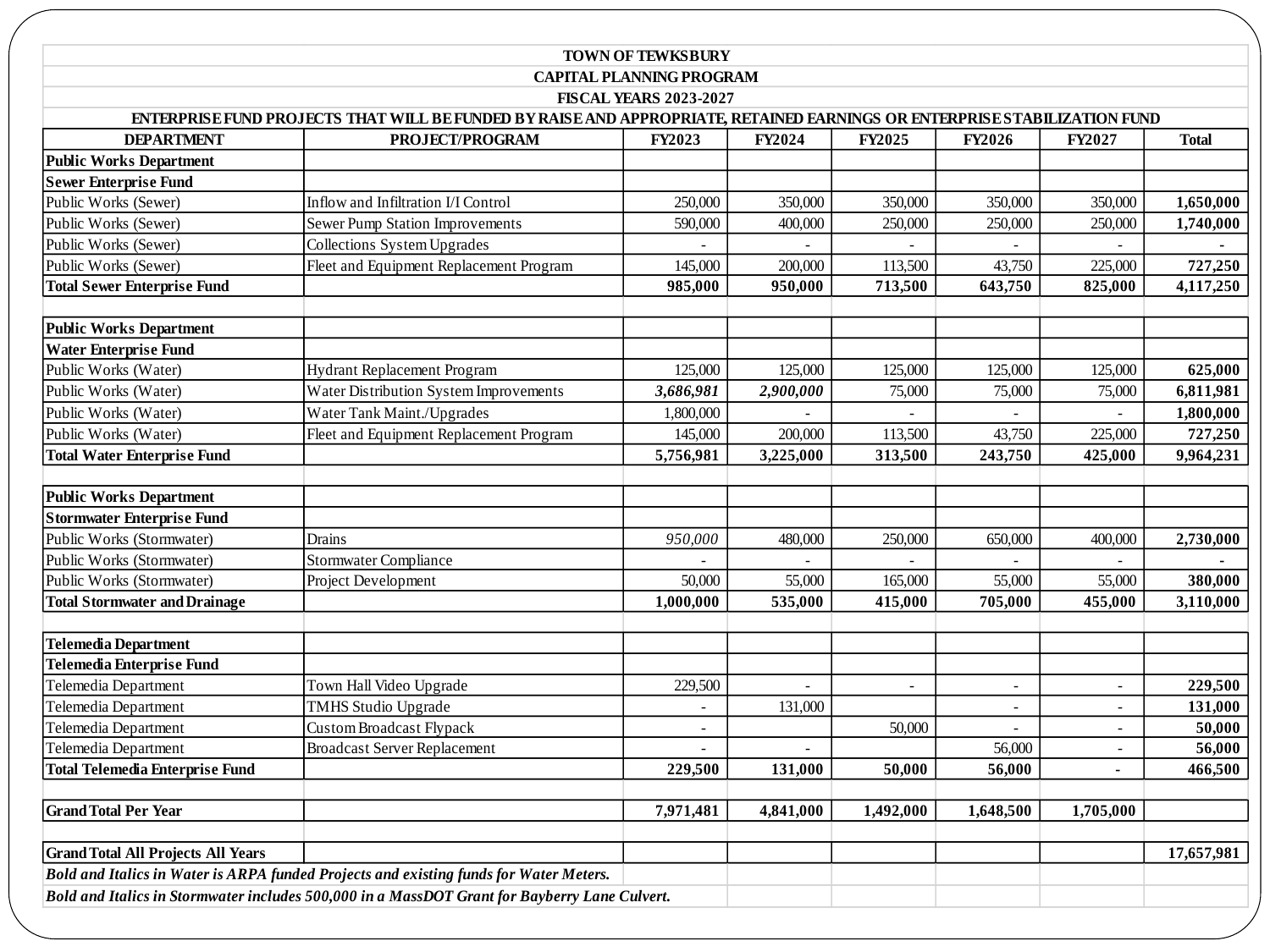| <b>GENERAL FUND DEBT</b>                 |                                                                           |                |    |                         |                |                |            |                |                |            |
|------------------------------------------|---------------------------------------------------------------------------|----------------|----|-------------------------|----------------|----------------|------------|----------------|----------------|------------|
|                                          | <b>GENERAL FUND CAPITAL PROJECTS TO BE APPROPRIATED THROUGH BORROWING</b> |                |    |                         |                |                |            |                |                |            |
| <b>FISCAL YEARS 2023-2027</b>            |                                                                           |                |    |                         |                |                |            |                |                |            |
|                                          |                                                                           | Amount         |    | Debt Term Interest Rate | FY2022         | FY2023         | FY2024     | FY2025         | <b>FY2026</b>  | FY2027     |
| FISCAL YEAR 2023 CAPITAL PROJECTS        |                                                                           |                |    |                         |                |                |            |                |                |            |
| DPW/School Maintenance Facility          |                                                                           | 25,000,000     | 20 | 3.1%                    | 1,589,178      | 2.093.750      | 2.031.250  | 1,968,750      | 1,906,250      | 1,843,750  |
| <b>TOTAL FY23 Debt</b>                   |                                                                           |                |    |                         | 1,589,178      | 2,093,750      | 2,031,250  | 1,968,750      | 1,906,250      | 1,843,750  |
| FISCAL YEAR 2024 CAPITAL PROJECTS        |                                                                           |                |    |                         |                |                |            |                |                |            |
| <b>TOTAL FY24 Debt</b>                   |                                                                           |                |    |                         | $\sim$         |                |            |                |                |            |
| FISCAL YEAR 2025 CAPITAL PROJECTS        |                                                                           |                |    |                         |                |                |            |                |                |            |
| <b>TOTAL FY25 Debt</b>                   |                                                                           | $\blacksquare$ |    |                         | $\blacksquare$ | $\sim$         | $\sim$     | $\sim$         | $\sim$         | $\sim$     |
| <b>FISCAL YEAR 2026 CAPITAL PROJECTS</b> |                                                                           |                |    |                         |                |                |            |                |                |            |
| <b>TOTAL FY26 Debt</b>                   |                                                                           | $\sim$         |    |                         | $\sim$         |                |            |                |                |            |
| <b>FISCAL YEAR 2027 CAPITAL PROJECTS</b> |                                                                           |                |    |                         |                |                |            |                |                |            |
|                                          |                                                                           | $\blacksquare$ |    |                         |                | $\blacksquare$ |            | $\blacksquare$ | $\blacksquare$ | $\sim$     |
| <b>TOTAL FY27 Debt</b>                   |                                                                           |                |    |                         | $\sim$         |                |            |                |                |            |
|                                          | <b>Total New Exempt Debt</b>                                              |                |    |                         | $\sim$         | $\sim$         | $\sim$     | $\sim$         | ÷              |            |
|                                          | <b>Total Existing Exempt Debt</b>                                         |                |    |                         | 12,042,522     | 11,524,944     | 11,304,069 | 11,036,819     | 10,475,863     | 10,107,188 |
|                                          | <b>Total All Exempt Debt</b>                                              |                |    |                         | 12,042,522     | 11,524,944     | 11,304,069 | 11,036,819     | 10,475,863     | 10,107,188 |
|                                          | Increase Over Previous Fiscal Year Debt Service                           |                |    |                         |                | (517,578)      | (220, 875) | (267, 250)     | (560, 956)     | (368, 675) |
|                                          | <b>Total New Non-Exempt Debt</b>                                          |                |    |                         | 1,589,178      | 2,093,750      | 2,031,250  | 1,968,750      | 1,906,250      | 1,843,750  |
|                                          | <b>Total Existing Non Exempt Debt</b>                                     |                |    |                         | 308,731        | 288,281        | 278,031    | 267,781        | 259,581        | 253,431    |
|                                          | <b>Total All Non-Exempt Debt</b>                                          |                |    |                         | 1.897.909      | 2,382,031      | 2.309.281  | 2.236.531      | 2,165,831      | 2,097,181  |
|                                          | Increase Over Previous Fiscal Year Debt Service                           |                |    |                         |                | 2,073,300      | 2,000,550  | 1,948,250      | 1,887,800      | 1,829,400  |
|                                          | <b>Total New CPA Existing Debt</b>                                        |                |    |                         |                |                |            | $\sim$         |                |            |
|                                          | <b>Total CPA Existing Debt</b>                                            |                |    |                         | 340,400        | 328,900        | 317,400    | 305,900        | 300,438        | 294,688    |
|                                          | <b>Total All CPA Debt</b>                                                 |                |    |                         | 340,400        | 328,900        | 317,400    | 305,900        | 300,438        | 294,688    |
|                                          | Increase Over Previous Fiscal Year Debt Service                           |                |    |                         | 340,400        | (11,500)       | (23,000)   | (23,000)       | (16,963)       | (11,213)   |
|                                          |                                                                           |                |    |                         |                |                |            |                |                |            |
|                                          | <b>Grand Total All Debt</b>                                               |                |    |                         | 14,280,830     | 14,235,875     | 13,930,750 | 13,579,250     | 12,942,131     | 12,499,056 |
|                                          | Increase Over Previous Fiscal Year Debt Service                           |                |    |                         | 14,280,830     | (44,955)       | (305, 125) | (351,500)      | (637, 119)     | (443,075)  |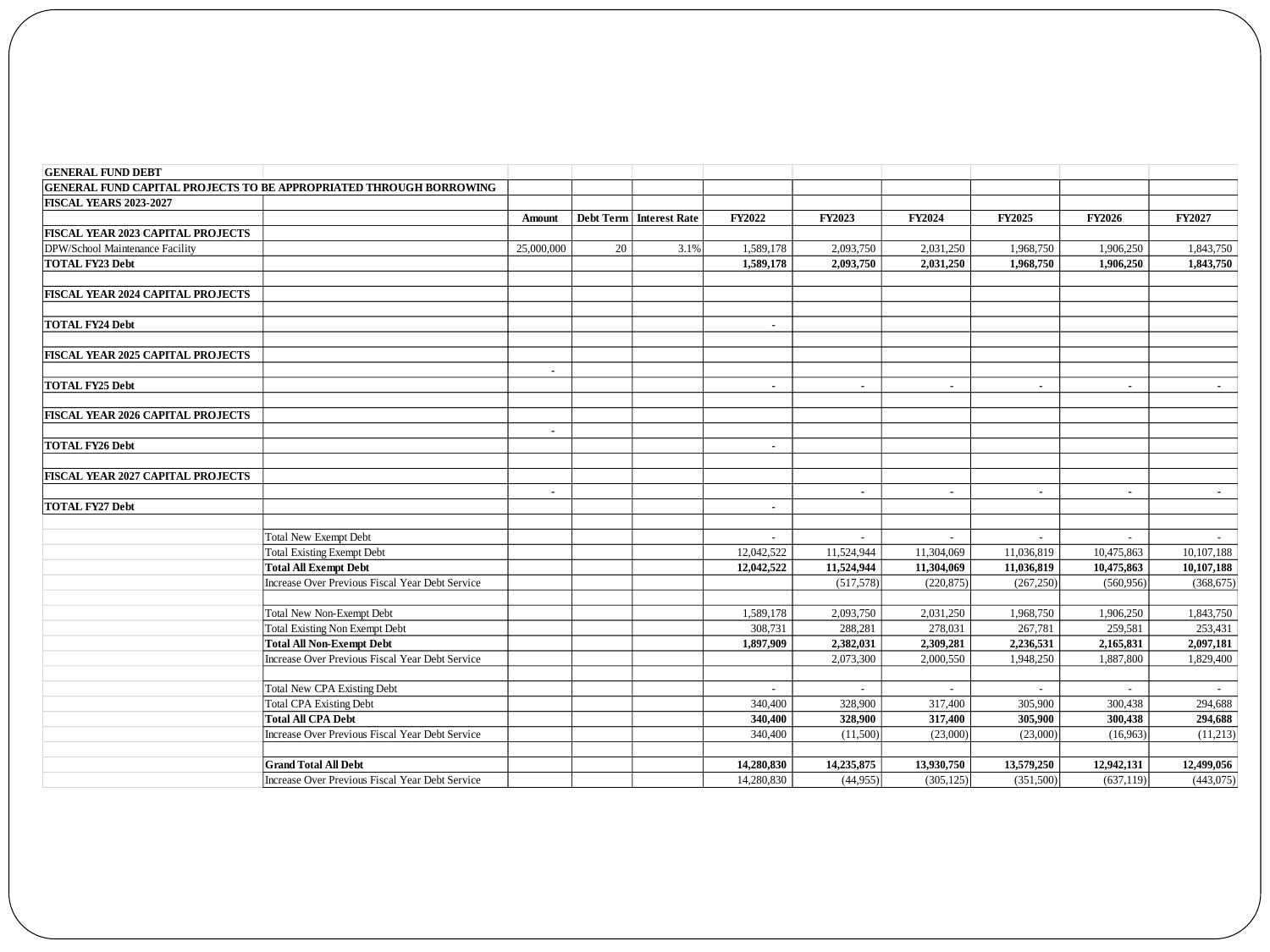| CAPITAL PROJECT WATER ENTERPISE FUNDS TO BE APPROPRIATED THROUGH BORROWING |                                        |           |                  |                      |                          |                          |                          |                          |         |
|----------------------------------------------------------------------------|----------------------------------------|-----------|------------------|----------------------|--------------------------|--------------------------|--------------------------|--------------------------|---------|
| <b>FISCAL YEARS 2023-2027</b>                                              |                                        |           |                  |                      |                          |                          |                          |                          |         |
|                                                                            |                                        | Amount    | <b>Debt Term</b> | <b>Interest Rate</b> | <b>FY2023</b>            | FY2024                   | <b>FY2025</b>            | <b>FY2026</b>            | FY2027  |
| <b>FISCAL YEAR 2023 CAPITAL PROJECTS</b>                                   |                                        |           |                  |                      |                          |                          |                          |                          |         |
|                                                                            | Water Tank Maintenance and Upgrades    | 1,800,000 | 10               | 3.1%                 | 235,800                  | 230,220                  | 224,640                  | 219,060                  | 213,480 |
| DPW/School Maintenance Facility                                            | Water share of 25,000,000              |           |                  |                      | 146,877                  | 146,877                  | 146,877                  | 146,877                  | 146,877 |
| <b>TOTAL FY23 Debt</b>                                                     |                                        | 1,800,000 |                  |                      | 382,677                  | 377,097                  | 371,517                  | 365,937                  | 360,357 |
| <b>FISCAL YEAR 2024 CAPITAL PROJECTS</b>                                   |                                        |           |                  |                      |                          |                          |                          |                          |         |
| <b>TOTAL FY24 Debt</b>                                                     |                                        |           |                  |                      |                          | $\overline{\phantom{0}}$ | $\overline{\phantom{a}}$ | $\overline{\phantom{a}}$ |         |
| <b>FISCAL YEAR 2025 CAPITAL PROJECTS</b>                                   |                                        |           |                  |                      |                          |                          |                          |                          |         |
|                                                                            | Water Distribution System Improvements | 2,250,000 | 10               | 3.1%                 |                          |                          | 294,750                  | 287,775                  | 280,800 |
| <b>TOTAL FY25 Debt</b>                                                     |                                        | 2,250,000 |                  |                      |                          |                          | 294,750                  | 287,775                  | 280,800 |
| <b>FISCAL YEAR 2026 CAPITAL PROJECTS</b>                                   |                                        |           |                  |                      |                          |                          |                          |                          |         |
|                                                                            | Water Distribution System Improvements | 2,100,000 | 10               | 3.1%                 |                          |                          |                          | 275,100                  | 268,590 |
| <b>TOTAL FY26 Debt</b>                                                     |                                        | 2,100,000 |                  |                      |                          |                          |                          | 275,100                  | 268,590 |
| <b>FISCAL YEAR 2027 CAPITAL PROJECTS</b>                                   |                                        |           |                  |                      |                          |                          |                          |                          |         |
|                                                                            | Water Distribution System Improvements | 2,100,000 | 10               | 3.1%                 |                          | $\overline{\phantom{a}}$ |                          |                          | 275,100 |
| <b>TOTAL FY27 Debt</b>                                                     |                                        | 2,100,000 |                  |                      | $\overline{\phantom{a}}$ | $\overline{\phantom{a}}$ |                          |                          | 275,100 |

| <b>TOTAL ALL NEW DEBT</b>                                | 8.250.000 |      |           | 382,677   | 377,097   | 666,267   | 928.812   | .184.847  |
|----------------------------------------------------------|-----------|------|-----------|-----------|-----------|-----------|-----------|-----------|
| <b>TOTAL EXISTING DEBT WATER</b>                         |           | FY22 | 2.364.357 | 2.191.025 | 2.136.275 | 1.926.025 | 1.694.630 | 1.612.730 |
| <b>IGRAND TOTAL EXISTING AND NEW DEBT SERVICE</b>        |           |      |           | 2.573.702 | 2.513.372 | 2.592.292 | 2.623.442 | 2,797,577 |
| <b>INCREASE OVER PREVIOUS FISCAL YEAR'S DEBT SERVICE</b> |           |      |           | 209,345   | (60, 330) | 78.920    | 31.150    | 174,135   |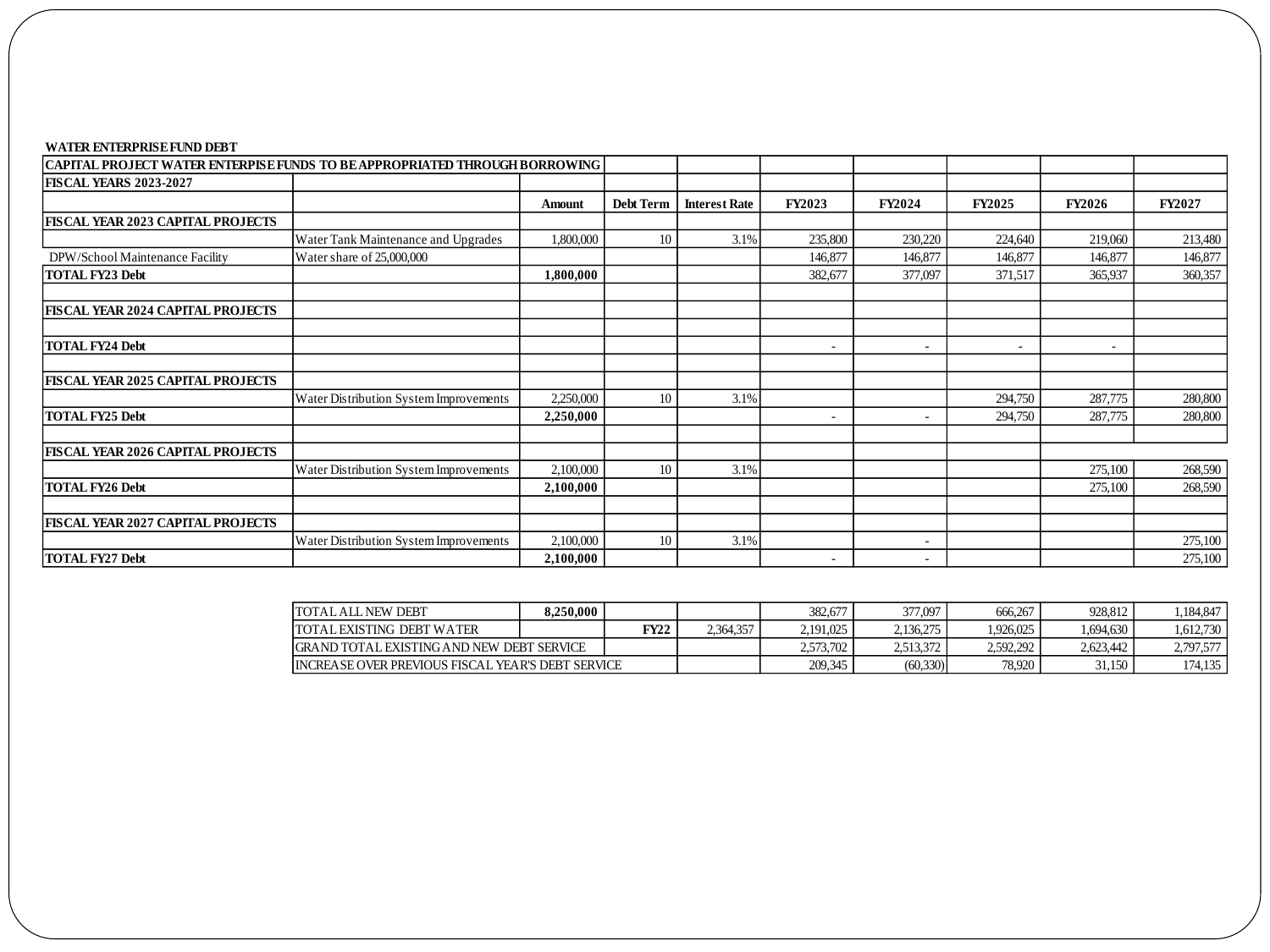| <b>TOWN OF TEWKSBURY</b>                                                                                      |               |               |               |               |               |              |  |
|---------------------------------------------------------------------------------------------------------------|---------------|---------------|---------------|---------------|---------------|--------------|--|
| <b>CAPITAL PLANNING PROGRAM</b>                                                                               |               |               |               |               |               |              |  |
| <b>FISCAL YEARS 2023-2027</b>                                                                                 |               |               |               |               |               |              |  |
| <b>SUMMARY</b>                                                                                                |               |               |               |               |               |              |  |
| <b>Capital Plan Summary</b>                                                                                   | <b>FY2023</b> | <b>FY2024</b> | <b>FY2025</b> | <b>FY2026</b> | <b>FY2027</b> | <b>Total</b> |  |
| General Fund                                                                                                  | 33,372,000    | 1,855,000     | 2,883,000     | 3,420,000     | 1,975,000     | 43,505,000   |  |
| Sewer Enterprise Fund                                                                                         | 985,000       | 950,000       | 713,500       | 643,750       | 825,000       | 4,117,250    |  |
| Water Enterprise Fund                                                                                         | 7,556,981     | 3,225,000     | 2,563,500     | 2,343,750     | 2,525,000     | 18,214,231   |  |
| Stormwater Enterprise Fund                                                                                    | 1,000,000     | 535,000       | 415,000       | 705,000       | 455,000       | 3,110,000    |  |
| Telemedia Enterprise Fund                                                                                     | 229,500       | 131,000       | 50,000        | 56,000        |               | 466,500      |  |
| <b>Total Capital Plan Funded</b>                                                                              | 43,143,481    | 6,696,000     | 6,625,000     | 7,168,500     | 5,780,000     | 69,412,981   |  |
|                                                                                                               |               |               |               |               |               |              |  |
| <b>Annual Capital Improvement Plan Cost</b>                                                                   |               |               |               |               |               |              |  |
| R&A or Transfer from Stabilization Fund or Free Cash                                                          | 2,147,000     | 1,015,000     | 2,073,000     | 2,645,000     | 665,000       | 8,545,000    |  |
| Chapter 90, Other MA Highway Programs and Grants                                                              | 1,225,000     | 840,000       | 810,000       | 775,000       | 1,310,000     | 4,960,000    |  |
| General Fund Debt Service                                                                                     | 1,589,178     | 2,093,750     | 2,031,250     | 1,968,750     | 1,906,250     | 9,589,178    |  |
| R&A or Transfer from Sewer Enterprise Fund                                                                    | 985,000       | 950,000       | 713,500       | 643,750       | 825,000       | 4,117,250    |  |
| R&A or Transfer from Water Enterprise Fund                                                                    | 5,756,981     | 3,225,000     | 313,500       | 243,750       | 425,000       | 9,964,231    |  |
| R&A or Transfer from Stormwater Enterprise Fund                                                               | 1,000,000     | 535,000       | 415,000       | 705,000       | 455,000       | 3,110,000    |  |
| R&A or Transfer from Telemedia Enterprise Fund                                                                | 229,500       | 131,000       | 50,000        | 56,000        |               | 466,500      |  |
| Water Enterprise Funds Debt Service                                                                           | 382,677       | 377,097       | 666,267       | 928,812       | 1,184,847     | 3,539,700    |  |
| 13,315,336<br>9,166,847<br>6,771,097<br>44,291,859<br><b>Total Fiscal Year Cost</b><br>7,072,517<br>7,966,062 |               |               |               |               |               |              |  |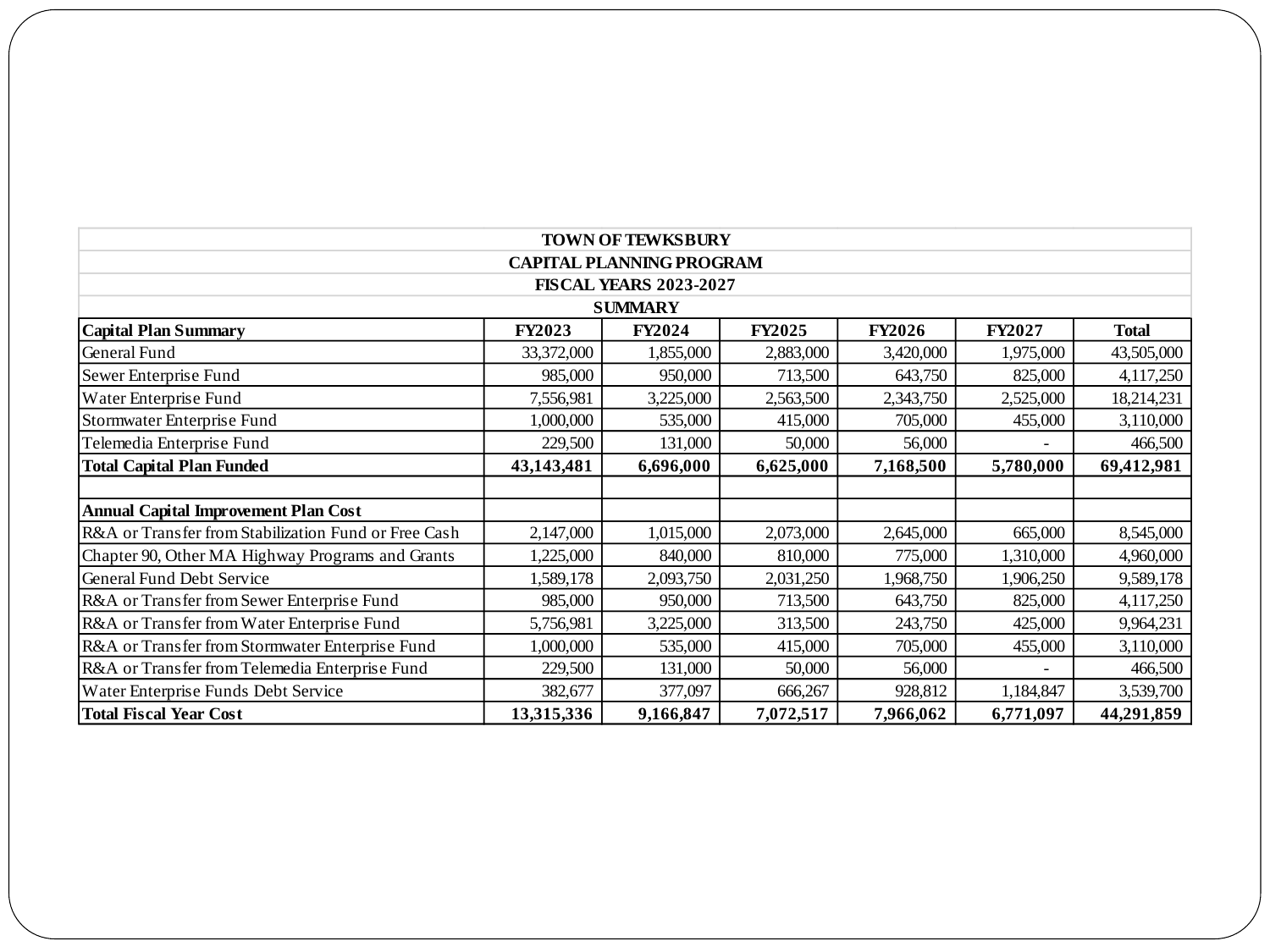

## Capital Plan FY23: Proposed Expenditures

#### **Projects and Equipment to be funded from the Stabilization Fund and CPA Funds**

| <b>Stabilization Fund Balance</b>                        | 11,425,414 |
|----------------------------------------------------------|------------|
| <b>DPW</b>                                               |            |
| Replace F-550 w/plow package                             | 110,000    |
| 6 Wheel Dump w/plow package                              | 230,000    |
| 6-8 Yard sander (slide-in)                               | 20,000     |
| <b>Aerial Lift Bucket Truck</b>                          | 215,000    |
| <b>Total DPW</b>                                         | 575,000    |
| <b>Fire</b>                                              |            |
| Replacement of 2008 Pierce Fire engine                   | 760,000    |
| Renovation of South Fire Station living quarters         | 25,000     |
| <b>Total Fire</b>                                        | 785,000    |
| <b>Facilities and Grounds</b>                            |            |
| F-350 w/plow package                                     | 100,000    |
| Police Department Upgrades                               | 130,000    |
| <b>Total Facilities and Grounds</b>                      | 230,000    |
| <b>Total</b>                                             | 1,590,000  |
| <b>Balance Stabilization Fund After Transfer</b>         | 9,835,414  |
| <b>Community Preservation Funds Undesingated Fund</b>    | 1,201,881  |
| <b>Facilities and Grounds</b>                            |            |
| <b>Skate Park Upgrades</b>                               | 157,000    |
| <b>Town Common Park Benches</b>                          | 37,000     |
| <b>Total Facilities and Grounds</b>                      | 194,000    |
| <b>Balance CPA Undesingated Fund Fund After Transfer</b> | 1,007,881  |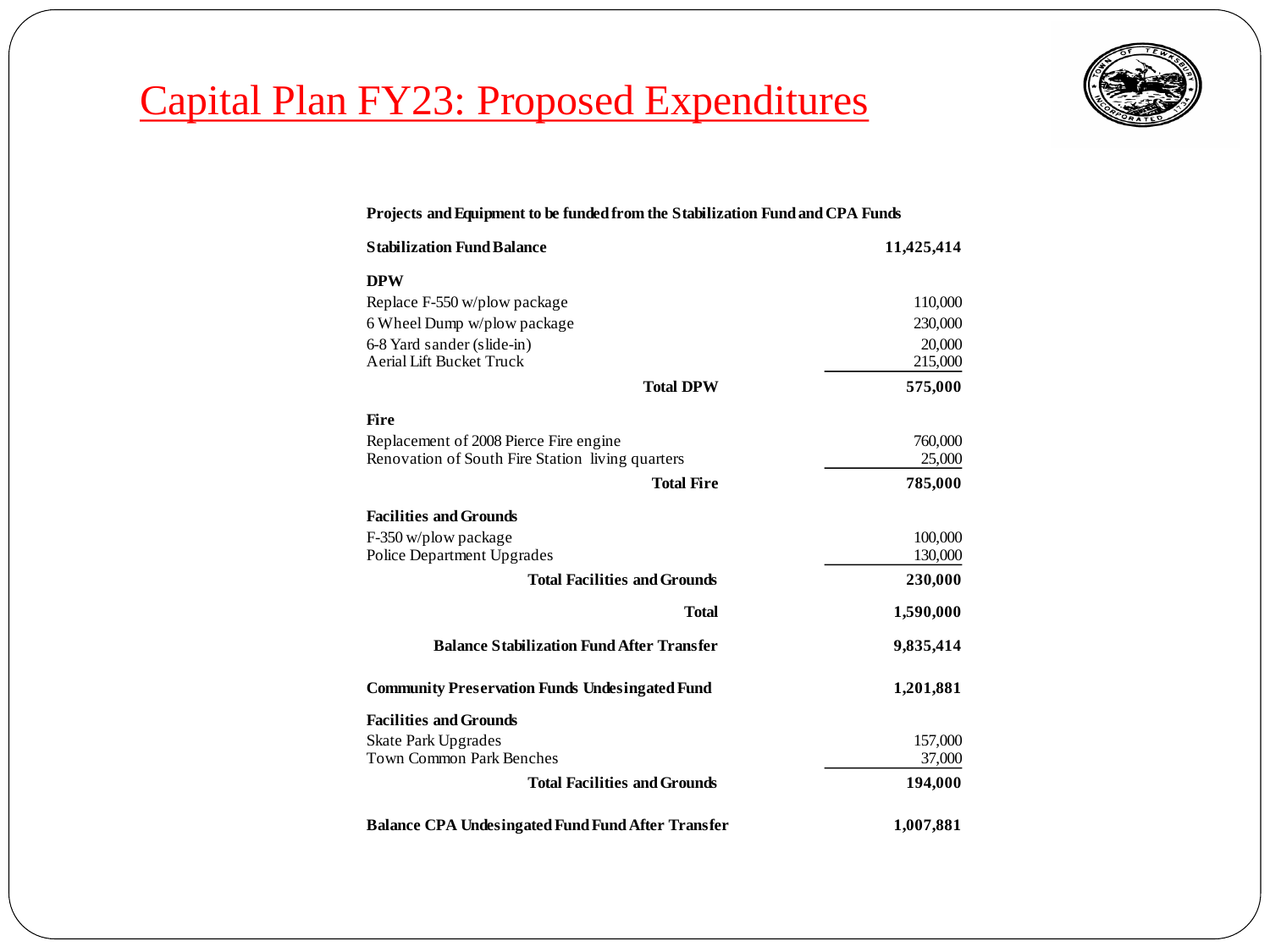

## Capital Plan FY23: Proposed Expenditures

#### **Projects and Equipment Enterprise Funds**

| <b>Water Enterprise Fund</b>                       |           |                             |
|----------------------------------------------------|-----------|-----------------------------|
| <b>Water Retained Earning Balance</b>              | 2,271,795 |                             |
| <b>Transfer Retained Earnings</b>                  |           |                             |
| Ford F-150                                         | 30,000    | Split 50% with Sewer        |
| 6-Wheel Dump Truck with plow package               | 115,000   | Split 50% with Sewer        |
| Hydrant Replacement/Install                        | 125,000   |                             |
| Water Tank Upgrades                                | 1,800,000 |                             |
| <b>Total</b>                                       | 2,070,000 |                             |
| <b>Balance Retained Earnings</b>                   | 201,795   |                             |
| <b>Sewer Enterprise Fund</b>                       |           |                             |
| <b>Sewer Retained Earning Balance</b>              | 6,699,211 |                             |
| <b>Transfer Sewer Retained Earnings</b>            |           |                             |
| Ford F-150                                         |           | 30,000 Split 50% with Water |
| 6-Wheel Dump Truck with plow package               | 115,000   | Split 50% with Water        |
| Inflow and Infiltration Control                    | 250,000   |                             |
| <b>Pump Station Improvements</b>                   | 590,000   |                             |
| <b>Total</b>                                       | 985,000   |                             |
| <b>Balance Retained Earnings</b>                   | 5,714,211 |                             |
| <b>Stormwater Enterprise Budget Fee/Grant</b>      |           |                             |
| Drains                                             | 1,000,000 |                             |
| <b>Total</b>                                       | 1,000,000 |                             |
| Telemedia Enterprise Budget Cable TV Franchise Fee |           |                             |
| Town Hall Video and sound Upgrade                  | 229,500   |                             |
| <b>Total</b>                                       | 229,500   |                             |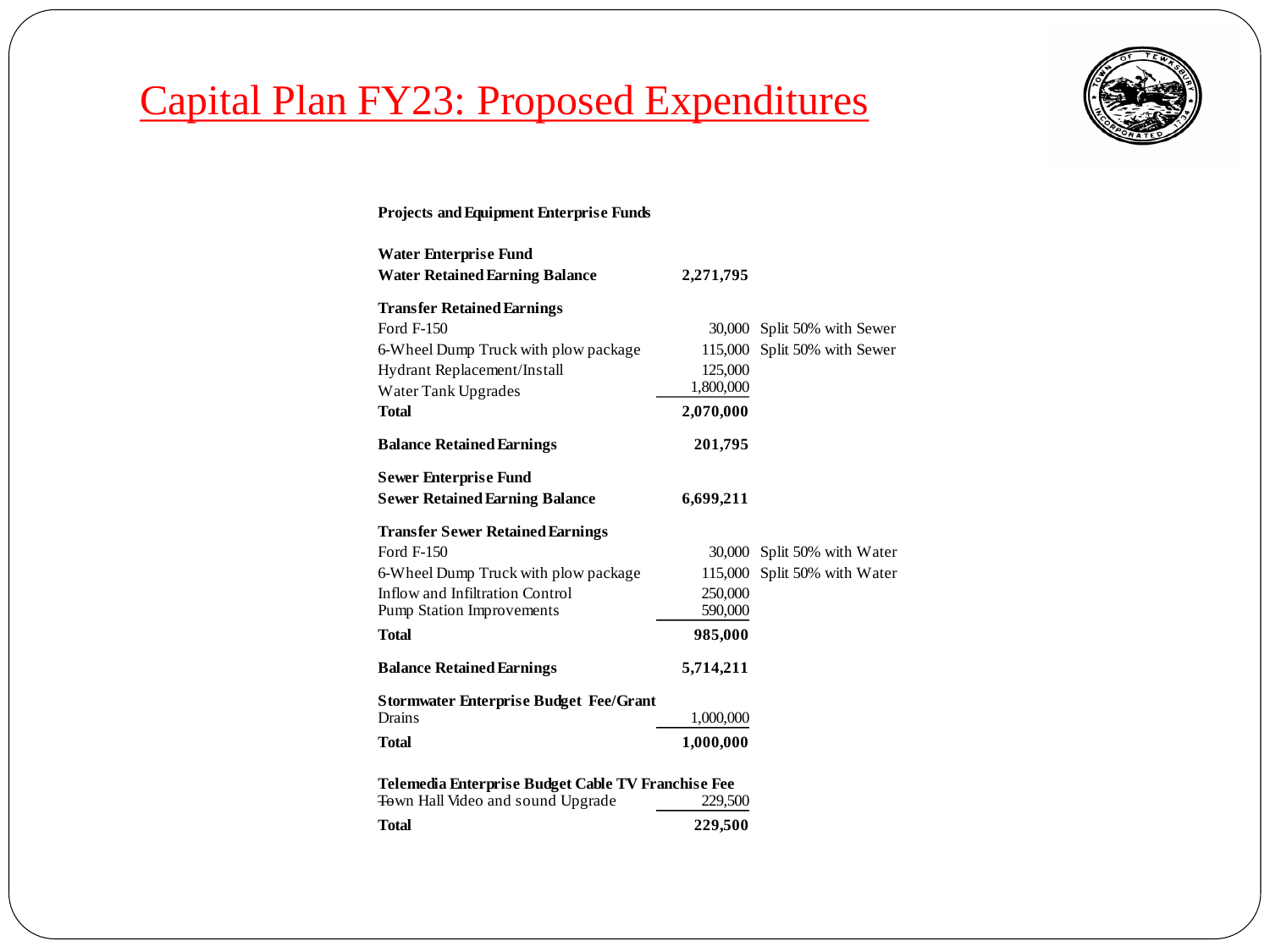### Comments on Capital Plan

- DPW Equipment
- Pavement Management
- Stormwater Permit Compliance
- Sidewalks
- Town and School Facilities